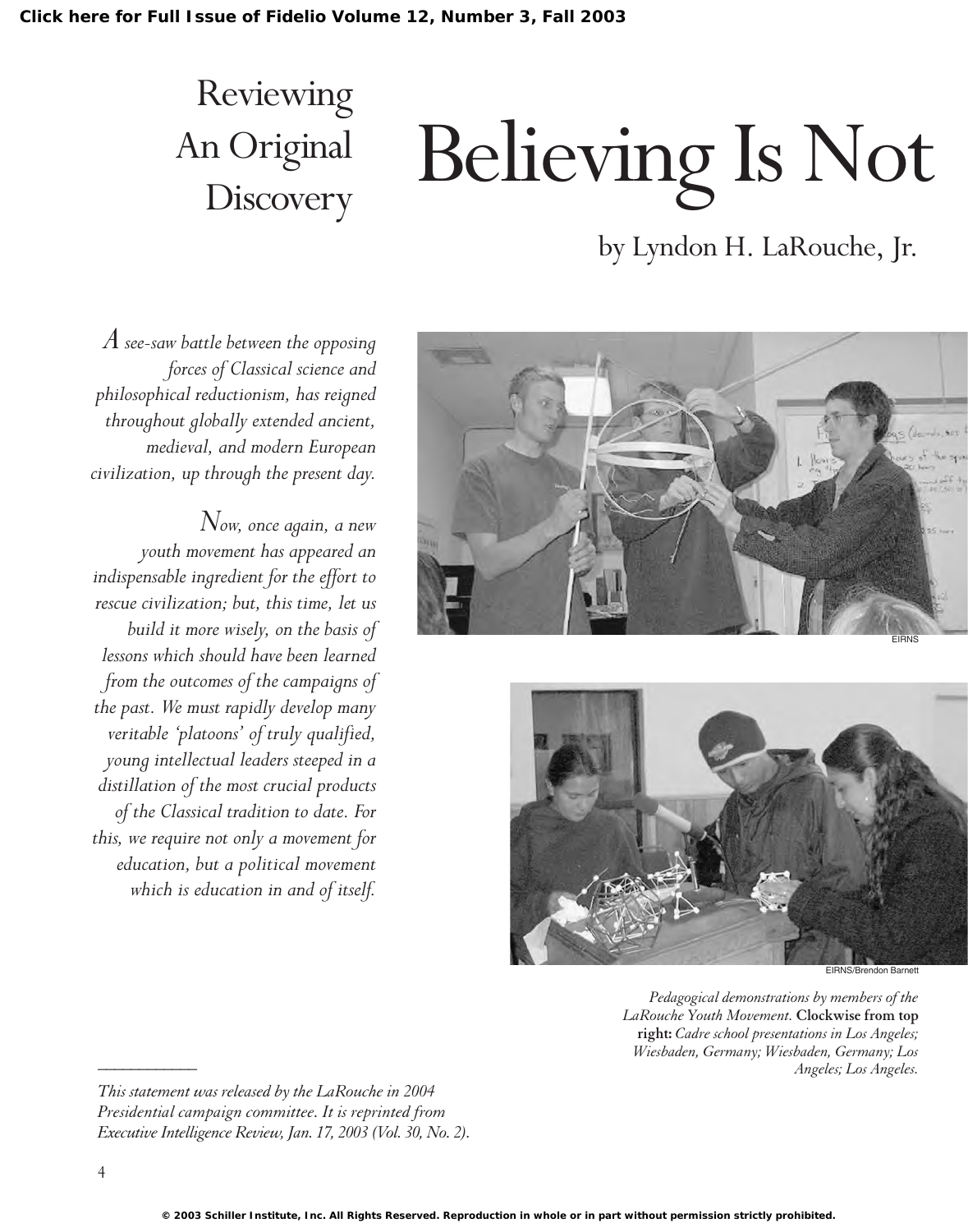## Necessarily Knowing

#### Dec. 16, 2002

*\_\_\_\_\_\_\_\_\_\_\_\_*

The root of the increasingly catastrophic failure of U.S. education policy of practice, over the recent thirty-odd years, may be summed up in five points of a general indictment<sup>1</sup>: tion policy of practice, over the recent thirty-odd years, may be summed up in five points of a general indictment<sup>1</sup>:

- **1.** Sense perception is not necessarily knowing.
- **2.** Learning is not necessarily knowing.
- **3.** Generally accepted opinion, academic or other, is not a standard for the definition of truth.
- **4.** Today's teachers have not necessarily intended to educate or test their students in a manner suited to human beings.
- **5.** The radically reductionist fad known as "Information Theory," as associated with the influence of Bertrand Russell devotees Norbert Wiener and John von Neumann, was always a hoax. Thus, the educational methods adapted to the "information theory" hoax, such as the related so-called "new math," are also a hoax.

That five-fold corruption is largely a product of a moral degeneration of our society which was embedded in those standards of general education and culture which were introduced, in pilot-phases, during the course of the 1945-1964 interval.2 During the middle to later 1960's, this already emerging trend was unleashed with great destructive force, in forms such as the "rock-drug-sex youth-counter-





EIRNS/Chris Lewis



EIRNS/Chris Lewis

<sup>1.</sup> The corrupting influence of McGeorge Bundy's Ford Foundation on U.S. educational practices over the late 1960's and 1970's, should be seen as complementing the disastrous influence of Britain's Dr. Alexander King's 1963 Paris OECD report on education in Western Europe, as the effect of the latter is typified by Germany's disastrous "Brandt reforms." King was a co-founder, with Lord Solly Zuckermann, of the neo-malthusian Club of Rome, and was associated with Zuckermann, the U.S.A.'s McGeorge Bundy, and others in forming the pro-malthusian, Laxenberg (Austria)-based International Institute for Applied Systems Analysis (IIASA). IIASA was the Lord Kaldor-featured Cambridge Systems Analysis group's strategic back-channel to the Moscow malthusians. The corruption is to be recognized as typical of the moral self-destruction carried out simultaneously on both sides of the Atlantic, and also both sides of one-time British Prime Minister Winston Churchill's "Iron Curtain."

<sup>2.</sup> This cultural-paradigm shift was a complement to the "preventive nuclear war" doctrine of avowed nuclear terrorist and pacifist Bertrand Russell, which became the core of the "Dr. Strangelove" (Leo Szilard) style nuclear-utopian strategic military and cultural doctrines of the anti-traditionalist, so-called "utopian" militarypolicy faction of the 1944-2002 interval.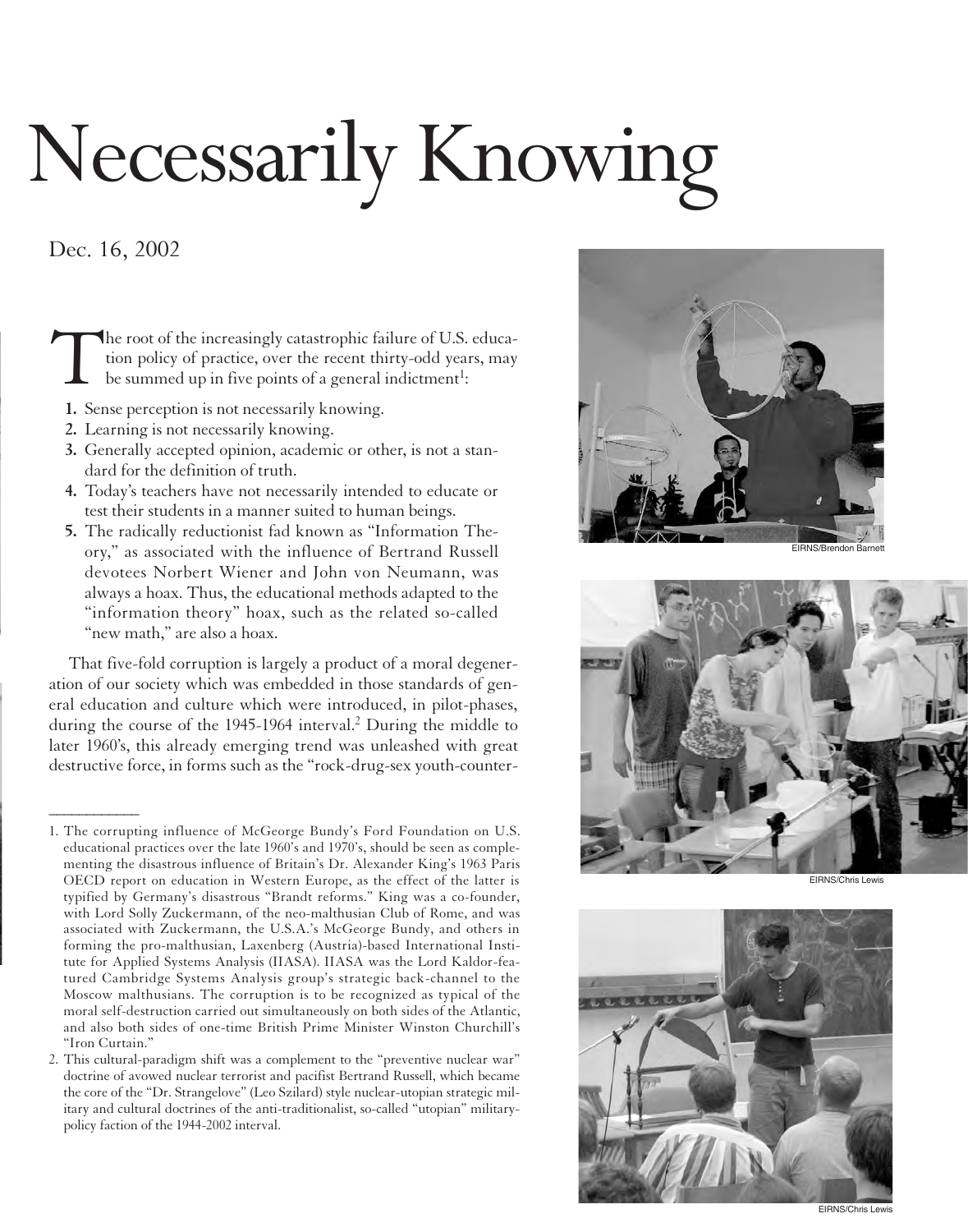culture," and the moral and economic decadence resulting from the intention to transform a formerly productive society into a "post-industrial" form of "consumer society" utopia. As a result of this post-Missiles Crisis cultural paradigm-shift, which descended upon the adolescents of the 1960's, the world is now gripped, not only by the present, potentially terminal, systemic decline of the economies of Europe and the Americas, but by an ominous intellectual decadence among the generation presently occupying many leading positions, both in government and relevant private institutions.

Thus, we, most notably in the Americas and Europe, must recognize our nations as presently in the grip of that culturally induced 1964-2002 paradigm-shift in institutionalized popular opinion. This change has now reached the point of crisis at which the existence of this body of popular opinion *almost* assures us that today's Europe and the Americas would not avoid an early collapse into what would become a prolonged new dark age for most of humanity. The practical means to avoid such an *almost certain* catastrophe are available, but the currently prevalent popular culture, combined with its corrupting impact on present educational institutions, would stubbornly resist any of those available, beneficial changes by means of which the economies and their nations might survive.

Therefore, the survival of civilization now depends upon the success of those among us who take the lead in rejecting, and seeking to overturn, very soon, that pathetic body of still currently prevalent popular opinion.

The presently developing international youth movement, whose specific qualities are referenced by this report, is a crucial factor in that effort for re-education.

Relevant lessons from history show that sudden changes in prevalent, practiced culture, for better, or for worse, often occur through aid of the catalytic impact of youth movements. A youth movement gave birth to the transition from medieval, to modern European civilization, through the Italy-centered Fifteenth-century Renaissance. So, a youth movement centered around Lessing and Mendelssohn, the German Classic, was a crucial, trans-Atlantic factor in the Franklin-led American Revolution. Yet, an anti-Classical youth movement directed from London by the British Foreign Office's Jeremy Bentham, played a crucial role in giving France the horrors of the Jacobin Terror and Napoleonic fascism. So, the introduction of the 1960's "rock-drug-sex youth-counterculture," was an essential contributing factor in transforming the previously successful form of U.S. economy axiomatically, from a successful producer society (albeit with serious flaws), into a decadent, parasitical, and self-doomed form of "consumer society." The

included result of the latter turn, is what has since become the self-inflicted terminal phase of material and moral collapse of a systemically failed world economy of today.

Look back, across the expanse of European history since Thales and Pythagoras, but especially since "Golden" Athens' tragic folly in launching the Peloponnesian War. One ominous fact stands out.

We see there, in that history, repeatedly, an appalling fact. The renaissances of the past depended upon an intrinsically vulnerable, relative handful of apostles. In each renaissance, the continuation of that upturn was subsequently aborted, more or less, by its enemies. The enemies of progress were able, repeatedly, to mobilize those ruling forces of ignorant popular opinion, from the top-most ranks of society downwards, which misshaped the popular will, and thus induced the foolish majority of the people themselves to destroy or isolate the few worthwhile intellectual leaders available.

So, the legacies of murdered Presidents Abraham Lincoln and Franklin Roosevelt, and murdered Rev. Martin Luther King, have been virtually abandoned, or even explicitly betrayed by so many among their survivors. Thus, the despicable Democratic Party of Athens rallied popular opinion to murder Socrates judicially, and thus, ultimately, bring Athens' self-inflicted ruin upon itself.

In history, the leaders with the sublime quality of a Socrates or France's Jeanne d'Arc, are too few. This is not to recommend, perversely, the intrinsically evil Norman or Spanish inquisitions as a grim yardstick for measuring their heroic victims' achievements. Let us be grateful for those handfuls of exceptional individuals, who led every renaissance; but, let us also be warned, that the impulse for progress has been repeatedly turned back, as it was by the 1966-1972 Nixon campaign's "Southern Strategy."

Remember, that Nixon's "Southern Strategy" was a triumph of a combination of two passionately, morally illiterate, populist rabbles. This rabble included, on the one side, the neo-Confederate Nashville Agrarians' obvious followers; on the other side, the corrosive role of the leadership of the so-called "rock-drug-sex youth-counterculture" of Ford Foundation-backed and other anti-Classical university campus rebels of the middle 1960's. In effect, those ostensibly mutually opposing forces combined in converging effect, to unleash a process of moral decay of the campus-centered youth, which continued through the *sans-culottes*-like "Rainbow Coalition" of 1972 and beyond. It was those combined varieties of existentialists, including the "speech code" Jacobin Terror of the nation's campuses and public schoolrooms, which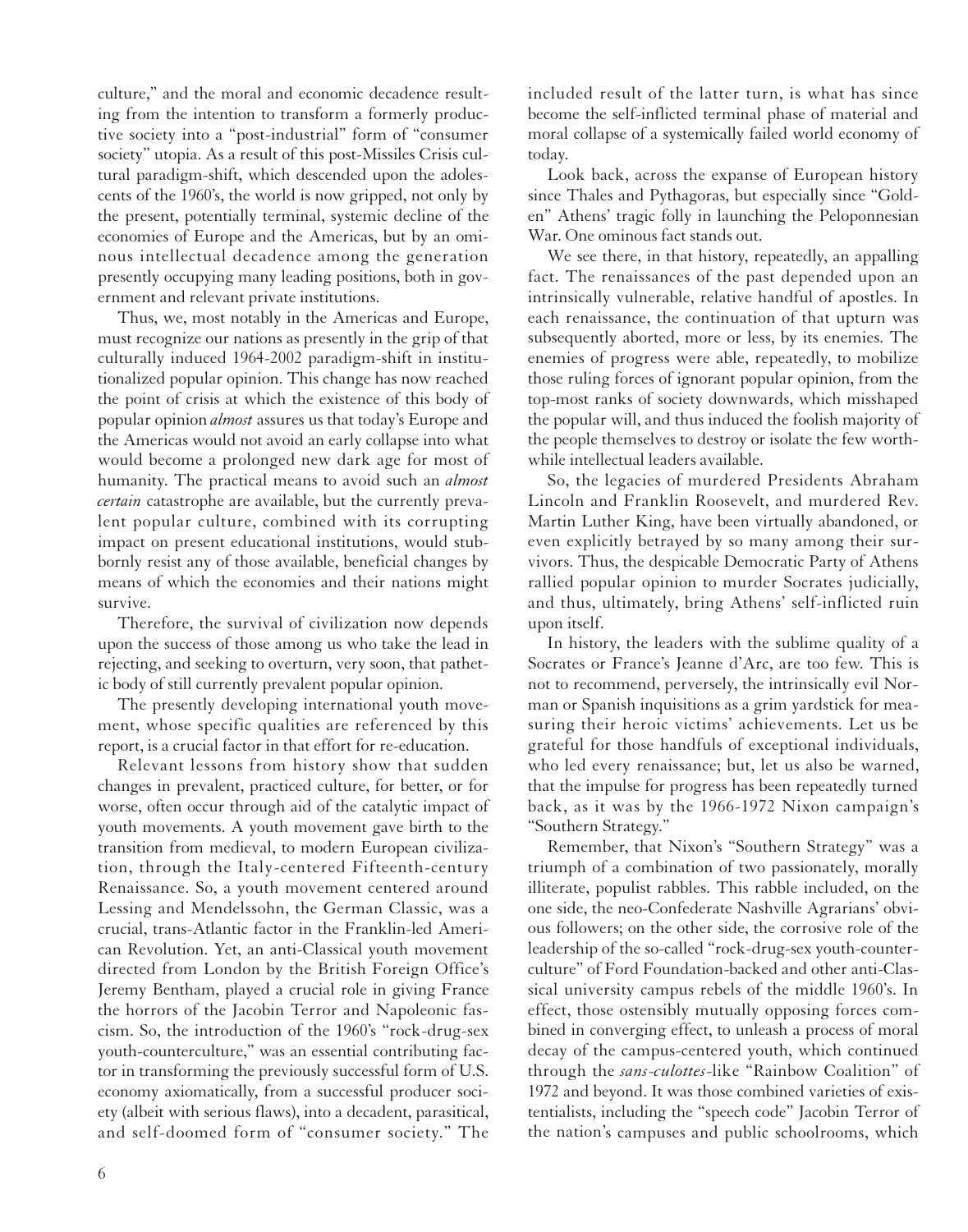have played a crucial part in transforming public and higher education of the U.S.A. and the Americas, especially the U.S.A., into the putrid mess it has become today.

In the history of European civilization since the period of Rome's Second Punic War, the continuing cultural conflict within globally extended European civilization, has been, chiefly, the struggle of that decadent Roman legacy known *genetically* as Romanticism, in its recurring efforts to exterminate that Classical movement for truth which is associated, chiefly, with the Christian tradition of Plato.3

Among the numerous exemplary cases of this history, is the destruction of the Classical movement associated with Germany's Abraham Kästner, Gotthold Lessing, Moses Mendelssohn, and Friedrich Schiller, by the succession of those waves of reactionary Romanticism expressed in such assorted forms as France's Jacobin Terror, the rise of fascism under Napoleon Bonaparte, the waves of Romanticism spread in Germany following Napoleon's victory at Jena-Auerstädt, and the increasing influence and depravity of Europe during the decades immediately following the Metternich-Castlereagh Vienna Congress and the Metternichean Carlsbad decrees. The fascist doctrine of the Napoleonic model of the state, as elaborated for Germany by G.W.F. Hegel, and the rise of Romanticism in poetry and the musical school of Czerny, Liszt, Berlioz, and Richard Wagner, are typical of the cases under which a great upward movement of the Greek Classical tradition has been, once again, aborted for a time by the mobbish thuggery of a Romantic resurgence.4

So, in the history of modern science, when Johannes Kepler, the Classical voice of the Golden Renaissance, had liberated astronomy from the Romantic folly shared among Claudius Ptolemy, Copernicus, and Tycho Brahe,<sup>5</sup> Venice's Paolo Sarpi unleashed the Romantic follies of his servant Galileo, and his agents Sir Francis Bacon and Thomas Hobbes, to launch that orgy of

*\_\_\_\_\_\_\_\_\_\_\_\_*

Romanticist empiricism associated with Descartes, Locke, Mandeville; this empiricist romp was continued by that Voltaire-led pack of salons known as the Eighteenth-century "Enlightenment" of Venetian Abbot Antonio Conti and his followers.

So, a see-saw battle between the opposing forces of Classical science and philosophical reductionism, has reigned throughout globally extended ancient, medieval, and modern European civilization, up through the present day.

Now, once again, a new youth movement has appeared an indispensable ingredient for the effort to rescue civilization; but, this time, let us build it more wisely, on the basis of lessons which should have been learned from the outcomes of the campaigns of the past. We must aim at producing what might be described loosely as a factor of mass-leadership. We must rapidly develop many veritable "platoons" of truly qualified, young intellectual leaders steeped in a distillation of the most crucial products of the Classical tradition to date. For this, we require not only a movement *for* education, but *a political movement which is education in and of itself.* That must be a mass-oriented movement of future world leaders, which seeks to inspire the kind of leadership in institutions today, which those present youth will represent when they become the nations' leaders of a decade or more ahead. It must be based on an inner core of educational programs, around which other elements of education are organized. That approach to education is implicitly represented in the unfolding of this report.

#### The Needed Principles of Education

In service of that strategic purpose, the alternative to the ugly actuality of today's prevalent educational policy, may be summed up in the following headlined points. These points, and the following exposition of their basis, include a relevant, featured summary of that core of my discoveries in a science of physical economy, which is otherwise distributed among my published accounts from over more than three decades to date. The relevance of those discoveries of mine, to the issues of educational policy, will become clear in the course of the following pages.

On this account, it is not merely relevant, but, functionally speaking, of crucial importance, to point once more to my published record of more than three decades, as consistently the world's most successful long-range economic forecaster. The extraordinary quality of this comparative success, reflects the characteristic intellectual backwardness, the lack of consideration for scientific principle, among those putative rivals of mine, who prac-

<sup>3.</sup> The Gospel of John and the Epistles of Paul typify this most clearly. However, the Platonic tradition is also an ecumenical one, as typified by Philo of Alexandria and Moses Mendelssohn for Judaism, and also Islam.

<sup>4.</sup> Cf. two works by the anti-Kantian Heinrich Heine: *The Romantic School,* in *The Romantic School and Other Essays,* ed by Jost Hermand and Robert C. Holub (New York: Continuum, 1985); and *Religion and Philosophy in Germany: A Fragment,* trans. by John Snodgrass (Albany, N.Y.: State University Press of New York, 1986). Emphasis should be placed on Heine's own first edition of the latter work.

<sup>5.</sup> Cf. Jonathan Tennenbaum and Bruce Director, "How Gauss Determined the Orbit of Ceres," *Fidelio* Summer 1998 (Vol. VII, No. 2).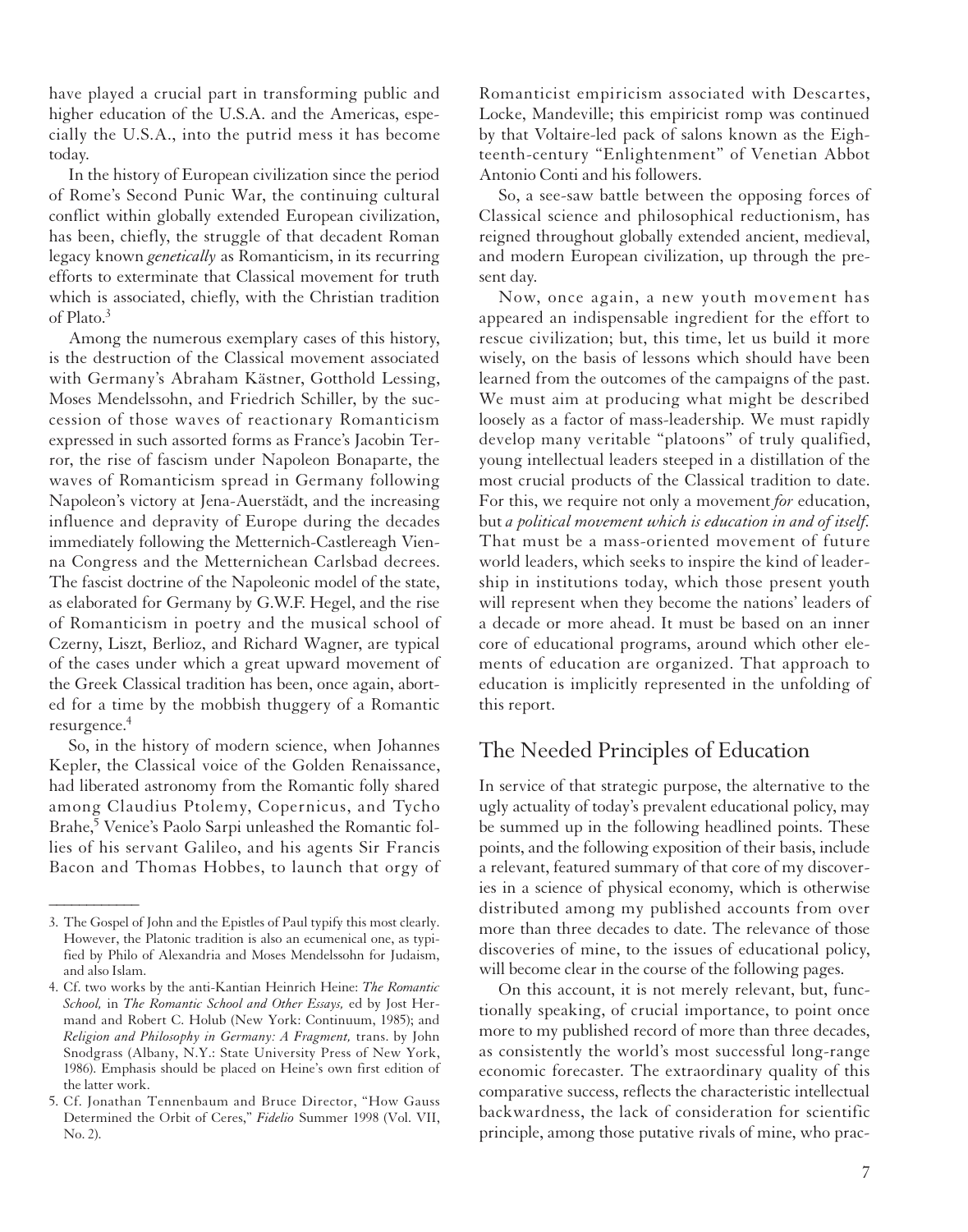tice the statistical methods prevalent among both university economics departments and U.S. government forecasting agencies, still today.6 Although my knowledge of many of the following matters here has been improved considerably, again and again, during the course of work done over the recent half-century, all of my unique accomplishments as an economist, has been the fruit of principled conceptions already crystallized during 1953.7 Thus, the evidence of my exemplary successes over some decades to date, will serve now to enrich today's student's sources of insight into the broader implications, for education and other missions, of the Classical physical principles on which my exemplary successes as a long-range forecaster have depended.8

As I shall show, economic science, when defined in the way in which the exemplary success of my forecasting demonstrates, should be recognized as implicitly "the science of humanity." Strong language? Admittedly. Exaggerated? Not in the slightest degree! As I shall show, and prove, at least implicitly, in the following pages, that claim is more than justified, especially in the setting of today's awful, global and systemic economic debacle.

The principled issues introduced in the list of summaries given below, reflect the starting-point of my definition of physical economy. That definition is summed up in two arguments. *First, that:* Physical economy, and its reflection as political economy, is premised upon the specific quality of principled difference which sets the member of the human species absolutely apart from, and above all lower forms of life. *Second, that:* Political-economy did not exist in practice, until the birth of the modern

sovereign nation-state during Europe's Fifteenth-century Renaissance's introduction of the notion of the supreme political authority of that General Welfare principle of natural law which Leibniz later identified as "life, liberty, and the pursuit of happiness."<sup>9</sup> The existence of any acceptable practice of political-economy depends upon the submission of government to the supreme authority of that scientifically defined universal principle of natural law.

That said, the indicated principles of educational reform addressed here, are, in summary, as follows.

- **1.** The "axiomatically" absolute difference between members of the human species and higher apes, is typified by that paradox of "The Cave" presented by Plato. The generation of what prove to be experimentally validated solutions for that type of paradox, called "hypotheses," is the gateway to the discovery of what are called, interchangeably, "universal physical principles," or, principles otherwise recognized as in the form of Platonic "ideas." The body of this quality of "ideas" uniquely constitutes the core of actually knowable truth.
- **2.** For today's secondary or university science classroom, or comparable setting, the most convenient choice of benchmark for introducing a proof of that notion of "truth" to students today, is Carl Gauss's conclusive exposure of the axiomatically fatal, systemic error, respecting physical science, perpetrated by such leading Eighteenth-century "Enlightenment" figures Euler and Lagrange. That error was identified explicitly by Gauss, in Gauss's original, 1799 (Latin) presentation of

9. While this report was being written, I received several draft papers, of David M. Shavin and other collaborators, on the subject of my own and my associates' continuing fascination with the influence of Leibniz, from Europe, expressed in both the U.S. Declaration of Independence and U.S. Constitution, and in the principles of what Alexander Hamilton defined officially as the American System of political economy. My associates' continuing attention to these connections, which had been spearheaded by historian H. Graham Lowry during the early 1980's, will be featured in an edition of the *Fidelio* quarterly to be released from the printer during February 2003 [*Fidelio,* Spring 2003 (Vol. XII, No. 1)].

<sup>6.</sup> Out of compassion for the incompetents teaching in those economics departments, we should emphasize the virtually criminal kind of intentional statistical fraud practiced over the recent two decades by the Federal Reserve and other malefactors under such rubrics as the so-called "Quality Adjustment" factor.

<sup>7.</sup> It is notable, respecting lessons for educational policy generally, that an approximately year-long recovery and rehabilitation from a severe case of hepatitis, imprisoned me in circumstances under which recreation often took the form of extended, increasingly intense concentration on the relevant implications of the work of Georg Cantor and Bernhard Riemann for physical economy. This occupied most of the waking hours during the several initial months of recuperation, and reenforced greatly the habits of study and work which have dominated my life since.

<sup>8.</sup> The reader should understand "long-range" forecasts to be based on the effect of current, implicitly axiomatic assumptions of a society's economic behavior over a span of one to three generations. Approximate forecasts for periods as short as three to seven years are feasible. For example, in February 1982, I first warned the Soviet government, during my part in a 1982-1983 back-channel discussion which I conducted on behalf of the Reagan Presidency, that if the Soviet Andropov government continued the policy its representative had reported to me, that the Soviet-bloc economy would col

lapse in "about five years." I subsequently made the same forecast publicly. On the basis of that forecast, I warned, in an October 12, 1988 Berlin press conference, later broadcast on U.S. network TV, that the policy of the next U.S. Administration must base its policyshaping on the expectation of an imminent collapse of the Soviet bloc economy, with Berlin to become the expected future capital of a reunited Germany. This case illustrates the point, that competent short-to-medium-term economic forecasts are possible only as they are subsumed by study of long-term capital/generational factors. In the short-to-medium term, the factor of human "free will" may produce immediate effects contrary to nonetheless persisting longterm "orbital trajectories."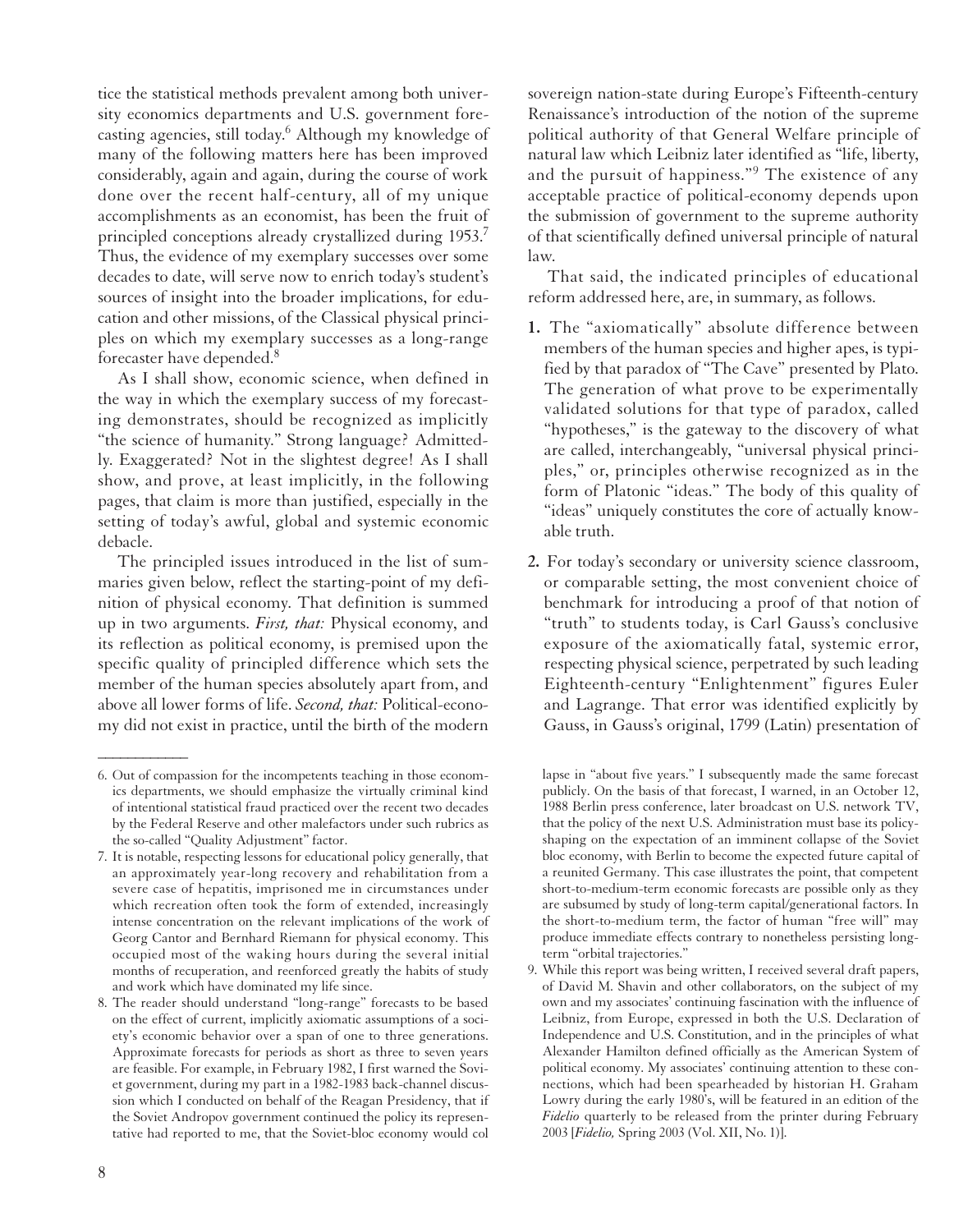the fundamental theorem of algebra.<sup>10</sup> This proof of that theorem, by Gauss, supplied a rigorous definition of the notion of "the complex domain." It also supported and clarified Leibniz's earlier, original discovery of both the catenary-keyed notion of a universal physical principle of least action, and Leibniz's related, transcendental conception of natural logarithms.

- **3.** These proofs by Leibniz, Gauss, *et al.,* although initially situated within the domain of *the functional ("phasespatial") relationship of the human individual to manaltered nature,* are also the key to defining a related, but distinct, second category of universal principles. *This second category provides an historical conception of the efficient principle of human social relations, such as the principles of what is known as Classical artistic composition, as these modes of intellectual organization of cooperation in society, bear on the increase of our species' power to exist and prosper in the universe.*
- **4.** The latter, *properly adduced social principles of strictly Classical artistic composition,* are also universal physical principles, so defined by their *physical effects* on the potential relative population-density of societies ("cultures"). Both these classes (sub-phase-spaces) of universal physical principles, are to be located within the anti-Euclidean physical geometry defined by Bernard Riemann.<sup>11</sup>
- **5.** The physical effects of the combination of those first and second sub-phase-spaces, are measured with reference to the long-term (multi-generational) increases (or decreases) *per capita* and *per* square kilometer of the Earth's surface: what I have defined as *the potential relative population-density of our species.* The discovery of this twofold set of principles as an integral notion of function to that intended effect, has been my original contribution to a science of physical economy.
- **6.** The social transmission of the first class of principles, by means of the second, defines the efficient actuality of the historical existence of our species, and thus defines the uniqueness of the human species. This transmission is the elementary basis in fact for both a history of science and a science of history.

For today's populations, the two sets of principles just

*\_\_\_\_\_\_\_\_\_\_\_\_*

identified, are more easily understood by aid of references to my own, critical appreciation of the work of Vladimir Vernadsky's respective, successive definitions of the *Biosphere* and *Noösphere.* However, there are three crucial omissions of essential principle in Vernadsky's known writings, principles which were featured as central to my own original discoveries in the science of physical economy. Nonetheless, Vernadsky's work, if and when taken in the context of my own, is of crucial importance for inclusion in teaching my own discoveries to university-level studies today. My exposition here follows that pedagogical track, as in earlier locations. $^{12}$ 

For reasons which I shall summarize here, the appropriate approach to study of the case of Gauss's 1799 attack on the systemic fallacies of such anti-Leibniz fanatics as the reductionists Leonhard Euler and Euler's *protégé* Lagrange, serves today's student of university age, or a relatively exceptional secondary student, as the best point of entry into the foregoing list of categories of knowledge. A clear insight into Gauss's discovery reported there, requires a direct comparison of the equivalence of Abraham Kästner's student Gauss's attack on the axiomatic errors of d'Alembert, Euler, and Lagrange, to the earlier, Classical arguments to similar effect by such Classical Greeks as Archytas and Plato on the matters of methods of construction for doubling the geometric figures of line, square, and cube. This comparison must include Plato's, Leibniz's, and Gauss's mutually congruent, anti-Aristotelean notion of *powers* for these cases.13

<sup>10.</sup> Although the reductionists, such as Lagrange himself, Laplace, Cauchy, Lindemann, Felix Klein, *et al.,* have rejected the crucial kernel of Gauss's 1799 argument, no competent objection to Gauss's proof is known, to the present day.

<sup>11.</sup> My use of "Classical" is a strict one, as I indicate below. As I shall show during my summary of the lessons to be adduced from Vernadsky's definition of the Noösphere.

<sup>12.</sup> Lyndon H. LaRouche, Jr., *The Economics of the Noösphere* (Washington, D.C.: EIR News Service, 2001).

<sup>13.</sup> Abraham Gotthelf Kästner (b. 1719) is a key international figure behind such of his students as Lessing and Gauss, and a central figure in the Eighteenth-century development of mathematical physics. He was a crucial influence in the Eighteenth-century rise of the German Classic around Lessing and Moses Mendelssohn, and played a pivotal role in bringing knowledge of the work of Leibniz into the leading circles of the American Revolution. Among Kästner's many important publications, the most notable, which should inspire some noble souls to produce good English language translations, include his 1758 *Anfangsgründe der Arithmetik, Geometrie, ebenen und sphärischen Trigonometrie, und Perspective* and his four-volume *Geschichte der Mathematik, Vols. I-IV* (1796- 1800). Kästner was the founder of an explicitly anti-Euclidean geometry; his influence on his pupil Gauss on this account, is reflected in Gauss's own discovery of elements of an anti-Euclidean geometry, dated to 1792, and reflected in Gauss's 1799 refutation of the reductionist errors of Euler and Lagrange. Riemann's development of an anti-Euclidean, as distinct from merely "non-Euclidean" geometry, is chiefly an outgrowth of this line of development by Kästner, Gauss, and Dirichlet. Kästner was also a crucial collaborator of Benjamin Franklin, as a forthcoming report by my associates will pin-point this crucial connection of the anti-Locke influence of Leibniz in defining the 1776 U.S. Declaration of Independence [*Fidelio,* Spring 2003 (Vol. XII, No. 1)].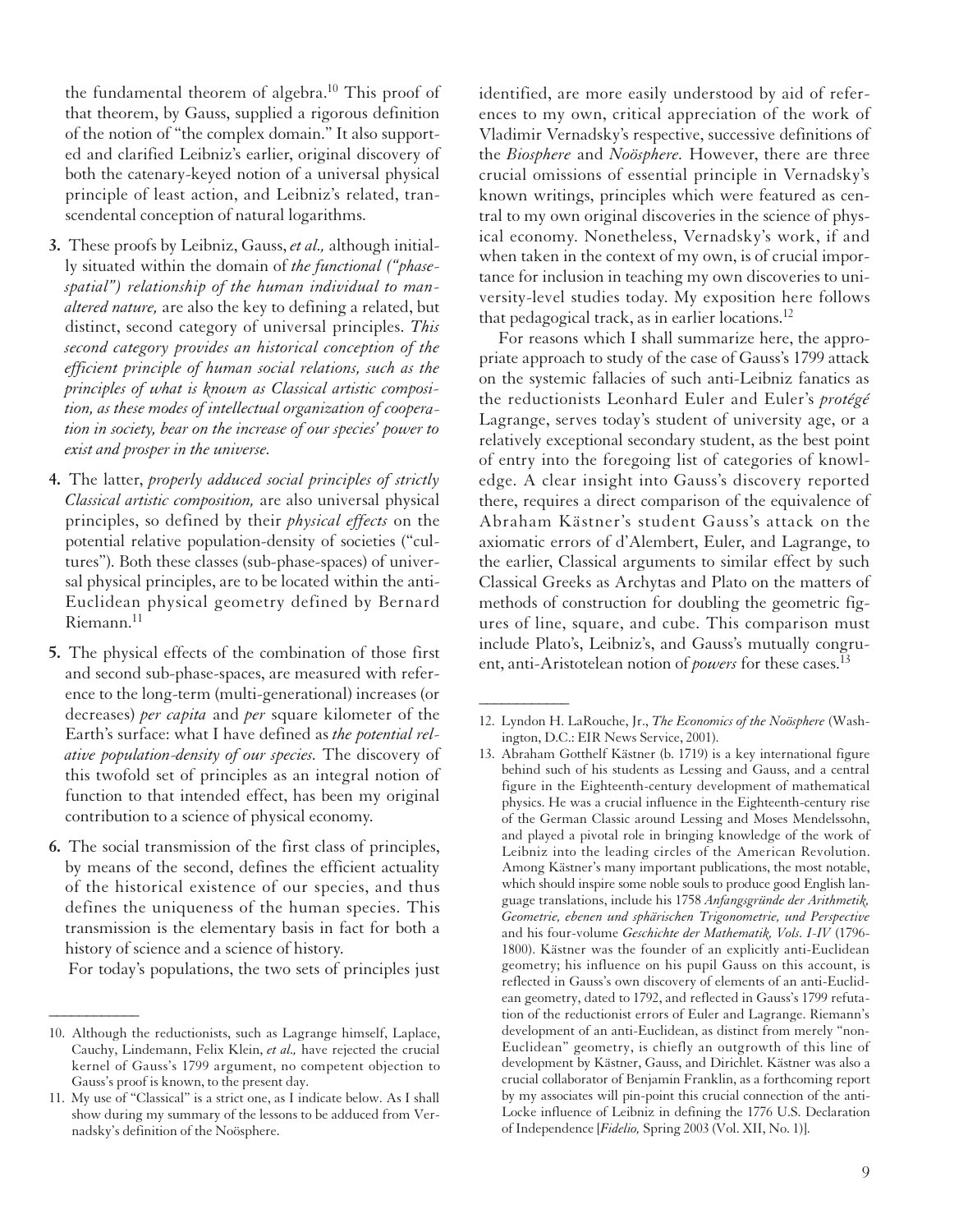The foregoing prefatory remarks mark out the territory to be covered. What now follows is a combination of arguments presented in locations previously published, with some added points needed to bring the totality together in that kind of unified world-outlook which ought to become the common basic knowledge of persons of the 18-25 age-interval of education today.

#### 1. In the Beginning: Plato's Principle of Hypothesis

The sense organs of the human individual are part of the mortal human being's animal-like, biological organism. Sense-perception does not present our mind with direct images of the world "outside our skins," but rather, as Plato and the Christian Apostle Paul's 1 Corinthians 13 warn, our senses show us only "shadows" of that reality which has tickled the human individual's biological mental-sense-perceptual apparatus. So, Plato compares the experience of sense-perception to shadows cast by unseen real objects, as if upon the walls of a dimly firelit cave.

Human beings are nonetheless capable of discovering the real, essentially unseeable, immortal universe whose included, non-substantial effects are those shadows called sense-perceptions. The method by which those discoveries are made, is typified by the Socratic dialectical method of Plato, otherwise known as the method of *hypothesis.* Plato's collection of Socratic dialogues, and his *Laws,* constitute a body of exemplary mind-training exercises, by which the student is aided in attaining comprehension of scientific method. As I shall show, later in this present report, Vernadsky's definition of the Noösphere implies a strictly physical-scientific definition of the meaning of "spiritual." These same Socratic exercises which are the centrally characteristic feature of the discovery and transmission of experimentally validated universal physical principles, are therefore to be recognized as "spiritual exercises."

Among Plato's dialogues, his *Parmenides* has special relevance for that aspect of our report. In that dialogue, Plato implicitly emphasizes the importance of the development of scientific method by Thales' follower Pythagoras, a connection which has crucial significance for Gauss's referenced, 1799 definition of the complex domain. The most crucial of the known ancient discoveries, are the fruit of a class of paradoxes of geometry, including the Pythagorean experimental demonstration

of the paradoxical musical "comma,"14 and the impossibility of reductionist solutions for such paradoxes as: the doubling of the line, the square, and cube, and the construction of the five Platonic solids. Despite the claims of the followers of Euler, Lagrange, and Cauchy, no competent solution for these paradoxes is found by means of a geometry confined by "ivory tower" definitions inhering in the shadowy, axiomatically erroneous presumptions of the reductionists' sense-perception.

Gauss's discovery of the physical principle of the complex domain, as in the referenced 1799 piece, returns our attention to the Classical Greek form of the elementary paradoxes of doubling of the line, square, and cube. These ancient paradoxes are indispensable keys to defining a form of modern mathematical physics, that of the complex domain, which is capable, axiomatically, of functional representation of the real universe, as can not be done competently by the ivory-tower imageries of errant mathematical reductionists such as Euler and Lagrange, and their present-day followers.

Consider the relationship between Plato's method and that of such of his modern followers as Brunelleschi, Cusa, Pacioli, Leonardo da Vinci, Kepler, Gilbert, Fermat, Huyghens, Leibniz, Jean Bernouilli, Abraham Kästner, Gauss, Lazare Carnot, Dirichlet, and Riemann. Contrast this to that fanatical sort of axiomatic error of "ivory tower" reductionism, which is common to ideologues such as Aristoteleans, and such empiricists as Descartes, Newton, Boyle, Euler, Lagrange, Laplace, Cauchy, Clausius, Grassmann, Helmholtz, Maxwell, Lindemann, Felix Klein, and the devotees of Bertrand Russell. Focus upon the most essential point of irreconcilable conflict in method between the two sets. Then examine those implications of that contrast which are illuminated by the methods employed by Vernadsky to define the Biosphere and Noösphere.

#### What Is Hypothesis?

*\_\_\_\_\_\_\_\_\_\_\_\_*

The discoveries of Johannes Kepler, effected by the methods he details in his 1609 *The New Astronomy,* were the beginning of a comprehensive form of mathematical

<sup>14.</sup> The relevant experiment is Pythagoras's comparison of various orderings of what must have been the equivalent of Florentine *bel canto*-trained singing voices, in various modes, against a monochord. The naturally determined differences in intervals of the singing voice, compared with the relevant lengths marked off on the monochord, would define a "comma," not as a mathematically predetermined, but physically lawful characteristic of the properly developed human singing voice. The related case for J.S. Bach's well-tempered system, as opposed to the reductionist system of equal-tempering, an example of the same principle. Hence, the "comma" is an example of the difference between a physical geometry, and an "ivory tower" geometry.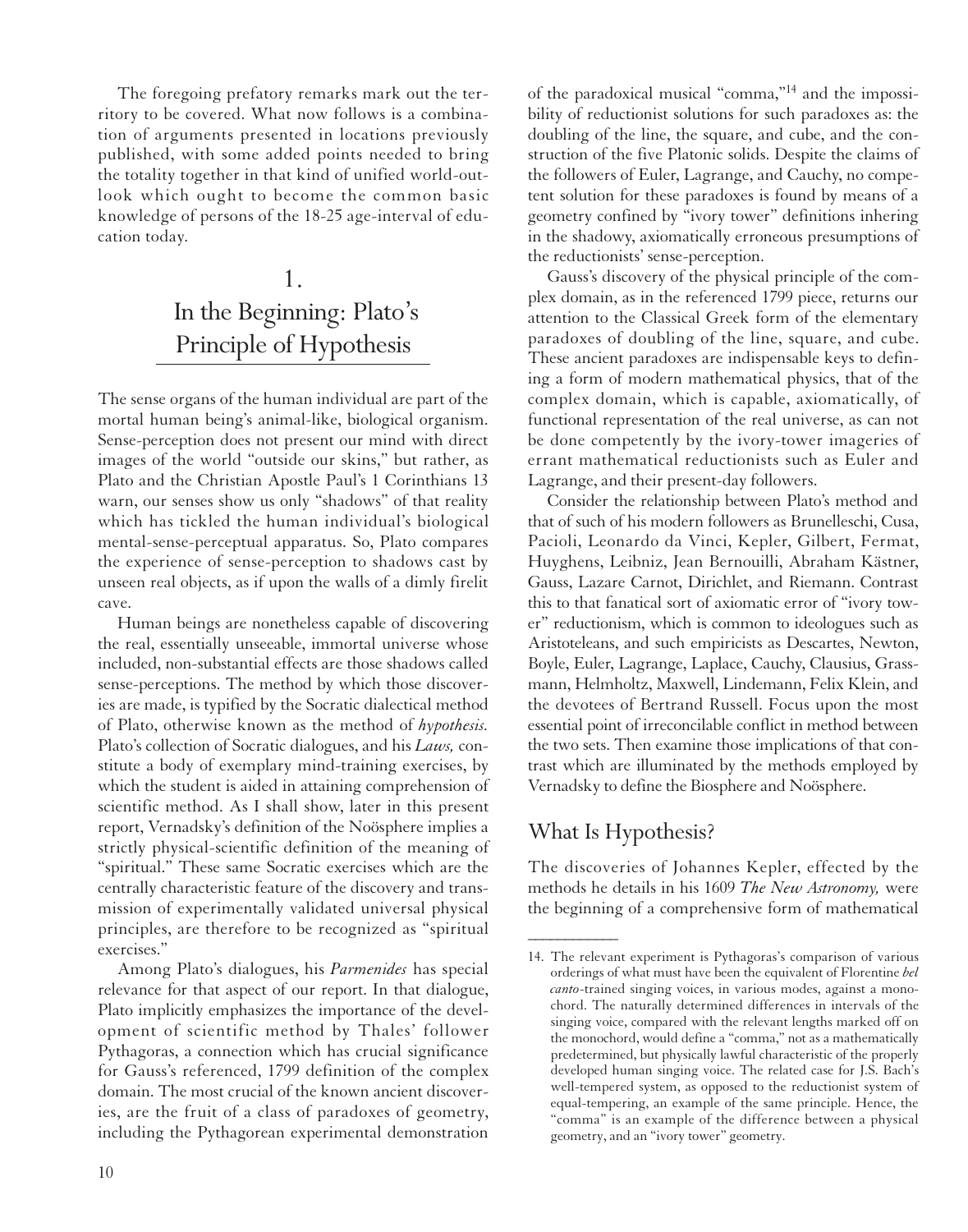**The most crucial of the known ancient discoveries, are the fruit of a class of paradoxes of geometry, including the Pythagorean experimental demonstration of the musical 'comma,' and the impossibility of reductionist solutions for the doubling of the line, the square, and cube, and**

**the construction of the five Platonic solids. No solution for these paradoxes is found by means of a geometry confined by 'ivory tower' definitions inhering in the axiomatically erroneous presumptions of the reductionists' senseperception.**



*\_\_\_\_\_\_\_\_\_\_\_\_*

physics. As in all science, so in contrasting the success by Kepler to the failed method of Claudius Ptolemy, Copernicus, and Brahe, we must take into account the relevant ancient precedents for the follies of such followers of the ancient Eleatics as the modern empiricists Galileo, Descartes, Euler, and Lagrange. We must give our attention to what many famous names in history have easily overlooked among the ostensibly fine details of scientific rigor. Those paradoxical details in methods of observation and judgment, are usually the key to truly important discoveries, even validatable discoveries made by confessing religious empiricists. Even reductionists such as Aristotle and the empiricists, sometimes admit the paradoxical existence of efficient principles which can not be observed by the senses, if not those principles themselves. Like the Romanticist Immanuel Kant, they either concede, or claim to know of, the existence of such considerations, which they define wrongly, while insisting that such agencies, if they exist, can not be known rationally by the individual human mind.

Apart from the specific wickedness of Aristotle's *Politics* and *Ethics,* the general folly of Aristotle's method for physical science itself, is typified by Claudius Ptolemy's hoax. Although Aristotle assumes a higher reality than sense-certainty to exist, Ptolemy follows Aristotle in limiting attempted knowledge of actual physical principles

to a kind of apparent statistical regularity presumed to be consistent with the introductory books of Euclid's *Elements.* Although Copernicus echoes the heliocentric view of Aristarchus, the astronomy of Copernicus and Brahe accepts the same anti-scientific quality of "medieval" method of Aristotle, adopted by Ptolemy.

Within his *The New Astronomy* and other published locations, Kepler presents an elaborate report on the antiscientific character of Aristotle's doctrines; Gauss, in developing a crucial proof of the entirety of Kepler's argument respecting the functional composition of the solar system, applies the case of the principal asteroids as the empirical proof underlying Kepler's definition of the principles of a comprehensive approach to mathematical physics.15

The errors of Aristotle's method are always found in the details which that method either presumes to deny, or relegates to the domain of the humanly unknowable.

The followers of that Ockhamite perversion of Aris-

<sup>15.</sup> Cf. Johannes Kepler, *The New Astronomy;* see also Tennenbaum and Director, *op. cit.* Implicitly, Gauss's confirmation of Kepler's case for "the missing planet," in the orbits between Mars and Jupiter, is an application of the notion of the complex domain which Gauss had presented, in refutation of Euler and Lagrange, in the 1799 piece.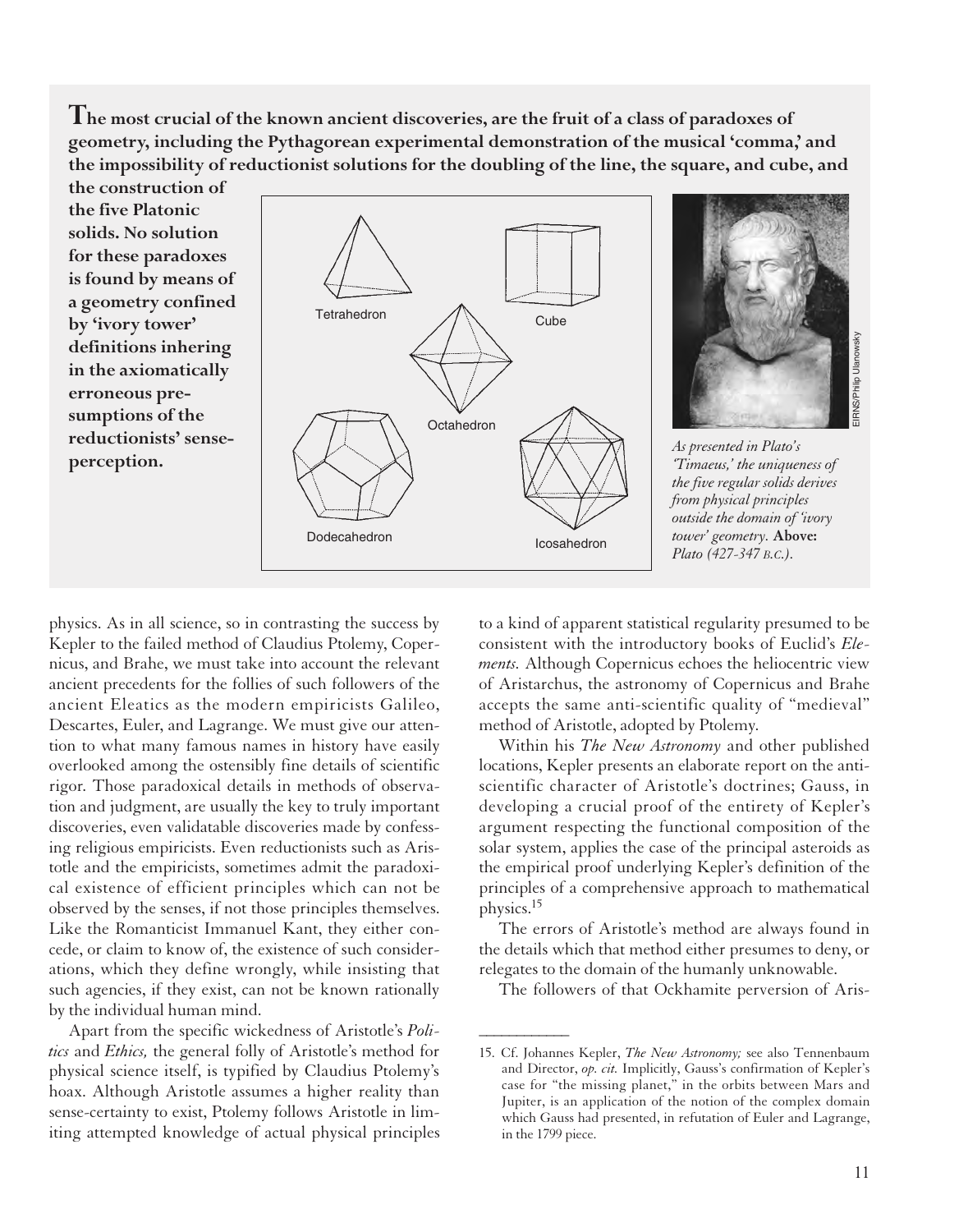totle called empiricism, as typified by Paolo Sarpi, by Sarpi's personal lackey Galileo Galilei, Galileo's pupil Thomas Hobbes, and Locke, turn Aristotle's details into what often prove to be explicitly an actively nasty sort of what is literally a "devil in the detail." For example, Anglo-Dutch Liberal John Locke makes implicitly a neo-Cathar argument which is featured explicitly as the central claim of Physiocrat François Quesnay. The same neo-Cathar claim is featured shamelessly in the central arguments for "free trade" by such of Locke's fellow-Gnostic followers as the more frankly pro-Satanic Bernard Mandeville, and Mandeville's follower Adam Smith.16

Quesnay is a shameless devotee of the ultramontane medieval feudal system of serfdom. His *Physiocratic* scheme explicitly classes the serf, axiomatically, as a form of human cattle. To support that argument, his absolutely irrational, *laissez-faire* defense of feudal parasitism, resorts to copying the dogma of the neo-manichean cult of the Cathars.17 He, like a Cathar, defines a capriciously corrupt deity, a nasty sort of gnome operating from under the floorboards of reality, who "fixes" the throw of his crooked dice, such that some people are made, magically, rich and powerful, while others are left destitute and poor. Modern Liberal economists describe that swindle as "statistics."

The "Venetian Party's" John Locke, Mandeville, and Adam Smith, are not customarily regarded as traditional feudalists like Quesnay; but, they share with Quesnay a common interest in their hatred of the Fif-

teenth-century Renaissance and of, more immediately, the existence of France's Cardinal Mazarin and Jean-Baptiste Colbert. These "Enlightenment" Liberals are all, like John Locke himself, typical of the philosophical expressions of that neo-Venetian form of Anglo-Dutch Liberalism which raged, like a pandemic, across the maritime regions of late-Seventeenth- and Eighteenthcentury northern Europe, and spread into the endemically treasonous Essex Junto and slave-owner circles in English-speaking North America. The neo-manichean doctrine of Quesnay appears in a Liberal guise as the explicit advocacy of moral depravity in Mandeville's *The Fable of the Bees,* as the same pro-serfdom dogma of the Physiocrats is echoed in Liberal John Locke's defense of slavery as "Property."<sup>18</sup> Quesnay's and Mandeville doctrine of "let the Satan whom Smith esteems as the knowing Director of nature, fix the dice," is echoed by Adam Smith's 1759 *The Theory of the Moral Sentiments,* as in his anti-American tract of 1776, *The Wealth of Nations.*<sup>19</sup>

To situate the subject-matters thus introduced, we must recognize that any attempted attack on the problems of physical science, such as physical economy, requires that so-called physical science and so-called social theory not be kept in separate, virtually watertight, academic compartments. On this account, a competent understanding of both so-called "physical science" and "social theory," depends upon viewing both, simultaneously, as I have done, from a common axiomatic basis in the standpoint of the pre-Euclid

ination, but, since its constituent private shareholders are presently hopelessly bankrupt, the sovereign's authority expressed by the U.S. Treasury should be putting the embarrassed Fed under bankruptcy-reorganization, soon.

- 17. In English slang, "the buggers."
- 18. E.g., "shareholder value."
- 19. Cf. Friedrich August Freiherr von der Heydte *Die Geburtsstunde des souveränen Staates* (Regensburg: Druck und Verlag Josef Habbel, 1952). My wife, Helga Zepp LaRouche and I have compared leading international law specialist von der Heydte's thesis to our own emphasis on the Fifteenth-century Renaissance. The two views, his and ours, are more complementary than contrasted. He emphasizes the struggle to free Europe from continued enslavement by the imperial law which ultramontane feudalism continued under the tyranny of (in our emphasis) Venice and the Norman military forces. The *Fronde* adversaries of a modern form of French nation-state, and of Cardinal Mazarin and Jean-Baptiste Colbert, who later allied against Colbert with the Gnostic "Sun King" Louis XIV, were a typical expression of the ultramontane tradition. Notably, the explicit coincidences of the Physiocratic tradition of Quesnay and Turgot, with the explicit "buggery' of Mandeville and Adam Smith, reflects the Venetian oligarchical roots common to both the ultramontane feudal and Anglo-Dutch Liberal systems.

<sup>16.</sup> As I have elaborated this in locations published earlier, the use of the term "capitalism," as Karl Marx does, to describe, implicitly, both the Constitutional economic system of the U.S.A. and the present systems of western Europe, shows the speaker to be either illiterate in the most elementary features of modern economy, or a shameless liar. The crucial, continuing issue of U.S. wars against the British monarchy is rooted in the axiomatic incompatibility of the British system to that U.S. Constitutional system, rightly known to scholars by the names of "The American System of political-economy" or "the national system of economy." The principal objectionable feature of the British system was, and remains, its foundations in that neo-Venetian system of Anglo-Dutch Liberalism, in which a financier slime-mold form of oligarchy controls the fate of the nation and its other victims through the agency of an "independent central banking system." The latter system represents the special interest of a Venice-style financier oligarchy, which places itself above government in the foreign and internal affairs of both the nation and foreign targets, alike. This oligarchical feature is the notorious "Invisible Hand" (the one presently in your pocket). Under the U.S. Constitution's Preamble, the U.S. government is the sole sovereign, which is accountable to the interest of the General Welfare of present and future generations. Admittedly, the U.S. Federal System, introduced by U.S. agents of Britain's Edward VII, is an abom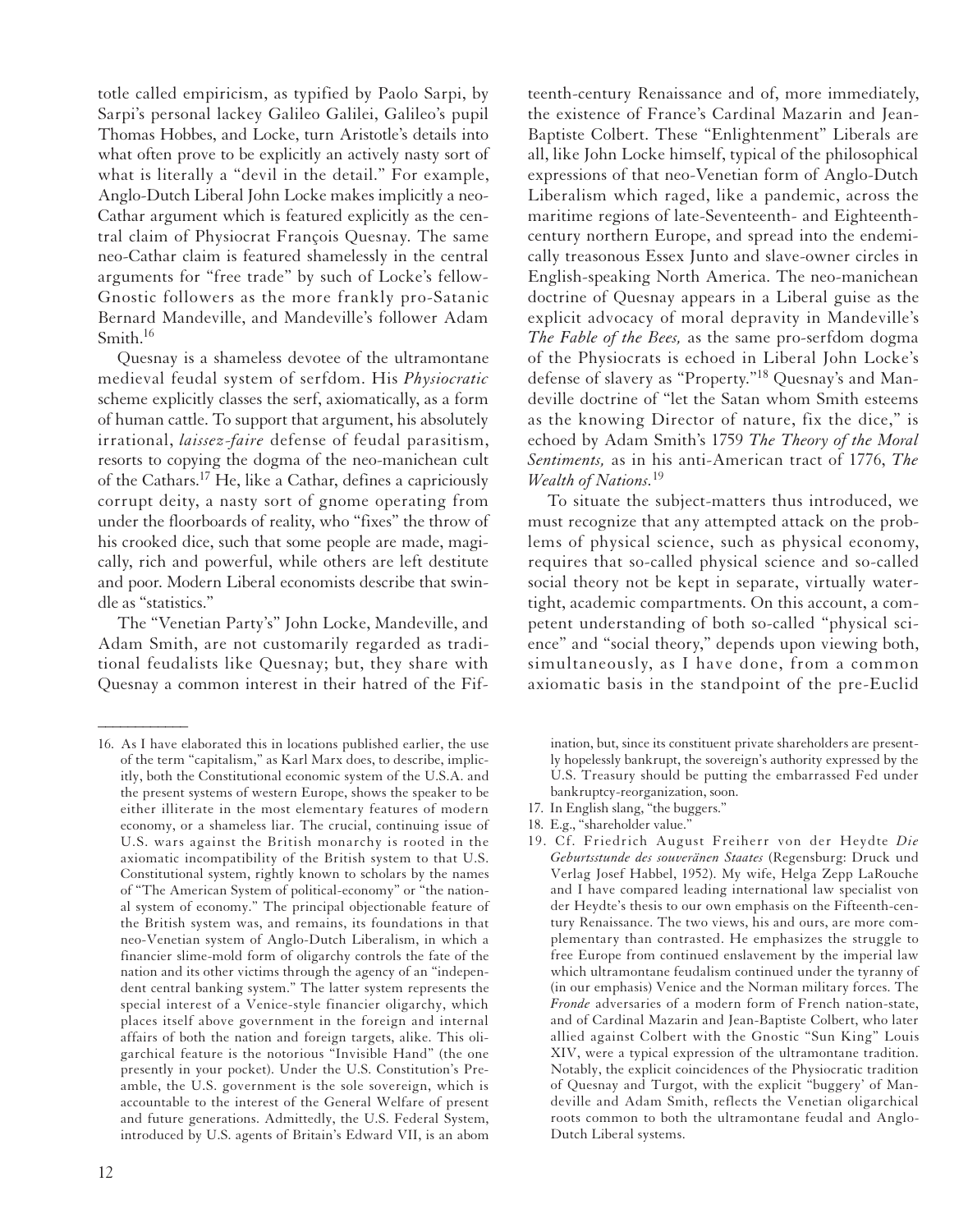geometry of Plato's Academy.<sup>20</sup>

The modern reductionist standpoint, typified by Galileo and Descartes, assumes, as Ptolemy's, Copernicus's, and Brahe's schemes did, that individual senseexperience can be represented by a set of putatively "selfevident" definitions, axioms, and postulates, and, therefore, that a sufficiently well-developed mathematics, derived from such a set of "ivory tower" presumptions, such as that of the reductionists Euler, Lagrange, and Cauchy, must, as Lagrange taught, be potentially capable of explaining comprehensively anything and everything which occurs with the bounds of sense-experience. No hypothesis allowed!

In contrast to Lagrange *et al.,* the standpoint of the school of Thales' follower Pythagoras, accepts no "ivory tower" assumptions. Typical of the anti-Euclidean physical geometry of the Pythagoras-Plato tradition, are the same three elementary challenges by means of which Gauss, in 1799, defines the complex domain: the doubling of the line, the doubling of the square, and the doubling of the cube, as defined by Plato's collaborator Archytas, the Pythagorean of Tarentum. Add to this the uniqueness of the five regular (Platonic) solids. For Plato's view on these, consider three of Plato's dialogues, where the anti-Euclidean principles of physical geometry are referenced: the *Meno, Theaetetus,* and *Timaeus.* Read Gauss's fundamental theorem of algebra against that background; read the *powers* of the square and cube as they are expressed in an algebra so considered, or, as Gauss's famous, and crucial two documents on bi-quadratic residues, presents this view. The solution for *the physical act of construction* of the doubling of the cube, which resolves the so-called "Cardan problem," presents the stu-

*\_\_\_\_\_\_\_\_\_\_\_\_*

dent with a sense of the efficient "physical presence" of the same complex domain in which Leibniz had located the catenary-keyed expression of a universal physical principle of least action.

The mastery of those elementary challenges of a purely constructive geometry, is to be taken against the experimental background of Fermat's, Huyghens', Leibniz's, and Jean Bernouilli's demonstrations, that physical effects in the universe do not follow a pathway of "Euclidean" (e.g., "Cartesian") pathway of "shortest distance," but of "quickest action," a pathway of action which scientific progress typified by the characteristic figure of physical geometry, the catenary. What needs to be purged from education, is the moral degradation of the teaching and application of mathematics to a mere describing of nature, as the Newtonian tradition of Lagrange's dogma does. In other words, as I shall stress at appropriate places in my argument here; the sterile mathematics of mere "energy," must be superseded by the physical geometry of "power."

The implication of such lessons, is that the principles of space-time organization lie in physical space-time, not a space and time of "purely mathematical," "ivory tower" definitions, axioms, and postulates, on which latter, false presumptions, the relevant failures of d'Alembert, Euler, and Lagrange were premised, as were the failures of such followers of Lagrange as Laplace, Cauchy, *et al.* Contrary to Aristotle, Euclid, and the "non-Euclideans," competent mathematical knowledge can be obtained only by those experimentally verified methods of constructed proof of principle which are reflected in the Platonic argument of Gauss's 1799 paper. The outcome of Gauss's work to this effect, becomes the opening paragraphs of Bernard Riemann's 1854 habilitation dissertation, which presents a general definition for a purely *anti*-Euclidean, rather than "non-Euclidean," physical geometry.

A physical geometry limits the notion of "dimensions" to those *hypotheses,* as Plato defines a notion of *hypothesis,* which occur as the acts of discovery and experimental proof of universal physical principle. These acts must have been validated, as Riemann emphasized, by methods of experiment uniquely appropriate for general claims to a proposed principle's universality. The discovery of the method of construction which enables a human mind to double a line, square, or cube, by no means but construction, defines "properties" of each, which are expressions of the *powers* of physical action by means of which relevant construction is accomplished. For example, the sublime "power" which distinguishes rotation from a mere line, and a solid from a mere surface. Gauss's treatment of the cubic function, and also his construction of the *Pentagramma Miraficum,* are typical illustrations of the use of the principle of construction as a

<sup>20.</sup> Benjamin Franklin collaborator, and Leibniz follower Abraham Kästner's crucial, leading role in the middle- through late-Eighteenth-century development of both Europe's Classical science and art is strongly implied here. It was Kästner who insisted that mathematics should abandon the post-Plato, "ivory tower" system of definitions, axioms, and postulates introduced as Euclid's *Elements,* and return to a strictly Platonic, anti-Euclidean conception of the experimentally based discovery of universal physical principles (powers). Hence, the development of an actually anti-Euclidean physical geometry is traced from Kästner, through his student Gauss, through the generalization of anti-Euclidean geometry by Riemann. This is not to be confused with the interesting, but relatively superficial "non-Euclidean" geometry of a Lobatchevsky and Janos Bolyai. Kästner, the leading German defender of the legacies of both Leibniz and Johann Sebastian Bach against the Eighteenth-century "Enlightenment" reductionists, was also the founder of the German Classic of Lessing, Mendelssohn, and such of their followers as Goethe, Friedrich Schiller, and the Humboldt brothers, in addition to causing the rescue of the works of William Shakespeare from their savage mutilation in the England of Walpole *et al.*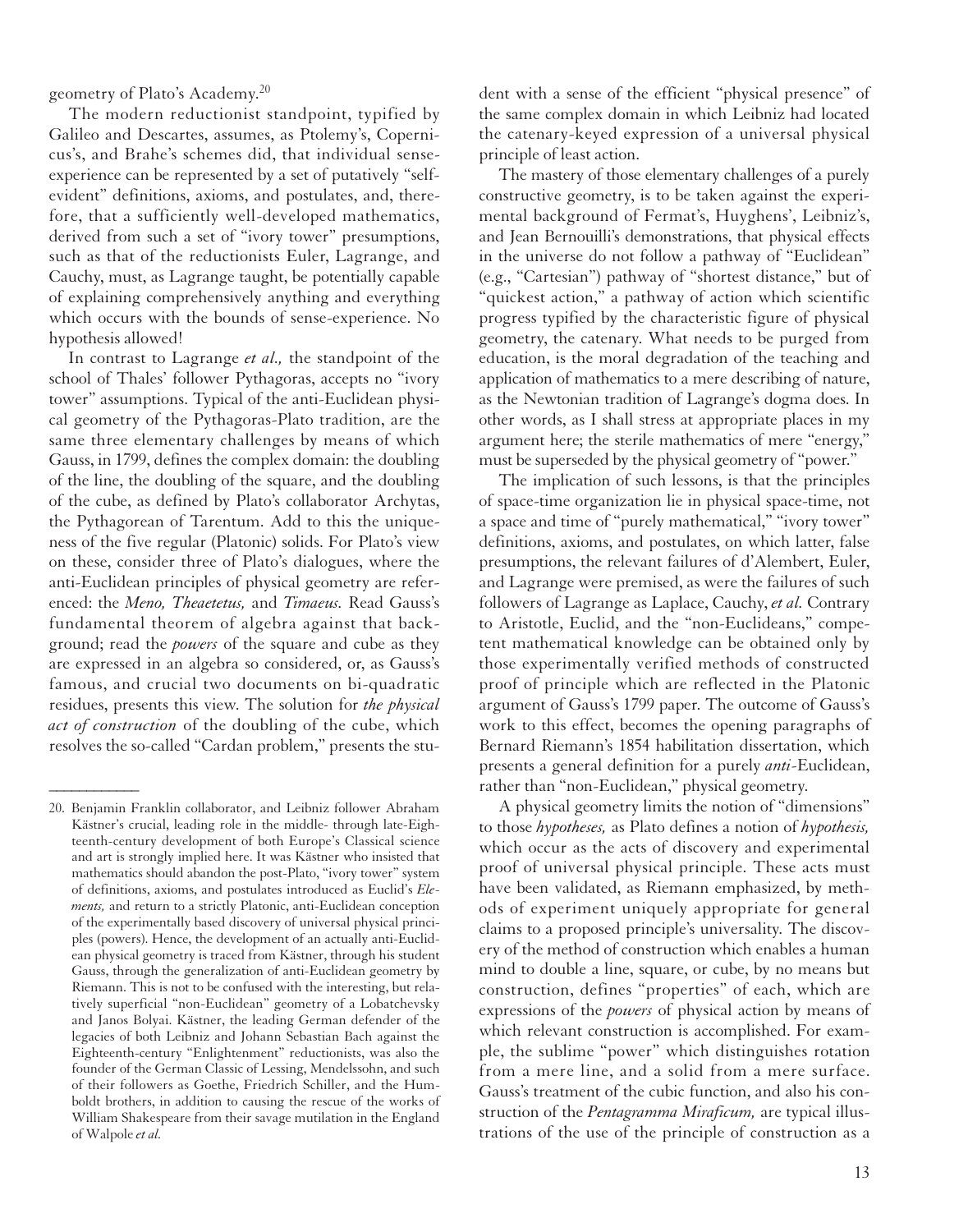FIGURE 1. *Archytas's construction for doubling the cube.*

*Archytas developed a construction to find two geometric means between two magnitudes, AC and AB. Magnitude AC is drawn as the diameter of circle ABC; AB is a chord of the circle. Using this circle as the base, generate a cylinder. The circle is then rotated 90° about AC, so it is perpendicular to the plane of circle ABC; it is then rotated about point A, to form a torus with nil diameter. (The intersection of the torus and the cylinder produces a curve of double curvature.) Chord*

*AB is extended until it intersects the perpendicular to AC at point D; this forms triangle ACD, which lies in plane of circle ABC, AB, and AC. Triangle ACD is then rotated around AC, producing a cone. The cone, torus, and cylinder, all intersect at point P. Perpendicular PM is then dropped from P along the surface of the cylinder, until it intersects circle ABC at point M; this forms right triangle AMP.*

*Through this construction, a series of similar right*

reflection of physically efficient effects of "powers."

Successful hypotheses begin with a paradox. For example, *does a cube exactly double the volume of a given cube, actually exist?* Think about that; it is not an idle question. *Prove it by construction!* Look at Archytas's solution for this! The method of construction which solves that specific paradox expresses an experimentally demonstrated hypothesis which guided Archytas to that solution [SEE Figure 1].

That which is presented to the senses of the purblind newborn child is a realm of paradox-ridden sense-impressions, not a faithful image of the world outside his skin. The child must not only discover the functional relations within sensed physical space-time; he, or she must repeatedly rediscover those relations, correcting earlier errors of presumption in a succession which suggests the peeling of the onion. From the beginning, the child's mind must hypothesize the existence of that which corresponds to the always paradoxical sense-experience of that real, unseen physical space-time which tickles the human sense-apparatus. Nothing real is simply self-evident.<sup>21</sup>

*triangles (only partially shown) is generated, which produces the continued proportion, AB:AM::AM:AP::AP:AC. AM and AP are the two geometric means between magnitudes AC and AB.* 

*New dimensions of physical space-time exist for us only as we acquire those new willful powers over nature which we define as the successive work of Gauss, Dirichlet, and Riemann defines a physical universe of that expanding array of paradoxes. These are paradoxes which the human will has either mastered as human physical powers for hypothesizing in the universe, or are, at the least, recognized challenges, as those paradoxes which we are seeking to bring under the willful control made available to us by experimental proof of physical principle.*

That, in short, is the issue of hypothesis which almost invariably prompts the wildest eruptions of distemper among the reductionists of the "pure mathematics" and "physics" departments. What enrages those "ivory tower" fanatics, is their confrontation with the details which threaten to topple the edifice of their "self-evident," mathematical "ivory tower" conceits.

That much said, what then is the way we must define the relations between what is usually assigned to the department of mathematical physics, as distinct from what is assigned to the departments of taught social dogma? A glance at Kepler's method will point the way.

#### Kepler and Prometheus: A Matter of Detail

Kepler's attention to detail showed him the existence of some crucial oversights in the work of astronomer Tycho Brahe. The orbit of Mars was not circular, but approximately elliptical. Moreover, the motion of the planets in

<sup>21.</sup> Truth is expressed as action cohering with the essentially infinitesimal quality of the catenary. Scientific progress seeks to approximate that truth. As Leibniz taught, but an enraged Euler denied, it is truth, not mathematical approximations, which runs the universe, e.g., Leonard Euler, *Letters to a German Princess,* 1761. Hence Euler's denial of the infinitesimal for calculus, and Euler's and Lagrange's obsession with their protests against the reality of the complex domain. Hence, Euler's accomplice Maupertuis' fraudulent claim to have discovered a principle of least action.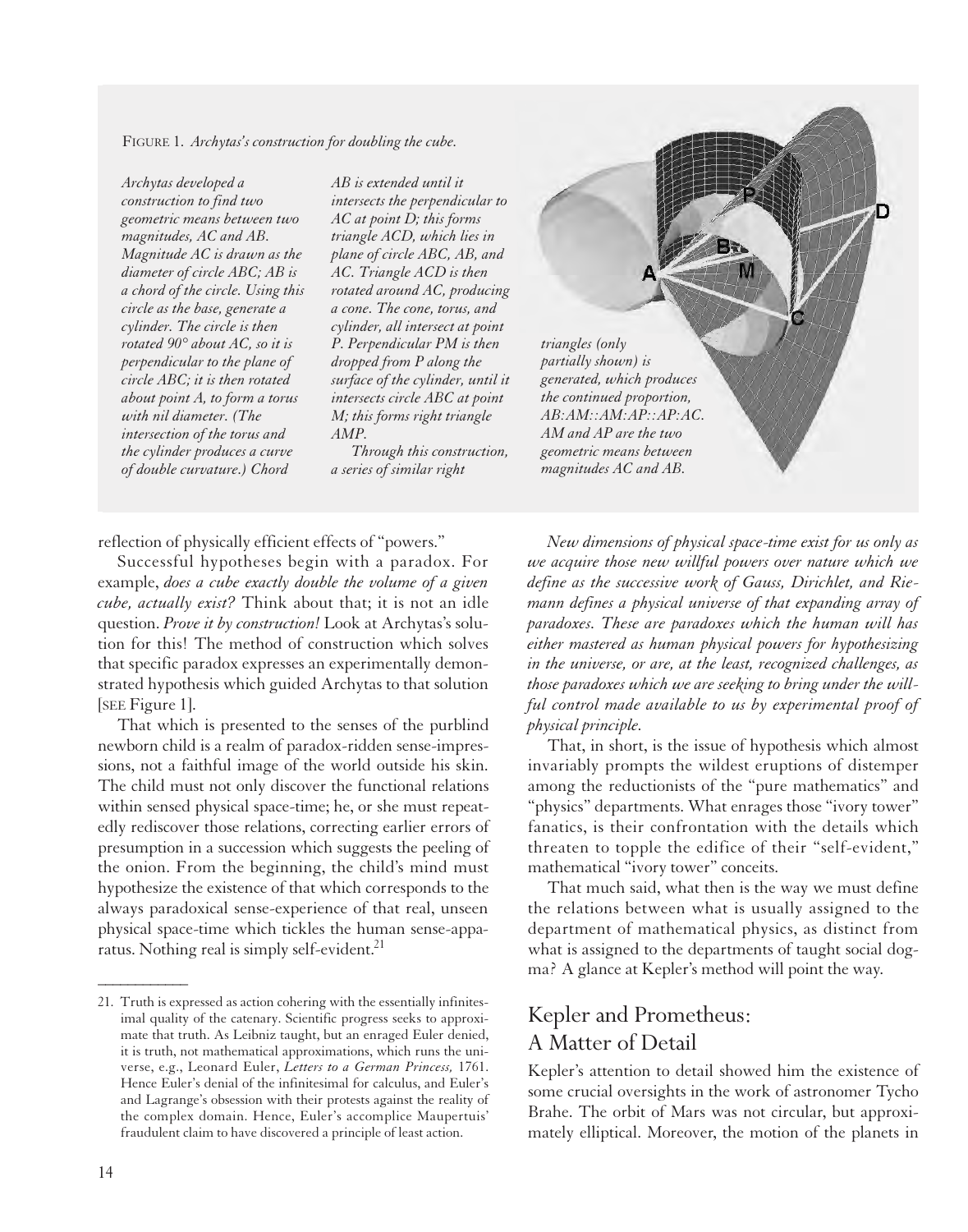their elliptic-like orbits was not uniform, but constantly not uniform. Nonetheless, the succession of the recurring orbits was predominantly regular. These elementary details showed that the real universe did not function as Aristoteleans such as Ptolemy, Copernicus, and Brahe had imagined. The real universe was not the universe as a naive Aristotelean or empiricist blind faith in sense-certainty misdefines the notion of what are called "universal principles."

In brief, Kepler recognized the paradox of observed, approximately elliptical orbits, that, not only, can the notion of Aristotelean regularity never be reduced to a simple form of action, but that, more to the point, the characteristic principle of action in the more scrupulously observed solar system, is expressed by constantly nonuniform motion. The shadows on the screen of a merely perceived solar system's motions, are therefore controlled by some universally efficient power, in Plato's sense of "power" (as contrasted with the reductionist notion of mere "energy"). Kepler recognized the object which cast the shadows of astronomical sense perception as a controlling intention of the Creator of the universe: *a universal physical principle,* a *power* acting efficiently from outside perception, to produce the shadowy effects presented to the astronomer's perception.<sup>22</sup>

The intention, which must be discovered, and then proven to be universally efficient in controlling the behavior of the shadows, appears first as a paradox, and then as an hypothesis which needs experimental proof of its efficient universality.

That much, for the moment for that example from Kepler; now, for LaRouche on the Riemannian geometry of long-range capital cycles.

*What is an experimental proof of a Platonic quality of hypothesis? Really?* Here, on this crucial point respecting the implications of experimental proof of principle, the Aristoteleans and empiricists figuratively hang themselves. The validity of the claim to have discovered any universal physical principle, is not satisfied by the mere repetition of the specified, observed effect. *It must be demonstrated that the application of what is believed to be an individual's discovery of a proven universal physical effect, enables mankind to increase its power to exist in the universe.* It must be demonstrated that the claimed hypothetical knowledge represents a principled increase of mankind's *power* to exist in the universe, as Plato defines "power" where the erring Aristotle claims to see "energy."

In the relatively simplest case, the notion of *power,* as

employed by Plato's dialogues in respect to doubling the square, or the Pythagorean Archytas's construction of the solution for doubling of the cube, represent pre-existing principles of the universe, but preexisting universal principles whose discovery enables man to produce effects which are changes in that otherwise preexisting universe. The elementary cases of doubling the line, square, and cube, by construction, are typical of such Platonic connotations of *power.*

To illustrate the point of contention, consider the implications of what I have just said. Consider the legendary image of Prometheus, a subject to which I shall return at a later point here. The mention of that name now cracks the egg-shell, releasing our thoughts into a larger universe. This takes us directly to the most essential implication of Riemann's 1854 habilitation dissertation.

#### Economist LaRouche's View Of Our Universe

Now, we come to the point of this report at which we shall focus upon the idea of measurement of performance of economies in physical, rather than fictitious, financialaccounting terms [SEE Figures 2-5, page 14].

This clarification of the principles of real, as opposed to financial-accounting economics, requires a careful, preliminary reconsideration of some of the most important of the underlying considerations of physical-scientific practice. The indispensable role of the discussion of these considerations for any science of economy, will be made clear in the course of both the immediately following, concluding topics of present chapter, and subsequent, concluding chapter of this report.

We proceed, at this point, by turning first to an indispensable set of remarks on the nature of science in general. This applies to both matters of the phase-space of the individual's action on the universe, and the physical effects determined by the principles of the social processes within which individual action is situated.

In any competent aspect of physical science, even formal mathematics, nothing exists before, after, or outside our universe. Einstein's notion of the universe (taken as a totality) as "finite, but unbounded," reflects such an awareness of the framework within which we might conduct any rational discussion of the universe. Similarly, if we must suppose that that universe always existed entirely within itself, that is not to suggest that it did not continue to develop, but that it is a Riemannian universe, producing not only new forms, but changes in characteristics of action within itself.

Suddenly, with that latter thought, of development, the universe becomes a fascinating place of residence;

*\_\_\_\_\_\_\_\_\_\_\_\_* 22. Kepler, *op. cit.*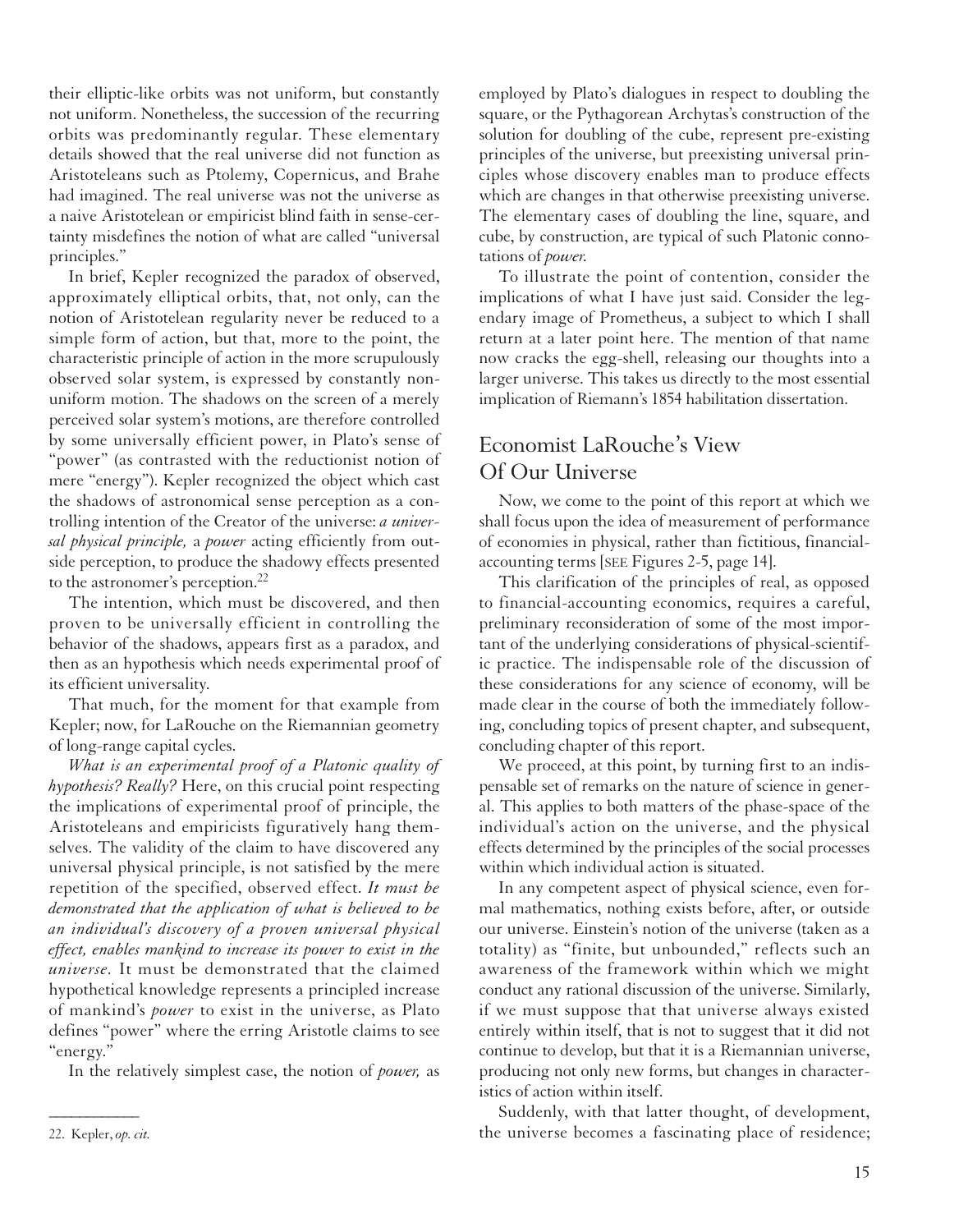FIGURE 2 **A Typical Collapse Function** FIGURE 2. *A typical collapse function*.  $\blacksquare$  FIGURE 3. *The collapse reaches a critical point of instability*.



**1996**  FIGURE 4. *The U.S. economy's collapse function since 1996.*



**The Collapse Reaches a Critical Point of** 

FIGURE 5. *Top 20% of population have more than half of all* **of All After-Tax Income**  *after-tax income.*



Source: Federal Reserve; Bureau of Economic Analysis; Bureau of Labor Statistics; *EIR.*

Sources: Congressional Budget Office; *EIR*

*Over the 1966-2002 interval, the nominal values of U.S. financial and monetary growth zoomed, while the net physical values per capita collapsed. The financial crises of President Clinton's tumultuous second term, 1997-2000, culminating in the collapse of the "Y2K/Infotech" and "hedge fund" financial bubbles, were essentially a culmination of a long process of degeneration of the U.S. economy's physical basis, as reflected in the collapse of share of income of the lower 80 percent of family-income brackets.*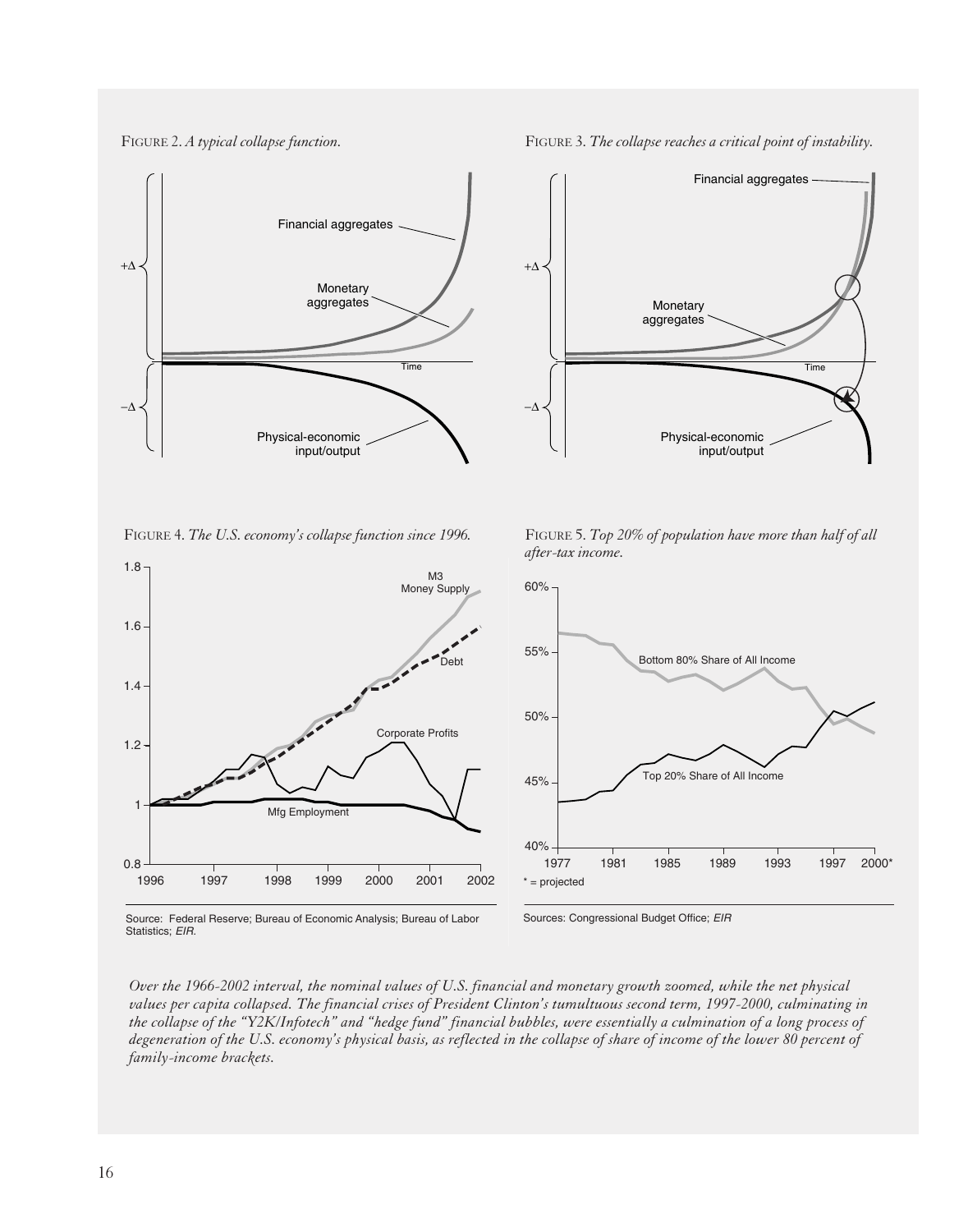physical science suddenly comes to life. Our notions of matter, space, and time, are changed profoundly, both individually, and in respect to their functional interconnections. Those childish notions of space and time which occupy popular and other scientifically illiterate opinion today, vanish, replaced by something which Riemann's notions of physical geometry suggest.23

For us, as mortal human beings, all that science has discovered so far to be universal physical principles, points to principles which must be presumed to be, and should be tested for the quality of being universal, in their efficient extent of relevant application. Therefore, for a qualified physical economist, any Platonic form of hypothesis which is proven to be a universal physical principle by Riemann's implied standards of unique experiment, always existed within "the simultaneity of eternity," with those qualifications, and always will. This is to be understood in the sense that Gauss's 1799 report of the discovery of the fundamental theorem of algebra signifies "universal physical principle" in a Platonic way which reflects the Classical Greek constructions of Archytas, Plato, *et al.* That presumption of universality will remain true, to the extent some qualifying error in the interpretation of that notion were not uncovered and corrected.

Therefore, in the subject-area within which this report is situated, the practice of economic science, *we must proceed from the conditional, pragmatic assumption, that man probably does not create new general types of universal physical principles for the universe, but, rather, is able to create new physical states in the universe, through Platonic modes of discovery and application of pre-existing natural principles.* Man extends the actual application of those discovered, universal principles which have the character of Platonic

*\_\_\_\_\_\_\_\_\_\_\_\_*

1. *The development within the universe which occurs through mankind's application of discovered universal principles which have the quality of Platonic powers.* This is a scientific certainty.

2. *The self-development of the universe implicit in the notion of a fixed set of active,"original" physical principles considered as Platonic powers.* This is also a certainty, as the presently considered development of a solar system from a "young," fast-spinning sun implies such development.

3. *That man, by discovering and adopting the power inhering in such knowledge of a self-developing universe, qualitatively expands*  *powers.* This is the central principle of practice for both economic science today, and the principle governing the determination of relevant forms of competent law and policy-shaping practices of governments. Pending new discoveries which extend knowledge of our universe beyond that available today, this view expresses the principle on which the competent measurement of performance of an economy must be measured currently.

Therefore, the conditional notion of science today, must limit its claimed ambitions, to the bounds of those universal new states in the universe, which our discovery of pre-existing principles enables us to introduce as qualitative changes in our practice upon the universe. All competent notions of economic processes depend directly and absolutely on that view of man in the universe as a whole. $24$ 

The essential argument to be made here respecting elementary principles of a science of physical economy, is summed up as follows.

When a person discovers an experimentally validated universal physical principle, a Platonic quality of *power* already existing in the universe, it is placed implicitly at the disposal of mankind. The best evidence of history to date, is that this action adds no new principle to the total of those existing in the universe, but increases the powers of the universe now placed within the domain (Riemannian phase-space) of powers now at mankind's willful disposal.<sup>25</sup> The realization of that new potency of mankind produces qualitatively new states within the universe, states which would not be generated without man's practice of those principles. This changes the behavioral characteristics of that universe in a principled way, without yet increasing the totality of principles existing in the universe.<sup>26</sup>

*and accelerates the self-development of the universe in man's practiced role as a conscious agent of the Creator.*

4. *The great ontological paradox, that the Creator, as a self-subsisting personality, creates new primary universal principles (powers) within an otherwise self-developing universe.* For our purposes here, we limit most of our discussion to the first three of these notions of development of what Vernadsky identified as the Noösphere.

- 25. For example: Note for later reference, that man's efficient discovery of a principle associated with abiotic phase-space increases the anti-entropy of the universe by this copying action from the ostensibly abiotic to anti-entropic to the cognitive domain.
- 26. There is one qualification to be added to that at later point in this report. The efficient addition of the practiced discovery of any universal principle to mankind's knowledgeable practice, changes the principled character of that phase-space, but, despite that, the fact that a pre-existing principle of the universe is added to human knowledge does not add to the roster of physical principles in the universe as a whole, even though the resulting human activity may change the characteristic anti-entropic efficiency of the universe as a whole.

<sup>23.</sup> The principle of least action (as opposed to, for example, shortest distance) points in that direction. With Riemann's habilitation dissertation, the notion of changes in characteristic values of action becomes a distinct idea.

<sup>23.</sup> The principle of least action (as opposed to, for example, shortest distance) points in that direction. With Riemann's habilitation dissertation, the notion of changes in characteristic values of action becomes a distinct idea.

<sup>24.</sup> The notion of development within the universe as a universe suggests four possibilities: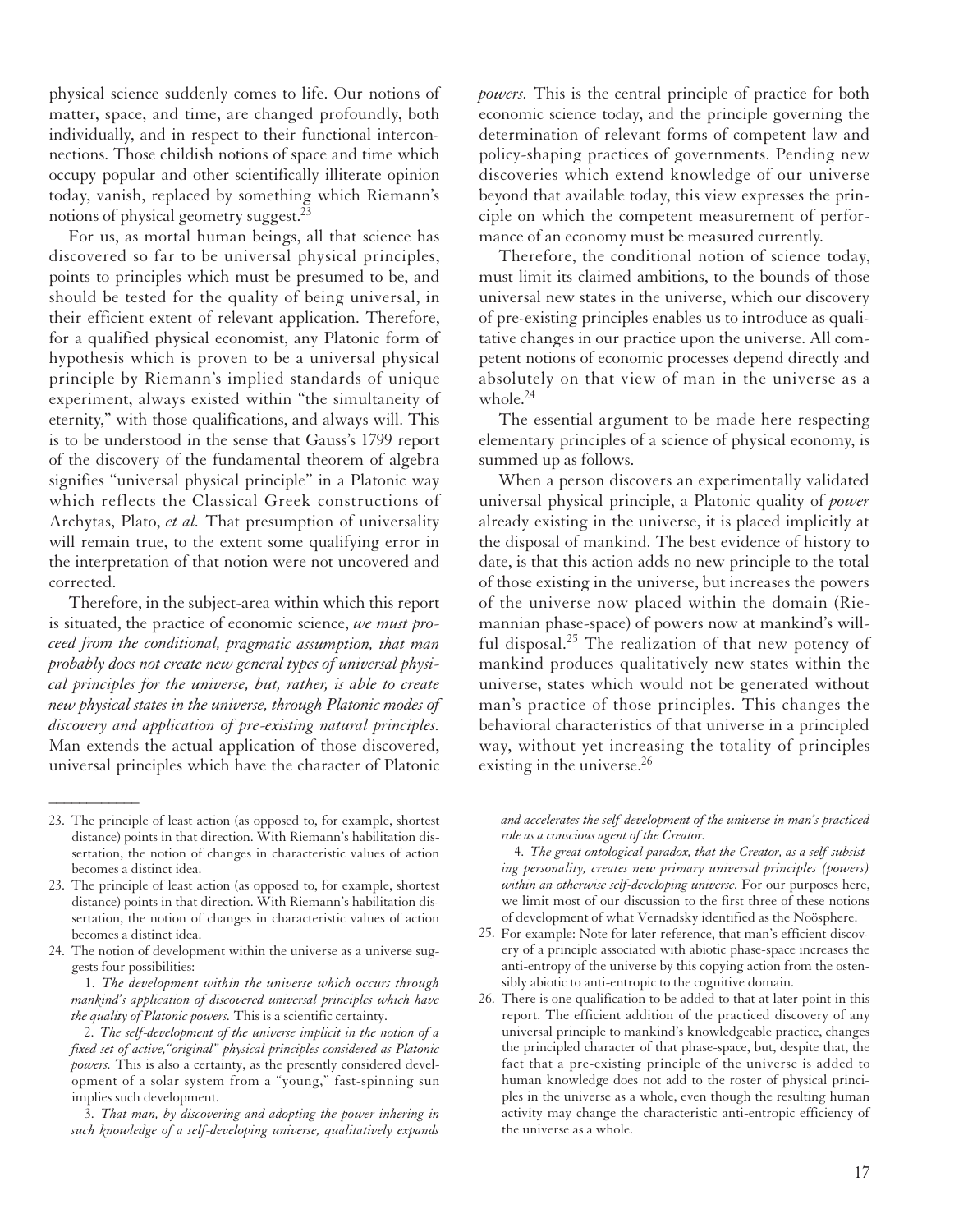A related, if more limited conception of the universe, is presented by Vernadsky's successive development of the conceptions of *Biosphere* and *Noösphere.*<sup>27</sup> Vernadsky, a trained geologist, proceeding from the included benefit of the accomplishments in geology and physical chemistry of his former teacher Dmitri I. Mendeleyev, took up the work of Louis Pasteur *et al.,* in defining the existence of *life* as a distinct universal principle, not derived from an abiotic universe. To this end, as a physical chemist of that intellectual pedigree, he introduced the case for the existence of what he identified as the *Biosphere,* whose geological "history" shows the abiotic processes of Earth as under increasing relative domination by the combination of the totality of living processes and their fossils, the latter including our planet's atmosphere, bodies of water, and soils.

As this fact became relatively well known among scientifically literate university graduates of the last halfcentury, the kernel of this notion of *life* as an expression of a primary form of universal physical power, <sup>28</sup> is that what are known to be living processes, produce what are otherwise impossible states of organization among nonliving processes. This conception, whose development relevant classrooms and textbooks have traced to outgrowths of the initiatives of Pasteur, was pursued by his associates and followers such as Curie, to the effect of defining *life* as a specific quality of universal principle (*power*).29

Following the introduction of the reductionist notion of thermodynamics, by Clausius, Kelvin, *et al.,* the experimentally based mathematical-physics distinction of life from abiotic processes generally, was early associated, by friends of life, with a mathematical notion originally named "negative entropy." This distinction presumed that life is a self-subsisting universal principle, not dependent upon specifically abiotic assumptions, which is imparted by life to the universe as a whole. Later, from the late 1940's onward, as the crankish, radically positivist, anti-humanist notions of such followers of the fanatical Ernst Mach as Ludwig Boltzmann, and

Bertrand Russell's devotees such as Professor Norbert Wiener, and John von Neumann, gradually gained broad, even popular currency, the original experimental connotations of "negative entropy" have almost disappeared from general use. That term has been taken over by the popularization of the pathetic science-fiction cults of the positivists, not only among science-illiterate politicians and mass-media editors, but even among many persons who are putatively actual scientists.

To eliminate that growing confusion caused by the spread of the "information theory" fads, as through the irrational fantasies of "science fiction" writers and their readers, I found myself compelled to introduce a new, mathematically more precise term, "anti-entropy," for what had been the biologists' original, pre-"information theory" intent of "negative entropy." I premised this notion of "anti-entropy" on the characteristic functional distinction between an anti-Euclidean physical geometry, notably that of Gauss-Riemann, from a merely "non-Euclidean" geometry, such as those of Lobatchevsky, Janos Bolyai, and Hermann Minkowski's famous lecture on relativity. This notion of "anti-entropy," as it must be identified today,<sup>30</sup> reveals its essential role in defining universal physical principles when we recognize two inseparable notions, as Vernadsky did, in his defining a Biosphere.

The fact, that processes characteristic of life generate ordered states of nature not existing in abiotic processes, not only defines living processes, but also provides a rigorous line of experimental division between abiotic and living processes. This line of division has the quality of a universal physical principle of the type associated with the notion of a *power* in the physical geometry of Plato, Kepler, Leibniz, Gauss, Dirichlet, and Riemann, among others. *First:* It identifies an expressed power which is always functionally characteristic of the living process, but never the abiotic as such. *Second:* As Vernadsky showed the proofs of this fact, the biological evolution of our planet, when the fossils specific to living processes are counted in, increases the accumulation of biomass,

*\_\_\_\_\_\_\_\_\_\_\_\_*

physicist at heart, despite the Machian influence represented by Boltzmann's work; but, his influence is all the more dangerous to science, simply because he is less implausible than the obviously epistemologically childish Bertrand Russell clones Wiener and von Neumann. See the later discussion here of Vernadsky's concept of life, for more on this ticklish issue of defining a principle of life as such.

<sup>27.</sup> LaRouche, *op. cit.*

<sup>28.</sup> Again, the term "power" is used here in the sense of Plato, Leibniz, Gauss, *et al.,* in contrast to the reductionists such as Euler, Lagrange, Cauchy, *et al.*

<sup>29.</sup> In follow-up on my initial wrestling against the quackery of Professor Norbert Wiener (most notably, *Cybernetics: The Human Use of Human Beings*) and John von Neumann (most notably, *The Theory of Games and Economic Behavior, The Computer and the Brain*), I was confronted by Erwin Schrödinger's *What Is Life?* What Schrödinger failed to grasp, is that the physical evidence for a specific principle of life, as distinct from the abiotic domain, precludes any reductionist inference. Schrödinger, to his credit, was a

<sup>30.</sup> This is "anti-Euclidean" in the sense of the use of the term by Gauss's teacher Abraham Kästner. It has the geometry implied by such early Gauss writings as his 1799 report of the fundamental theorem of algebra, a meaning more amply expressed by Riemann's 1854 habilitation dissertation.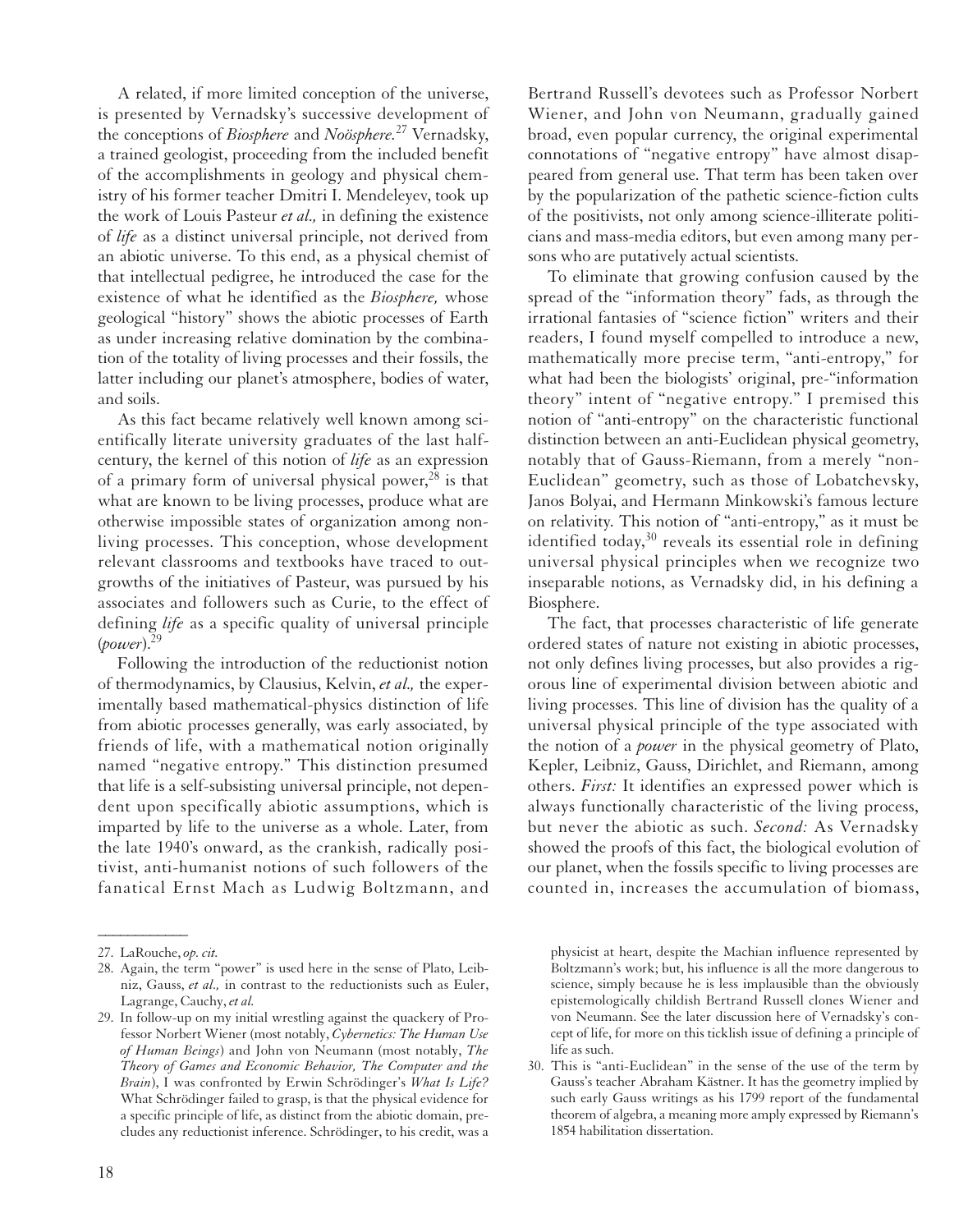**The validity of the claim to have discovered any universal physical principle, is not satisfied by the mere repetition of the specified, observed effect. It must be demonstrated that the**

**application of what is believed to be an individual's discovery of a proven universal physical effect, enables mankind to increase its power to exist in the universe.** 



*Superconducting magnets at the Relativistic Heavy Ion Collider, Brookhaven National Laboratory.*

including such fossils as atmosphere and oceans, the living process dominates the abiotic in long-term effects of this transforming of the planet.

This division between the abiotic and living separates the phenomena of Vernadsky's Biosphere into two distinct but universally interconnected, Riemannian phase-spaces. Vernadsky's work shows no actual comprehension of Riemannian physical geometry and its implications, but his work begs rereading from the anti-Euclidean standpoints of Kepler, Leibniz, Gauss, Riemann, *et al.*

Vernadsky's approach to the Biosphere leads him toward defining the Noösphere.

Just as the physical effects of action of living processes, produce the combination of living processes and their fossils, so what Vernadsky identifies as the distinctive creative (*noëtic*) <sup>31</sup> powers of the human mind, produce qualitative changes in the combined processes of the Biosphere, changes representing physical effects

*\_\_\_\_\_\_\_\_\_\_\_\_*

which can not be the spontaneous outcome of living processes alone. The combined effect of these *noëtic* and Biosphere processes, produces what Vernadsky defines as the Noösphere. The result is the image of a threephase universe, the Noösphere, composed of the interconnected action of three distinct phase-spaces: abiotic, living, and *noëtic.*

Where Vernadsky writes *noëtic,* I point to the quality of mental action typified by Gauss's 1799 exposure of the anti-creative physical-scientific impotence of Euler, Lagrange, *et al.* in the matter of those universal physical powers which are reflected in the reality of the complex domain. Gauss, like Leibniz before him, and such successors as Riemann, moved science toward eradicating all "ivory-tower" definitions, axioms, and postulates from science, and replacing these with nothing but those discovered universal physical principles defined by experimentally validated Platonic forms of hypothesizing: *noësis.*<sup>32</sup>

It is that specific quality of creative reason which places Euler and Lagrange in stubborn defiance of the existence of human creative reason, as Gauss's cited 1799

<sup>31.</sup> I would define what Vernadsky appropriately terms "noëtic" processes as cognitive in the sense of Plato's principle of hypothesis. Here, I continue to reference Vernadsky's use of the term up to the point of this report I have made my own preferences clear. I mean cognition (noësis) in the sense of a Riemannian, anti-Euclidean physical geometry, as Riemann employs "hypothesis."

<sup>32.</sup> In Christian theology, for example, there is no knowledge except through the Platonic principle of contradiction. In mathematics, this takes the form of saying that nothing real exists outside the complex domain identified by Gauss, Riemann, *et al.*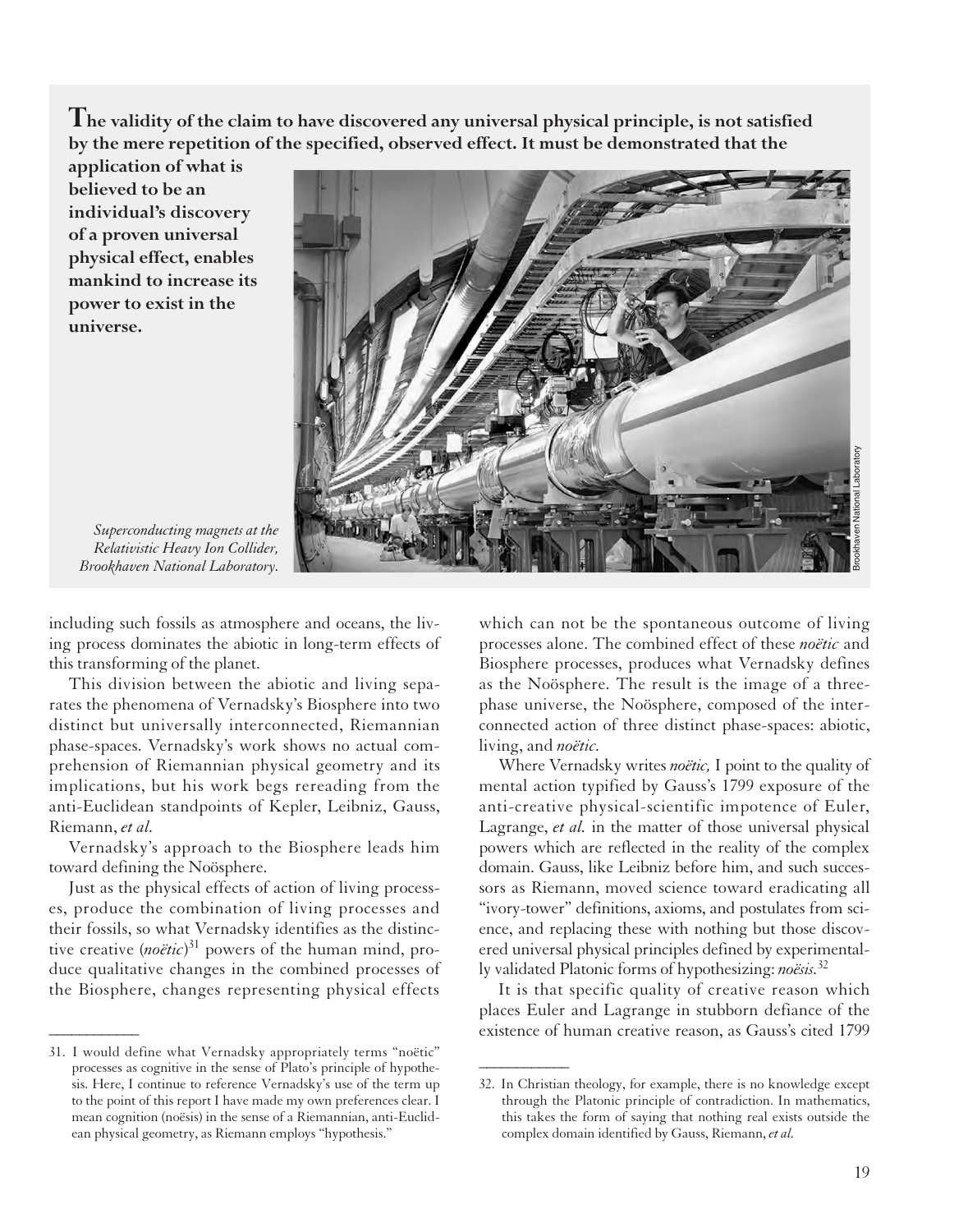argument typifies the product of creative reason, which otherwise is key to locating the functional difference between man and beast. This takes us beyond the accomplishments of Vernadsky, into the domain of Riemannian physical geometry. This is also the key to a competent economic science.

#### The Measure of Economic Value

The assortment of the universe's known principal phasespaces, among the abiotic, the living, and *noëtic* processes, should be viewed from the vantage-point of the Plato's Cave allegory, contrasting the shadow-world of sense-perception to the unseeable reality, the principled powers which generate the shadowy perceptions of sense-certainty. The relations among those three principal phase-spaces identified as representing the unseen reality, are to be considered in that light. In short, just as the principles of the abiotic domain do not "see," but are affected by the principle of life, so the biologist qua biologist does not "see" the *noëtic* principle which produces cognitive behavior in a certain species of living organism, man.

I now introduce the matter of the underlying principles of economics to this review, with relevant comments on those distinctions in physical science which are the foundation for any competent economic, or nationalincome-accounting doctrine of practice.

As I have reported this fact earlier, the notable difference between my own and Vernadsky's definition of a Noösphere, is threefold. This difference defines my concept governing the measurement of the relative value expressed by physical-economic processes. I now summarize that distinction, as follows.

First, we have phenomena which are produced without the attribution of either a principle of life, or of what Vernadsky terms a *noëtic* principle. The first set of phenomena are those we attribute to the abiotic domain.

It became customary, until now, to define the characteristic feature of the abiotic domain as what the Clausius, Grassmann, Kelvin, *et al.* tradition named *entropy.* The flaw of that assumption should be obvious; the associated notions

*\_\_\_\_\_\_\_\_\_\_\_\_*

of thermodynamic principles introduced by Clausius *et al.,* incorporate an array of largely unstated, *a priori* assumptions. These assumptions include the error of empiricist mathematical dogma associated with the referenced common blunders-in-common of Euler, Lagrange, Laplace, Cauchy, *et al.* These include the fallacy of "energy," derived from the precedent of Plato's famous philosophical adversary, Aristotle: as opposed to the notion of "power" associated with Plato's notions of physical science.<sup>33</sup> Clausius et al. also include a general fallacy of composition to which I shall turn attention a short space ahead.

It were better to leave out the issue of the empiricist notion of entropy altogether, and to define the abiotic domain as the domain of actions (i.e., a Riemannian phase-space) from which the principled qualities of life and *noësis* are manifestly absent. I shall clarify the importance of, and basis for that negative definition a relevant short space ahead.

Second, and third, we have the sets of phenomena which are characteristic, respectively, of life and *noësis.* This points to the principles of life as a universal physical principle, and *noësis* is also a universal physical principle. By principles, we should understand *power* in the Platonic sense of Kepler's discovery of gravitation as a representative of the existence of a specific quality of *power.* Life as a principle (*power*), is recognized as both an agency specific to living processes and their specific effects, and as also *anti-entropic:* as I have used the term anti-entropy.

The distinction among the notions of power respectively specific to the abiotic, life, and *noësis,* defined three distinct but multiply-connected Riemannian phase-spaces. *All three phase-spaces are in operation throughout the universe at all times, as well-ordered Riemannian phase-spaces tend to be.* Hence, the anti-entropic influences of life and *noësis* have *always* been present and operating in the universe. Thus, for example, the universe as a whole, the universe in which these three phase-spaces are multiply-connected, is anti-entropic, although most encountered textbook-style physics implicitly assumes the abiotic phasespace to be entropic in the sense of the argument by Clausius, Grassmann, Kelvin, Mach, and Boltzmann.<sup>34</sup>

any relevant professional to locate the elementary principles of action within implicitly Cartesian spaces, as tantamount to fraudulent recklessness. Thus, energetic effects are to be mapped as results of actions within that specific, anti-Euclidean physicalspace-time geometry within which the supposedly elementary action occurs. Since this requirement was well known since the relevant work of Gauss, Weber, Dirichlet, and Riemann, there was no excuse for that purely arbitrary, ideological error of the reductionist which was typified by such collaborators of Kelvin as Clausius and Grassmann. As J. Clerk Maxwell conceded his own stubbornly intentional subscription to that "Cartesian" fallacy of composition, when challenged for his omission of his work's debt

<sup>33.</sup> *Power* equals *work* on that real universe which exists beyond the shadow domain of mere sense-perception.

<sup>34.</sup> The misreading, by Clausius *et al.,* of the celebrated work of the Ecole Polytechnique's Sadi Carnot, is the result of that practice of fallacy of composition of the evidence specific to the reductionist methods of the empiricists, including the positivists generally. After Fermat's introduction of the concept of quickest pathway of action, rather than Euclidean shortest distance, that further work by Huyghens, Leibniz, Bernouilli, *et al.,* leading to both Leibniz's universal physical-geometric principle of least action, and the anti-Euclidean physical geometries of Gauss, Weber (for electromagnetism), Riemann, *et al.,* we must regard the continued effort of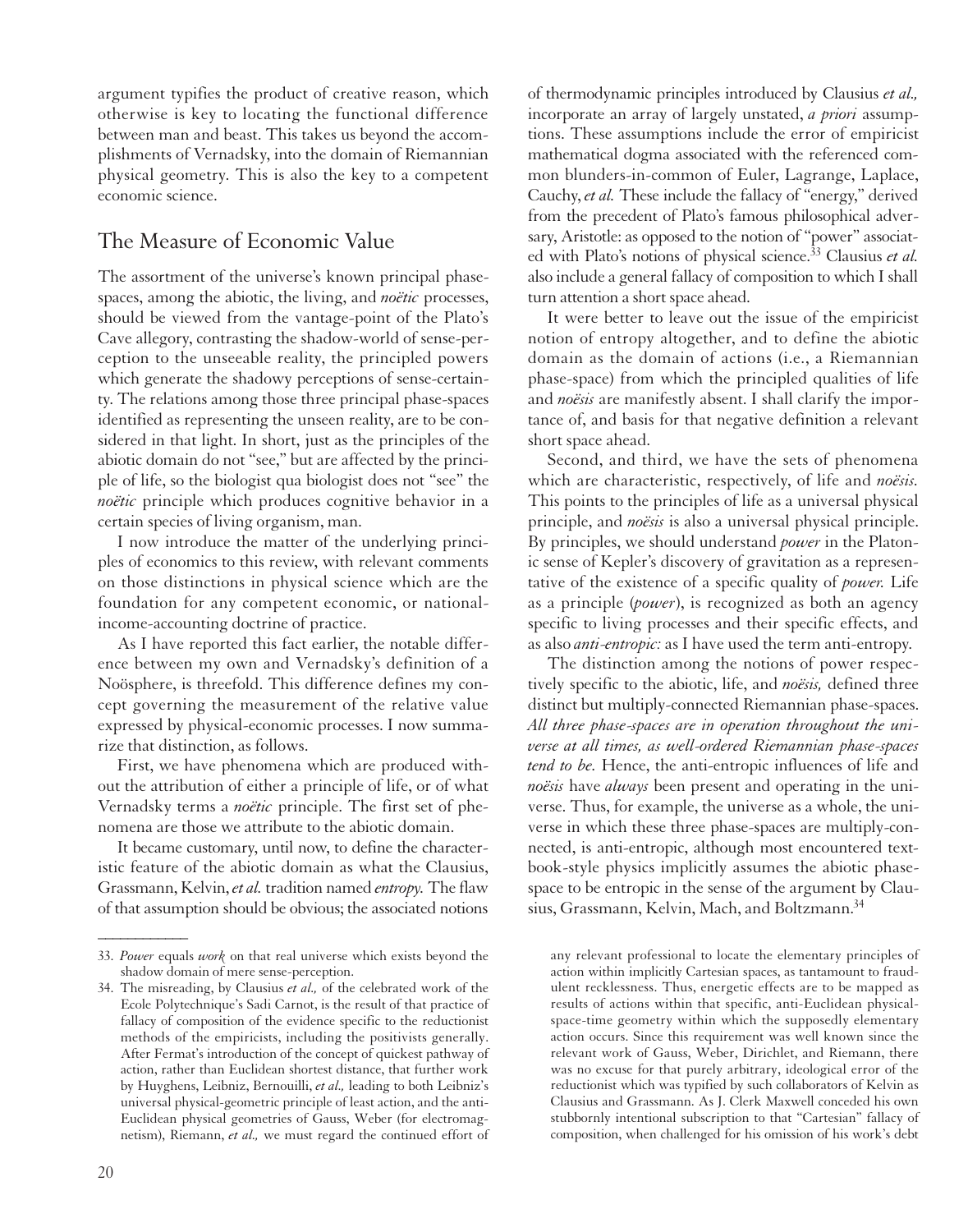That negative definition of abiotic, may appear less shocking, if I now emphasize the following qualifications. Rather than saying that life as we usually agree to recognize the term "life," as an act of pointing to certain experimental evidence, life, as expressing a universal physical principle, we must, as Vernadsky emphasizes, recognize it as *a physical principle* by its specific production of uniquely relevant physical effects. So, as Vernadsky also argues, the term *noësis* is also a way of pointing toward the existence of a universal physical principle. In neither case are we inferring that the principle appears only in the form of expression we associate with our firstimpression notions of the terms "life" or *noësis;* we are inferring principles whose expression is usually recognized by us when expressed to us as a principle of life as Pasteur, Curie, *et al.* defined it, or, for *noësis,* as Socratic hypothesizing. The principle itself, in both cases, must have a broader and deeper quality of significance than we associate with conventional reference to such terms. From the standpoint of a science of physical economy, these principles, in their more general, underlying quality, permeate the universe, its astrophysics and microphysics included.35

Ironically, our best knowledge of such a three-phasespace Riemannian manifold, comes from appropriate forms of study of the human mind, rather than abiotic physics or biology. This is, admittedly, contrary to the reductionist method; but, that is a virtue, not a fault. We must proceed from the top down, what we actually know about our own ability to make experimentally valid discoveries of principles, rather than the "ivory tower" methods of Euclid's *Elements* and empiricism.

Plato's Socratic method of experimentally oriented hypothesizing, is itself a great experiment by mankind. We have wonderful access to that experimental domain, because all of mankind's progress in knowledge and power as a species, has depended absolutely on the efficient practice of those specifically human powers of hypothesizing. We are enabled to experience the interior

*\_\_\_\_\_\_\_\_\_\_\_\_*

of the *noëtic* processes directly, to observe them consciously, and to confirm those hypotheses experimentally. Our best knowledge of the universe as a whole, is experimental knowledge which we conquer through our consciousness of our sovereignly individual powers of hypothesizing what appropriate experiments show us to be, and to have been, universal physical principles.

Hence, all that we really know about man and the universe is knowledge produced by an understanding of a universal principle of hypothesizing, a higher order of hypothesizing: Plato's concept of an higher hypothesis. What we know, is what we are enabled to know efficiently by aid of the cognitive processes of Platonic hypothesizing of the experimental domain. It is through those cognitive processes of the mind which set us, uniquely, apart from and above the beasts, that we are capable of actually knowing anything, including biology and abiotic physics. Thus, we can not claim to know anything, except through those processes of *noësis* as I have defined them, yet once again, in this present report.<sup>36</sup> It is by validating the functions attributable to those cognitive processes of hypothesizing, that we are authorized to claim any principled knowledge of anything, abiotics and biology included.

To restate the same point in slightly different way, we have the following.

All that we actually know of the universe with the equivalent of scientific certainty, is a product of the hypothesizing activity of the human mind, with its specific power of hypothesizing experimental truths. Where the empiricist attempts to explain the existence of the universe from the starting-point of reductionist notions of sense-perception per se, science knows the universe only through its power to change the shadow-world of sense-perception in ways contrary to reductionist presumptions, as Kepler did in discovering the principle of gravitation. The increase of the human species' potential relative population-density, from the level of potential of millions, to billions of living specimens, should warn us

they have just adopted is also the "last word" in scientific knowledge. So, the neurotic Lord Kaldor allowed himself to be so deluded by John von Neumann's clever, but fraudulent claim to explain almost everything about economics, and legions of neurotic fools have been duped by the ostensible cleverness of Professor Norbert Wiener's sophistry in arguing for "information theory." "Oh, I know all about that," is a typical symptom that we are dealing with neurotic fool, one who, perhaps, "just looked it up on the internet." Knowledge is never a "final event" in a chain, but an ongoing process, a process which increases, rather than diminishes the number of questions yet to be answered.

36. This was the principle, of *De docta ignorantia,* on which modern experimental science was founded by Nicolaus of Cusa.

to the preceding discoveries of Gauss, Weber, and Riemann, he replied that "we" have refused to acknowledge the existence of "any geometries but our own" Cartesian tradition. The false claims for Hermite and Lindemann of the discovery of the transcendental and the inclusion of "pi," as by Felix Klein, typify the same ideologically motivated form of elementary disregard for truth. Notably those false claims by such reductionists were premised on the fraud of Euler's ideological fanaticism, as expressed in Euler's 1761 *Letters to a German Princess.* The lunatic Ernst Mach and such followers of Bertrand Russell as Wiener and von Neumann exhibit frauds born of those reductionists' ideological fanaticism, but carried to an extreme.

<sup>35.</sup> It is unfortunate, that many teachers, and also students, fall victim to the purely neurotic reflex of insisting that the term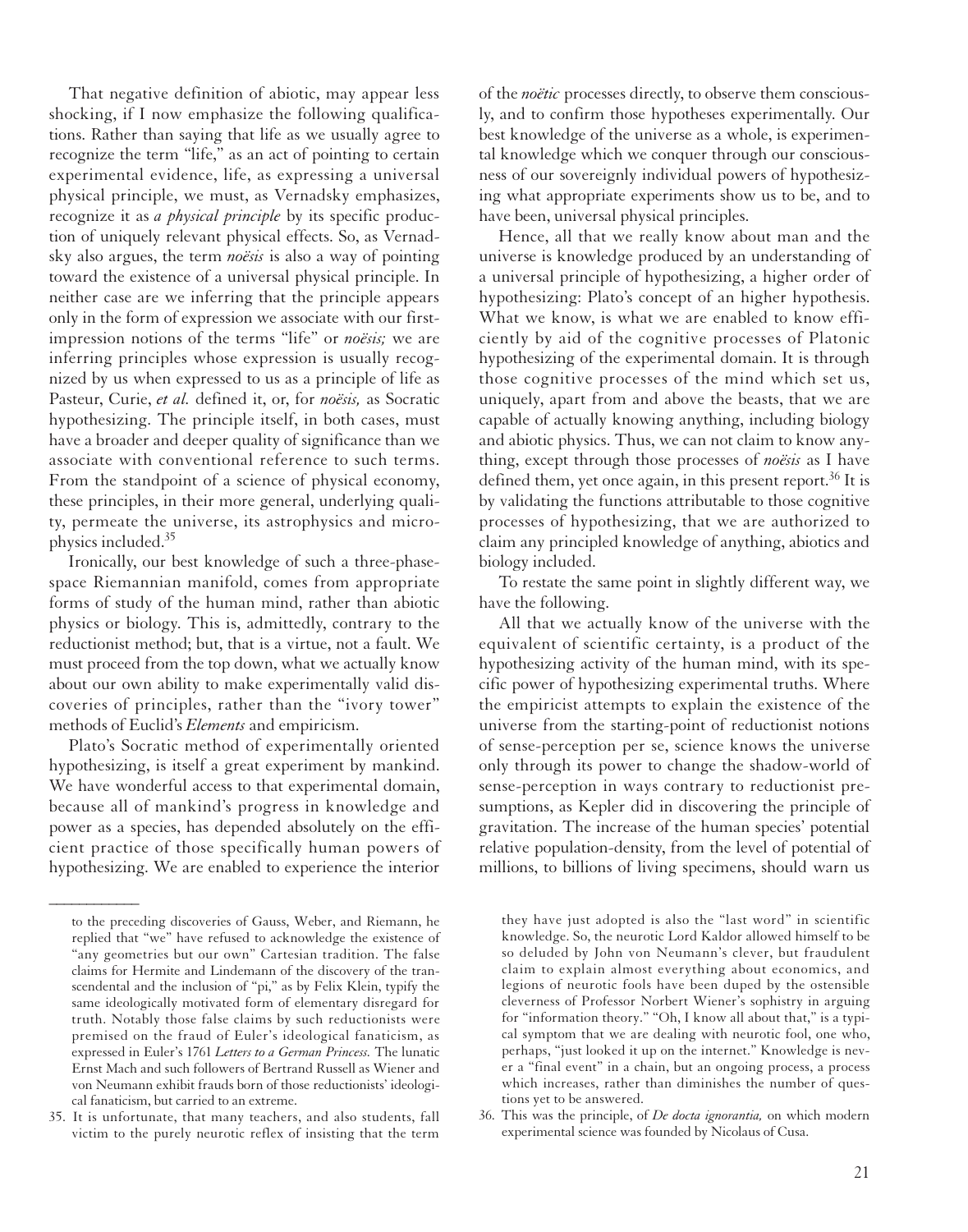that all we really know is nothing except that which is known experimentally from the standard of the practice of Plato's method of Socratic hypothesizing.

Now, focussing that line of discussion of Vernadsky's argument upon physical economy as such: *How, by what universal principles, should we then measure the relative performance of societies as physical economies?* Put that pencil and computer away! Before measuring, ask: *What is your conception of that which you should desire to measure?*

From what is written in the preceding pages of this report, *the conception we must choose for measurement must be, in first approximation, the relative physical-economic power of society, as Plato, Leibniz, and Gauss define "power" in ways consistent with Gauss's referenced 1799 report.* We must then refine our definition, to think of measuring the changes in physical effects accomplished by application of the power presently being made available to society's practice. We must then express those *Kepler-like trajectories* of projectable or ongoing changes in effect, in terms of increases (or, decreases) of potential relative population-densities *per capita* and *per* square kilometer of surface-area.

That said, now shift attention to focus on the content of the action by means of which these changes in trajectories are generated: *the adoption of discovered universal physical principles for practice.* This has the connotation of the idea of science-driven technological progress; but it also implies what is usually overlooked in the discussion of such scientific practice, the determining role of a special class of physically efficient social principles, principles typified by valid methods of composition and performance of Classical forms of plastic and non-plastic art, as opposed to the axiomatic irrationalism of Archaic, Romantic, and modern modes of art.

The point may be conveniently illustrated by focussing upon the dividing-line which separates the first establishment of modern European civilization, the modern sovereign nation-state, in opposition to the preceding feudal system. This qualitative change was the fruit of earlier work under feudalism, including the Augustinian harmonics, derived from Plato *et al.,* expressed by the Chartres school of cathedral-building, and the impact of the work of, especially, Dante Alighieri and Petrarch. However, the shift itself was sharply defined in the Europe-wide impact of the internal history of the Fifteenth-century Italy-centered Renaissance.

To discover how measurement of these trajectories is to be made, we must now define the relevant features of that modern sovereign nation-state which first came into existence during Europe's Fifteenth-century, Italy-centered Renaissance.

#### The Modern Nation-State

No political-economy existed prior to the pioneer models of France under Louis XI and England under Henry VII. Four principles point to the premises for that distinction.<sup>37</sup>

**First,** the introduction of the Classical method, in place of the Romantic, as typified by Brunelleschi's successful design of the cupola for the Santa Maria del Fiore Cathedral of Florence.

**Second,** the birth of modern experimental science, with Nicolaus of Cusa's *De docta ignorantia,* as a revival of the Classical method of Plato.

**Third,** the birth of the modern nation-state, set into motion by Cusa's *Concordantia Catholica,* the successor to, and supercessor of Dante's *De Monarchia.*

**Fourth,** the crucial, commonly underlying feature of these revolutionary reforms, was the adoption of the principle of the anti-Roman, anti-feudalistic modern nation-state republic. In the modern republic, the political-moral authority of the sovereign depends absolutely upon efficient submission to the so-called *commonwealth* principle of the *General Welfare* (*agapē*, *common good*) for both the entirety of the living population and, even more emphatically, its posterity. The supreme principle of the U.S. Federal Constitution's Preamble, the sovereign authority and responsibility of the sovereign nation-state to promote not only the defense of that institution, but the General Welfare of the living and their posterity.<sup>38</sup>

For these reasons, despite many corrupted models of elected government under which the U.S. has suffered, from time to time, the Federal Constitution of the U.S.A., especially when read as under the controlling principle stated in its Preamble, is the primary, historically existing example of a true sovereign nation-state today. The related problem which accounts for the defects of the systems of Europe and with other parts of Americas, has been, that even after the dissolution of the Habsburg tyrannies, the prevalent form of government and politi-

<sup>37.</sup> This distinction, as a broad distinction between the imperial tradition of, for example, Venice's alliance with its Norman partners, and the sovereign nation-state, is implied by the referenced work of von der Heydte, and, to a lesser degree by others, but the scientific economic definition of the crucial historic change to actually sovereign nations, has been, chiefly, my own work.

<sup>38.</sup> Admittedly, both the Hapsburg systems of Spain and Austro-Hungary, and the parliamentary systems built according to the Anglo-Dutch Liberal paradigm, are in violation of, and hostile to these republican constitutional principles. Two central points are to be emphasized on this account. First, the post-Fifteenth-century Hapsburg institutions, and their like, existed within the historical setting of the modern European civilization they struggled to destroy, as through the religious and related warfare of the 1511-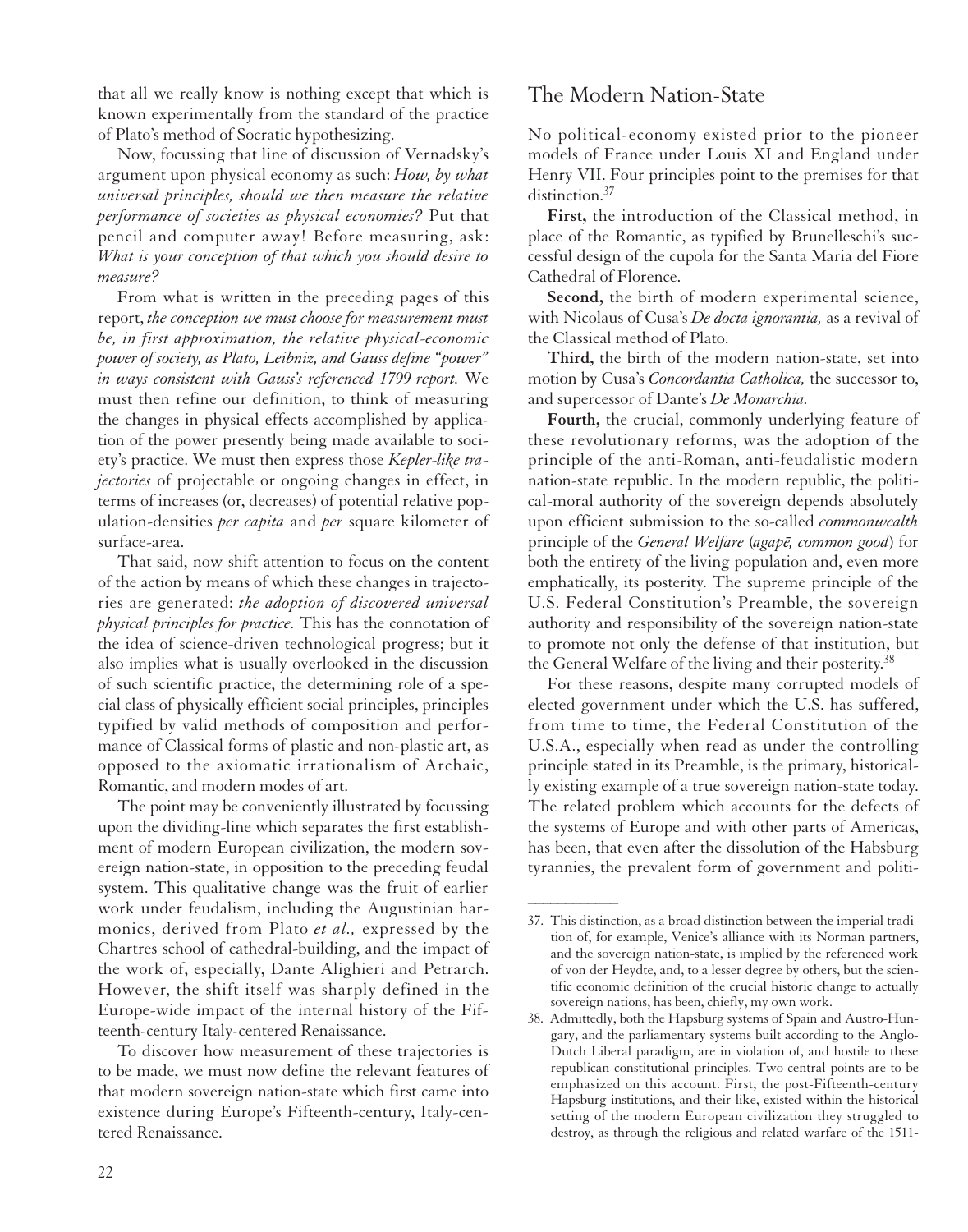cal-economy in Europe and the Americas today, is the form of parliamentary system, the Anglo-Dutch Liberal model, under which a Venice-like financier oligarchy, represented, typically by an "independent" central banking system, enjoys relative hegemony over the nation's economic affairs and veto powers over its elected institutions of government. To that degree, whether under the Habsburgs/Hapsburgs or the Anglo-Dutch Liberal system, the state does not exist for the benefit of mankind, but treats the majority of the subject populations as relatively human cattle, as Aeschylus's Prometheus (and Goethe's) denounces Zeus and the self-doomed Olympus on this account.

Thus, as I have emphasized above, and in many earlier published locations, the prevalent European economic model today, is that Anglo-Dutch Liberal model whose typical expression is the pro-slavery dogma of John Locke, in opposition to the anti-Locke principles of Gottfried Leibniz, whose influence was dominant in shaping the U.S. 1776 Declaration of Independence and the 1787-89 Preamble of the Federal Constitution. For example, in U.S. history to date, the Essex Junto, Jonathan Edwards and his grandson Aaron Burr, the pro-racist Nineteenthcentury Democratic Party of Martin van Buren, Jackson, Polk, Pierce, Buchanan, Cleveland, and Wilson, and the Republican Party of Theodore Roosevelt, Calvin Coolidge, and Richard Nixon, and Associate Supreme Court Justice Antonin Scalia, represent the U.S.'s sometimes nearly fatal infection with the Anglo-Dutch Liberal virus of John Locke.

The domination of many nations, and other powerful institutions by the global power of that Venice style in financier oligarchies, which is typified by the so-called "independent" central banking system, distorts economic reality, by making that monetary and financial power peculiar to central banking systems the determinant of the corrupted political and legal meaning of the term "economics." The control over "money" by an "independent" central banking system, is the most immediate

*\_\_\_\_\_\_\_\_\_\_\_\_*

source of all corruption of nation-state economies around the world today. This corruption, the substitution of largely fictitious money-systems, for physically efficient economic relations, is the chief factor generating the disasters of the world's political-economic systems today.

Under what is known alternately as either the American System of political-economy (e.g., Hamilton) or the American System of National Economy (i.e., List), the republic is perfectly sovereign, including its authority over the monetary and financial systems of the nation. Under the sovereign republic, unlike states corrupted by the Anglo-Dutch Liberal model, the role of the Federal government as the only lawful creator of national debt and credit, demands a system of national banking, through which all banks either work, or by which their practices are regulated. In such a national-banking role, or, as under a President Abraham Lincoln or President Franklin Roosevelt, the true public interest, the General Welfare of the present population and its posterity, enjoys absolute preeminence over the influence of finance.

Consider, briefly, the absurdity inhering axiomatically, and also practically, in all monetarist doctrine and comparable practice. Then, consider the scientific alternative. Today, that contrast is being demonstrated by the currently accelerating economic collapse of the world monetary-financial system, a system which has failed, catastrophically, in precisely the way my "Triple Curve" argument presents the relevant evidence.

To restate the working point: All modern economies rely largely on the adopted role of money, as an instrument through which commerce and capital investment are conducted in the small. The difference is, that in the Venice or Anglo-Dutch Liberal model, the essentially fictitious value assigned to money per se is more or less absolute power, a power placed implicitly above the human right to life. Therefore, in the morally degenerate Liberal, financier dictatorships according to the neo-Venetian model of Locke *et al.,* physical values in economy are judged by monetary processes. In the contrary

<sup>1648</sup> interval, and, later, through the decline and fall of Prince Metternich's Austro-Hungary. The role of the Habsburg's chief rivals, France and the Anglo-Dutch Liberal model, was similarly situated. Second, the character of the globally extended influence of the modern European civilization set into motion by the Renaissance, is defined by the failure of the Habsburgs, and then the Anglo-Dutch Liberals so far, to crush the institutions of sovereignty and scientific-technological progress. The challenge of sovereign states' resistance to the London-led form of utopian, heathen form of new Roman world empire according to the Venice financier-oligarchical model, still entraps the opponents of the modern state in a world defined by that which the heathen oligarchical followers of H.G. Wells and Bertrand Russell are attempting to destroy, still today. Europe's long toleration of obscenities such as the Habsburg/Haps-

burg systems, and also the Venice-modelled Anglo-Dutch Liberal system, are illustrations of the principle of Classical tragedy. E.g., Shakespeare's Hamlet "failed" for two reasons. Primarily the "rotten Denmark" depicted by Shakespeare, and, only secondly, the failure of Hamlet to reject the folly of that national culture. Hamlet's specific folly, as expressed by the famous Third Act soliloquy, was his fear, not of death, but of what might come to him after he had "shuffled off the mortal coil," his fear of immortality. So, Jeanne d'Arc was a sublime, rather than tragic figure, because she was capable of doing what was necessary to change her corrupt society without fear of immortality. Thus, overriding devotion to the effects one contributes to the future, as if in the image of Christ, is the mark of the sublime, the mark of the figure qualified to lead society, and to govern it. Solon would have agreed with that.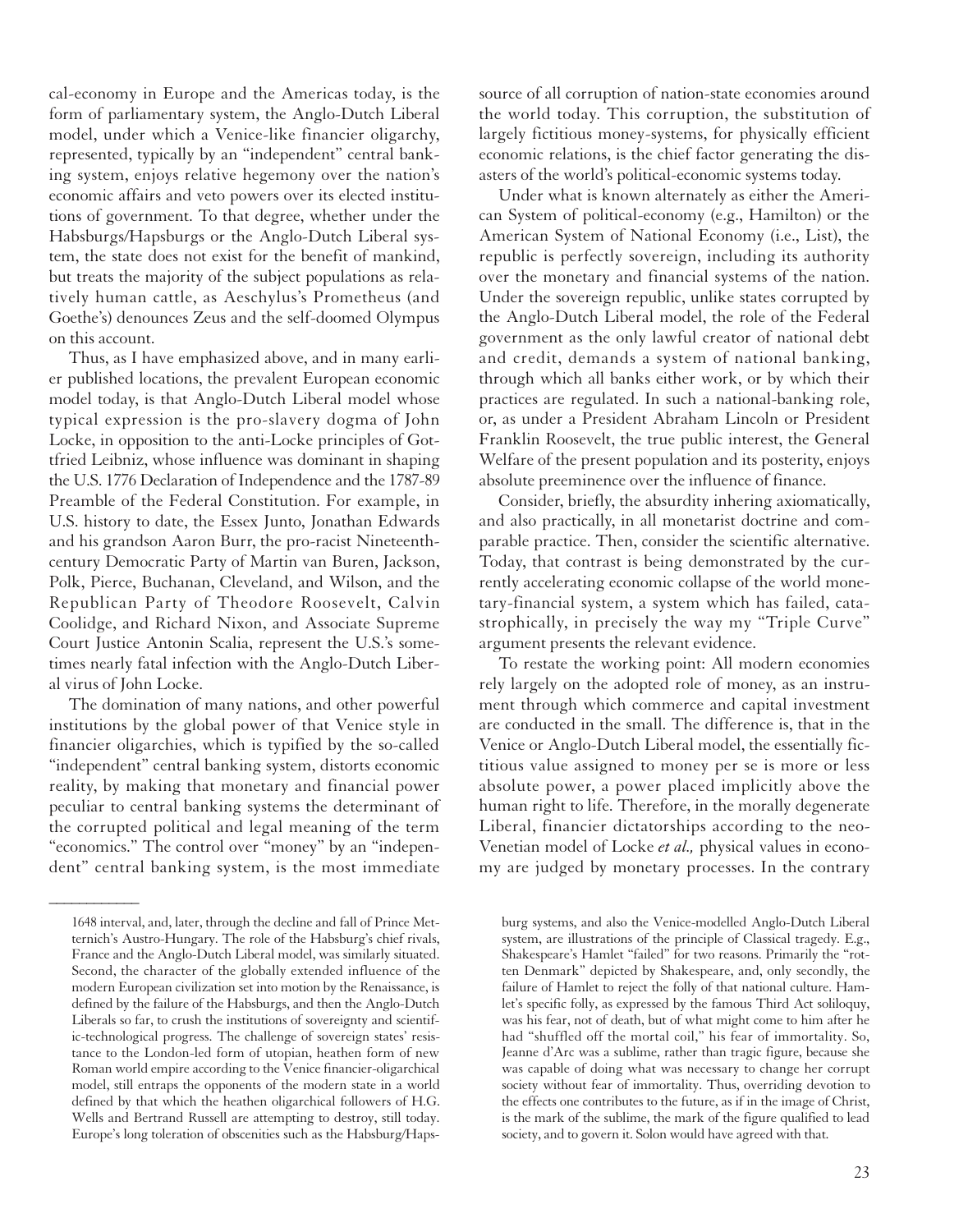case, the sovereign nation-state republic, money and its traffic are regulated, as President Franklin Roosevelt understood a gold-reserve system (as opposed to the wicked gold-standard system). The latter regulation is to be through aid of government, to the end of holding relative monetary values within the bounds of relative physical values.

The illustrations used above, and in other published locations, to describe the general lines of economic and moral degeneration of the Americas and Europe over the 1966-2002 interval, show the actual shifts in relative valuations of money, finance, and physical reality over this period, especially since the massive destruction of economy effected during the 1971-1981 interval. It is the fact, that these diverging trends among money, finance, and physical output, are characteristic of the policy-making trends under a radically monetarist form of rule by the Anglo-Dutch Liberal model, which has caused the present global economic collapse of the present world monetary-financial system, to be a systemic (e.g., terminal) process, rather than merely a cyclical one.

The world is presently gripped by an incurable bankruptcy of the existing central banking systems of the Americas, Europe, and many other locations. The effort to maintain these doomed systems would produce effects comparable to Europe's mid-Fourteenth-century New Dark Age, dooming both the financier interest and the nations on which they prey. Only a process of statedirected bankruptcy reorganization of the system, could prevent the virtual doom of most, or even all of civilization for more than a generation to come. Under the urgently needed bankruptcy-reorganization of the ruined monetary and financial systems, the reorganization of national economy and world trade must follow, it will be indispensable to place the monetary and financial processes under the control of scientifically validatable forms of physical-economic determinations of relative values. On this account, much can be learned from U.S. economic history as a whole, the pluses and minuses of the 1933-1945 interval most notably.

The most critical political issue posed from the outset of such a now urgent reform, is that neo-manichean superstition associated with the misleading name of "free trade" which the modern European Physiocrats and Liberals adopted from wild-eyed gnostic cults of "the elect," such as the Cathars. The superstitious cultist, such as Quesnay, Mandeville, Adam Smith, or marginal utilitarians, attributes the "secretion" of economic profit to some mystical agency, such as a magical power invoked by a title of nobility, or other form of property-title, or the bounty given to the undeserving louts of a Jonathan "Elmer Gantry" Edwards "revival meeting."

In physical economy since Leibniz, the generation of gain of wealth produced over that consumed as a prerequisite, is attributable to the generation and application of improvements in human knowledge. The objective is to reverse the relationship among the trajectories of monetary, financial, and real growth, in directions exactly contrary to that illustrated by the set of "Triple Curves" shown above.

Without taking up, yet, those matters of principles of social relations addressed in the coming chapter, the principles of physical-economic profit, are defined in the following, Riemannian mode.

Relative physical-economic profit, as distinct from financial-accounting profit, is defined as the product of the accumulation of applied universal physical principles *per capita* and *per* square kilometer of relevant surfacearea. This is relative to the improved or depleted condition of the environment in which the relevant activity occurs. To set the stage for the following summary argument, focus again on the most crucial evidence: That were man a higher ape, the living human population of the planet would not have exceeded some millions of individuals, whereas scientific-technological progress has made possible a population in the order of billions.

The discovery of universal physical principles by individual "free will," as the legacy of Plato's method best defines the notion of such principles, and the transmission of those discoveries into socialized practice of societies, is the category of events which accounts for mankind's increasing power to exist, individually and as society, *per capita* and *per* square kilometer. The combined benefit is expressed in the form of an increase of the potential relative population-density of society, and also of the human species as a whole.

This process is expressible in the language of a Riemannian physical geometry. The accumulation of "revolutionary" discoveries of universal principles, as Gauss's 1799 attack on the axiomatic fallacies of Euler's and Lagrange's method reflects this, is the action by means of which mankind makes possible an implicitly endless accumulation of successive increases in its potential relative population-density. To the degree that society transforms its practice in accord with such scientific progress, the per-capita power of the individual is increased in a way which is reflected as a gain in potential relative population-density.

Mathematically, such a progressive succession of changes has the quality of a change in the Riemannian physical geometry of mankind's functional relationship to the universe. The change has the form of a transformation of a geometry of *n* universal physical principles, to one of  $n+1$  principles. The change in the characteristic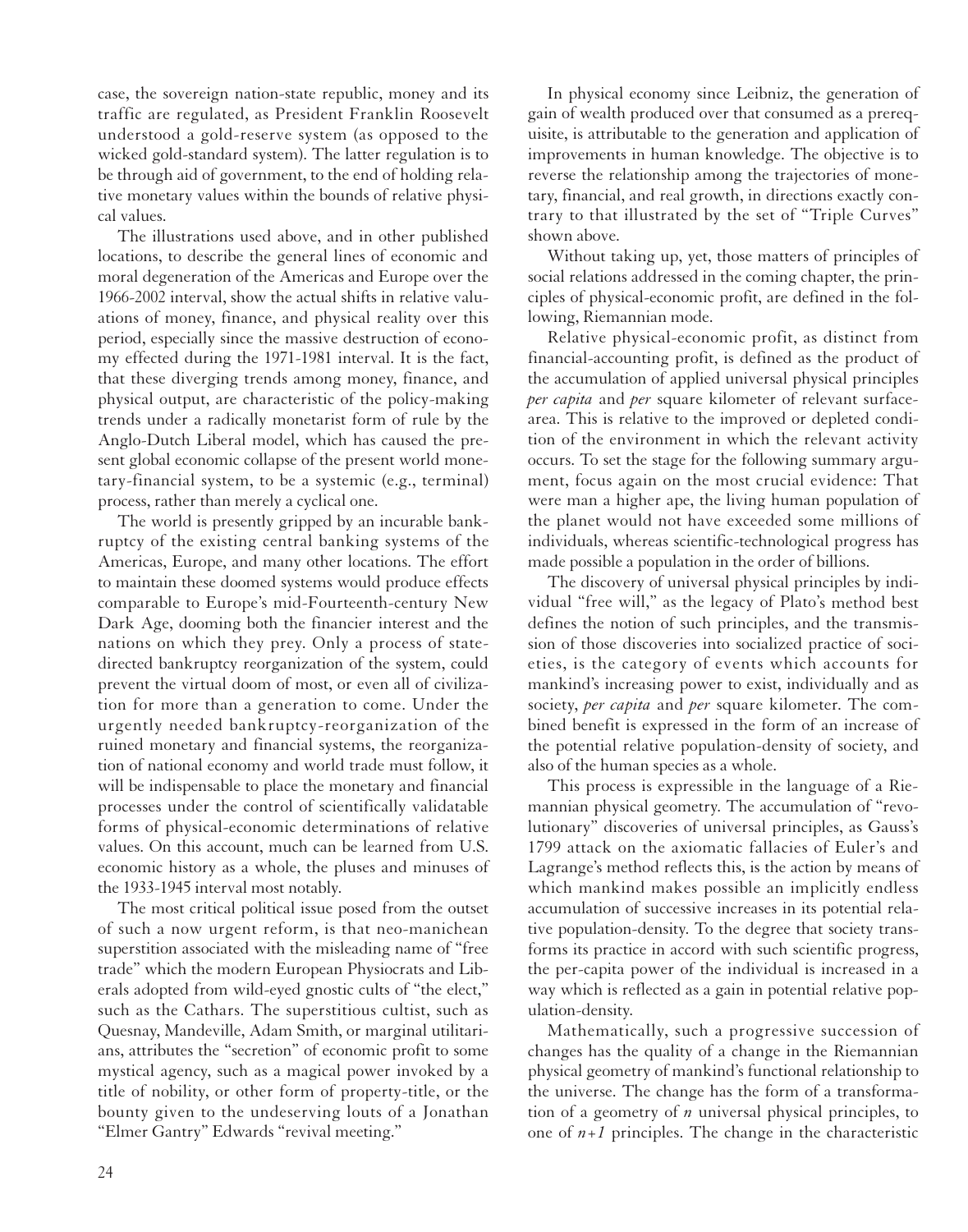**In the modern republic, the political-moral authority of the sovereign depends absolutely upon efficient submission to the so-called** *commonwealth* **principle of the General Welfare (***agape¯, common good***) for both the entirety of the living population and, even more**

**emphatically, its posterity. Despite many corrupted models of elected government under which the U.S. has suffered, its Federal Constitution, especially when read as under the controlling principle stated in the Preamble, is the primary, historically existing example of a true sovereign nation-state today.** 

*Benjamin Franklin with drafting committee of the Declaration of Independence. Its General Welfare standpoint was made explicit in the Preamble to the Constitution.*



"curvature" of action within such a succession of changes in numbers of principles being intentionally applied by man, is the location of the increase of the relative physical profit of society *per capita* and *per* square kilometer.

#### The Role of Basic Economic Infrastructure

Consider briefly the most ironical feature of such a process, the effect of capital and related improvements in basic economic infrastructure.

The most relevant, and ironical of the typical cases of development of basic economic infrastructure, is that in which the productive powers of labor in agriculture and manufacturing are increased by improvements in basic economic infrastructure, without any relevant change internal to operations in agriculture and manufacturing itself. Such are the notable classes of benefits to production of, and quality of produced goods, the which are more or less entirely the benefit of improvements in such features of basic economic infrastructure as water management, transportation, production and distribution of power, urban physical infrastructure, education, and public health-care systems. These benefits from development and maintenance of basic economic infrastructure, have the form of improvements in the area and improvements in the general conditions of life of the population.

Making the deserts bloom, fostering the expansion of managed forestation, as well as the expansion of agriculture and adding new, more scientifically advanced forms of urban life, are typical of the essential elements featured in this example of the phase-relationship of public infrastructure to the productivity of private enterprise.

This is to be recognized as a leading example of the reasons why economic processes can not be understood from any standpoint but what I have summarized, above, as the essential role of a Riemannian physical geometry for understanding how economies actually work.

Under the constitutionally traditional American System of political-economy, as distinct from the folly of the recent decades "post-industrial" trends in philosophy of practice in the U.S.A., and among most of the parliamentary systems of Europe, approximately half of the total national economic outputs and inputs should be associated with the development and maintenance of government-regulated basic economic infrastructure. These activities should be a function of either direct investment and operation by Federal, state, county, or municipal government, or assigned to those government-regulated public utilities which are conducted, partially or entirely, as private enterprise. They complement the constitutional function of "Hamiltonian"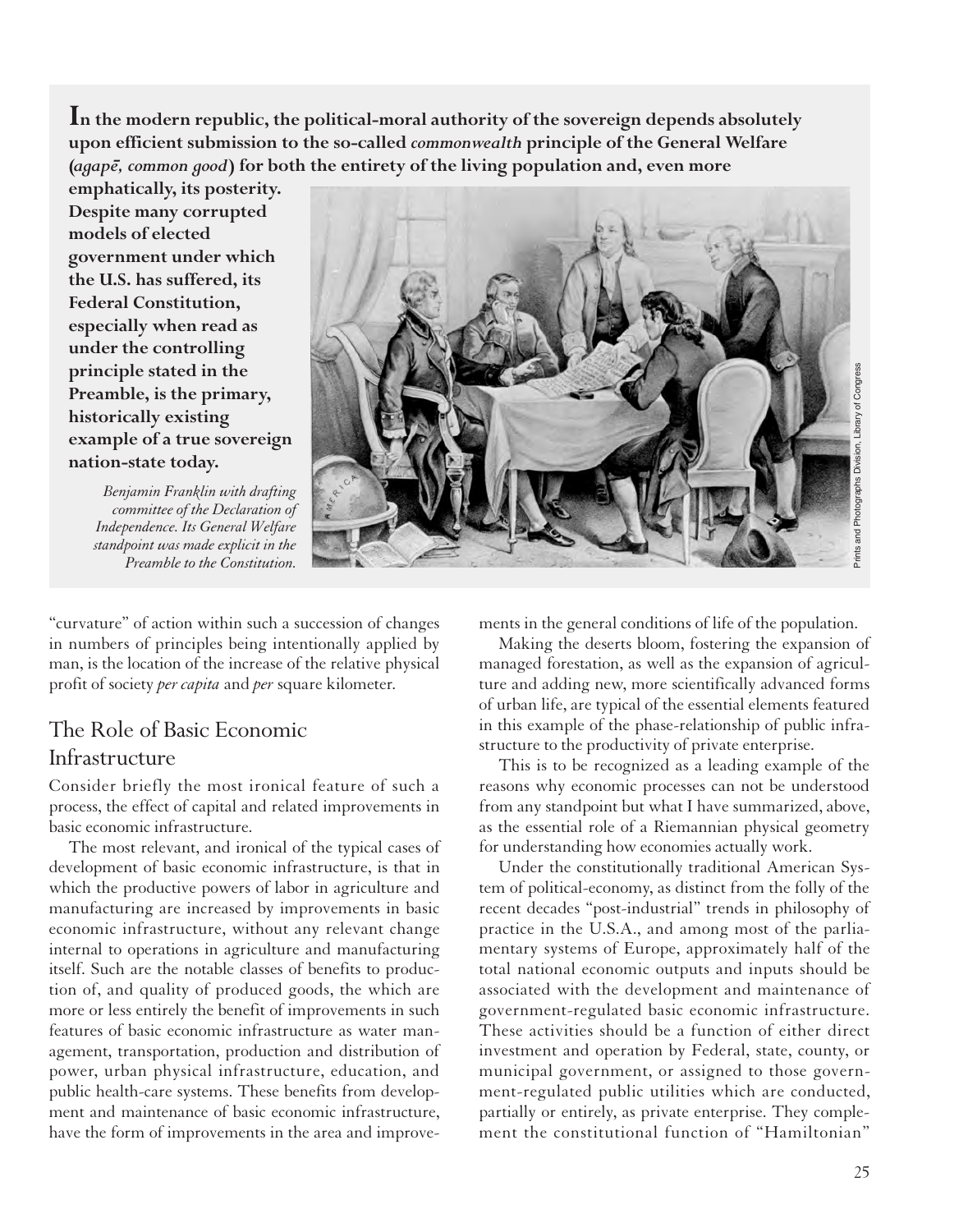national banking, as opposed to independent, or quasiindependent central banking systems, and general regulation of commerce, in defining the functional framework within which the nation functions as an integral national economy.

How, then, should the relationship of such degrees of public control of basic economic infrastructure to its effects on the productivity of labor in agriculture, manufacturing, *et al.*, be conceptualized? The broad answer is: Think of infrastructure's role in determining the "physical geometry" of the whole area and entire population to which particular firms are attached. Consider the following examples of that point.

The quality of public education determines the corresponding element of trends in productive powers of labor in the labor-force as a whole. Recent U.S. trends in public and higher education and popular entertainment culture, have been a monstrously costly abomination, on longterm economic trends, for such reasons. Public health affects productivity in a related way. Time lost in commuting is a loss of productivity in the economy as a whole, and thus in the enterprises in which persons are employed. Public policies governing real estate will worsen the economy of a region, by increasing physical-economic losses attributable to increased costs and inefficiencies of commuting.

Similarly, for related reasons, high rates of capitalintensive development in production and infrastructure generally, are essential costs of maintaining, as well as increasing productivity. Power-intensive modes are of similar significance. These changes are effected largely through the development of infrastructure, chiefly by government, or government-regulated private ownership of public utilities.

Where does private entrepreneurship fit in? This, among its other uses, answers the question: What went wrong with the Soviet economy, which is attributable to a so-called Marxist form of the pro-"Enlightenment" materialist misconception of man?39 A comparison of the better quality of scientist with the entrepreneur who functions successfully as virtually sole controller of the

26

*\_\_\_\_\_\_\_\_\_\_\_\_*

internal policies of practice of his or her closely held enterprise, is the clinical case which points most efficiently to the roots of the characteristic intellectual, moral, and related failures of socialist organizations. Why does the all-too-typical management of the successor to such an entrepreneur lead the inherited enterprise to a relative disaster?

The general form of the answer to such crucial questions, appears as approximate answers to such other questions as the following: Why did U.S. corporations tend to degenerate, as they are falling like proverbial "ten pins" now, more or less as the civilian sector of the Soviet economy did, and for the same underlying causes? Why is the closely held private entrepreneurship, a relatively superior form of enterprise than the giant corporation? Indeed, why do typical examples of effective corporate manufacturing enterprises have a crucial dependency on their high-technology vendors from among relatively small, closely-held enterprises? Why is new management, as in the takeover of a private enterprise by the founder's heirs, or by some hired agents of an absentee owner, so frequently a failure?

The general answer to such questions is the following.

The essential quality of the successful closely held, smaller entrepreneurship, typically of between several to a hundred or so employees, lies in the cognitive qualities of the mind of the individual entrepreneur, or the relative handful of entrepreneurs and some among their key associates. These qualities of mind are of the same broad class as those of leading physical scientists. Often, the crucial entrepreneur is either a scientist himself, or relies on one or more key associates who are.

The preferred such entrepreneur would heed warnings from his accountant, if only in matters where the accountant's non-productive role should be heeded, but would not be such a fool as to allow his accountant, or a Harvard Business School product, to run his business operations.

The effective entrepreneur operates on the basis of an evolving sense of some special function his enterprise could, or does perform within the society. He asks him-

<sup>39.</sup> Typical, in the extreme, are the arguments of Frederick Engels, respecting "the horny hand of labor," his ludicrously incompetent allusions to the "opposable thumb," and his and Social Democrat Franz Mehring's rabidly philistine hatred against the German Classical renaissance of Lessing, Moses Mendelssohn, *et al.* Also typical of sources of incompetence similar to the follies of Engels, are the spread of anti-intellectual "workerist" cults within the Communist Party U.S.A. and the effect of Leon Trotsky's proanarcho-syndicalist and pro-Benthamite leanings on the selfinflicted intellectual and moral decay of the Trotskyist movement internationally. The shallow superficiality and related intellectual

dilettantism of these movements' pompous leaders, led, more or less inevitably, to their political, as well as moral bankruptcy, and the subsequent easier takeover of such pathetic organizations by political-police agents, such as the U.S. FBI. In the case of the Soviet Union, Yuri Andropov's passage from Hungary, via the connections to Cambridge's Lord Kaldor, to head of the KGB and Soviet General Secretary, smug cleverness by philosophically shallowminded, "what's my line?" careerists, created the situation in which the Soviet system was incapable of saving itself from its own follies. When dogma becomes a substitute for science, the frequent result is an increasing labile flight from dogma to dogma, to doom.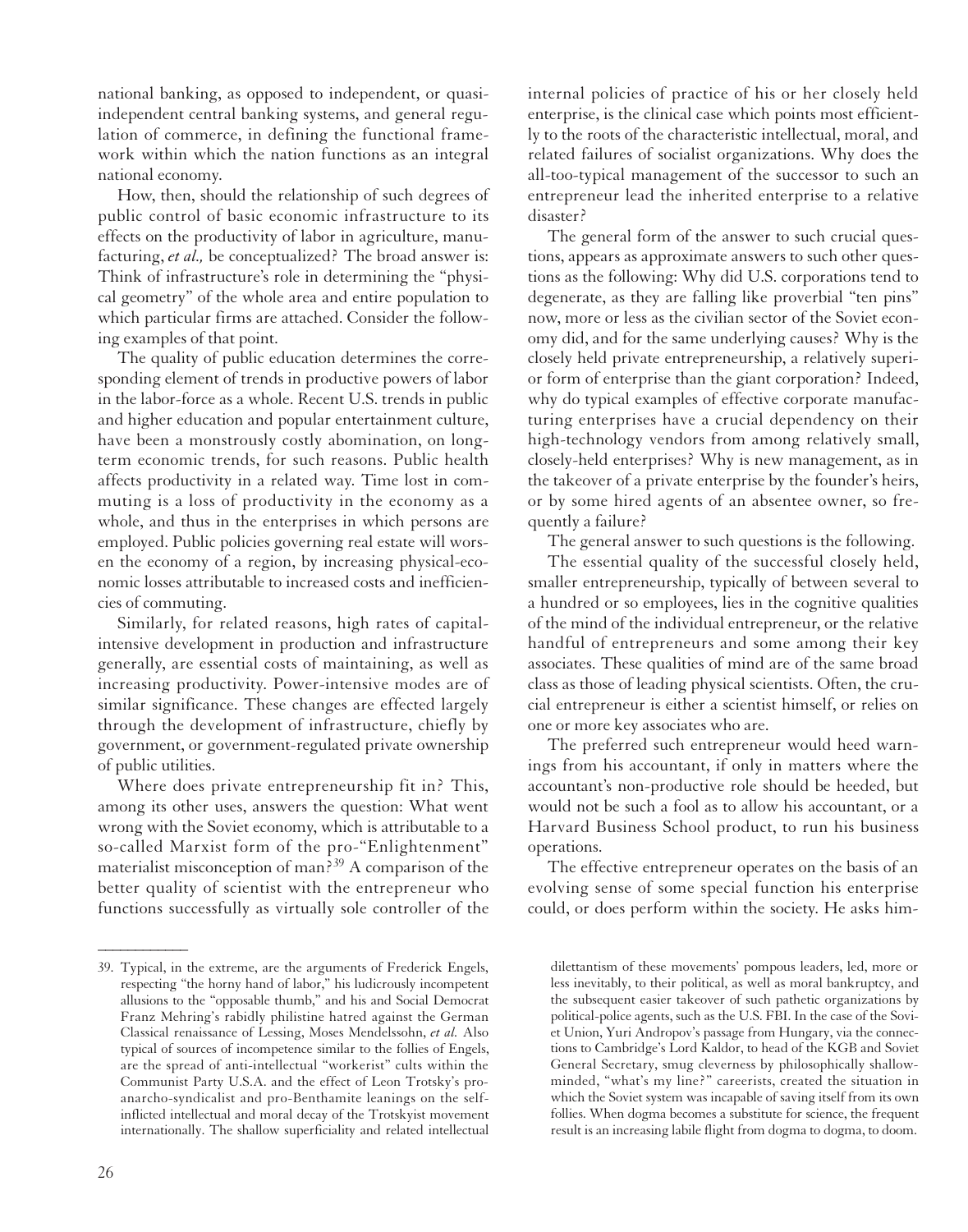self repeatedly, "What is it that my firm does which makes a contribution to the vitality of the national and world economy?" That contribution is some action which expresses power, as Plato, Leibniz, and Gauss define power, contrary to the opinion of Euler, Lagrange, Cauchy, and accountants alike. That is the core of what might be termed his, or her "strategy for management." His pride in performing not only a useful function for society, but one of relatively unique importance, is the underlying basis for the best entrepreneur's strategy of management. His successors are, unfortunately, more inclined to focus on "proven" accounting techniques of management, rather than protecting and developing the constantly changing function which makes the enterprise important to society. Often, as a result of that unfortunate shift, the enterprise fails, either only relatively, or absolutely. The successors are, all too often, would-be imitators of the "big boys," the large corporations.

In the Soviet case, the contrasted performance of the military-scientific and civil-economic functions shows the same principle in a slightly different way. In earlier decades, when I worked as a management consultant, I was fascinated with the Soviet literature's documentation of similarities of bureaucratic blunders in Soviet state-owned enterprises to the typical sources of fatal or near-fatal decadence in once-lively U.S. business enterprises. In the typical such case, the decadence of the enterprise reflected a cost-and-profit-conscious management's desire to maintain profits by curtailing the costs of preventing technological attrition. The attrition took such forms as decadence in production technologies, in failing to adapt to qualitative technological changes in markets, or in failing to recognize that the enterprise must adapt to a new market, or new kind of market. Usually, it was the tragically Hamlet-like successors of the enterprise's founder, and their accountants, who were more prone to such cost-conscious follies of bookkeeping.

The secret of competent entrepreneurship, is that what the entrepreneur risks is not his profits, but, rather, like the scientist in the frontier programs of the former Soviet scientific-military programs, puts himself on the line, staking his life on his ability to develop a technology, and to make it work.

From the beginnings of the U.S.A., the foundations of the U.S.'s economic and related resilience and its post-1861 development as the world's leading model of economic power, focussed upon what I have just pointed out as the type of the true entrepreneur, especially the farmer and manufacturer. The development of basic economic infrastructure proceeded as Treasury Secretary Hamilton's 1791 Report to the U.S. Congress *On the Subject of Manufactures* argued. The decline of the role of the science-oriented entrepreneur, focussed upon some function for the economy at large, and the replacement of that entrepreneur by the increasingly decadent large corporation and foreign "out-source" has been a crucial factor in transforming the world's leading producer, into the presently ruined economy.

It has been the specific advantage of the U.S. Constitutional system of political economy, that we did four things which are of immediate bearing on this discussion of entrepreneurship.

- **1.** We provided large-scale basic economic infrastructure, for the population, for the land-area's development, and to create the preconditions of opportunity for private entrepreneurship.
- **2.** We fostered useful inventions, and protected the inventor more than the invention itself.
- **3.** We defended entrepreneurship against the inhering, predatory impulses of both financier interest and the giant corporation.
- **4.** Under our Constitution, we banned the subversion of our nation's sovereignty by the existence of so-called "independent" central banking systems, especially those of the Neo-Venetian Anglo-Dutch Liberal model.

We have too rarely lived up to those principles, but when we did, they served us well.

The structural features discussed in the preceding paragraphs, are all focussed upon an essential division between the role of the individual mind in discovering and deploying universal physical principles, and the development of both the general land-area and population in accord with the requirements of those expressions of scientific-technological progress which foster increases of the potential relative population-density of the combined land-area and population as a whole.

This set of relationships within policy-shaping, must be aimed to effect a Riemannian development of the creative mental powers of present and future generations. It is through the Riemannian anti-entropy represented by the accumulation of discovered and deployed universal physical principles, that true economic growth is made sustainable. That margin of physically defined growth is the only true measure of gains in national income, and, therefore, also in the profits expressed by the work of individual enterprises.

In this configuration for physical-economic growth, the general changes, as in public infrastructure, have the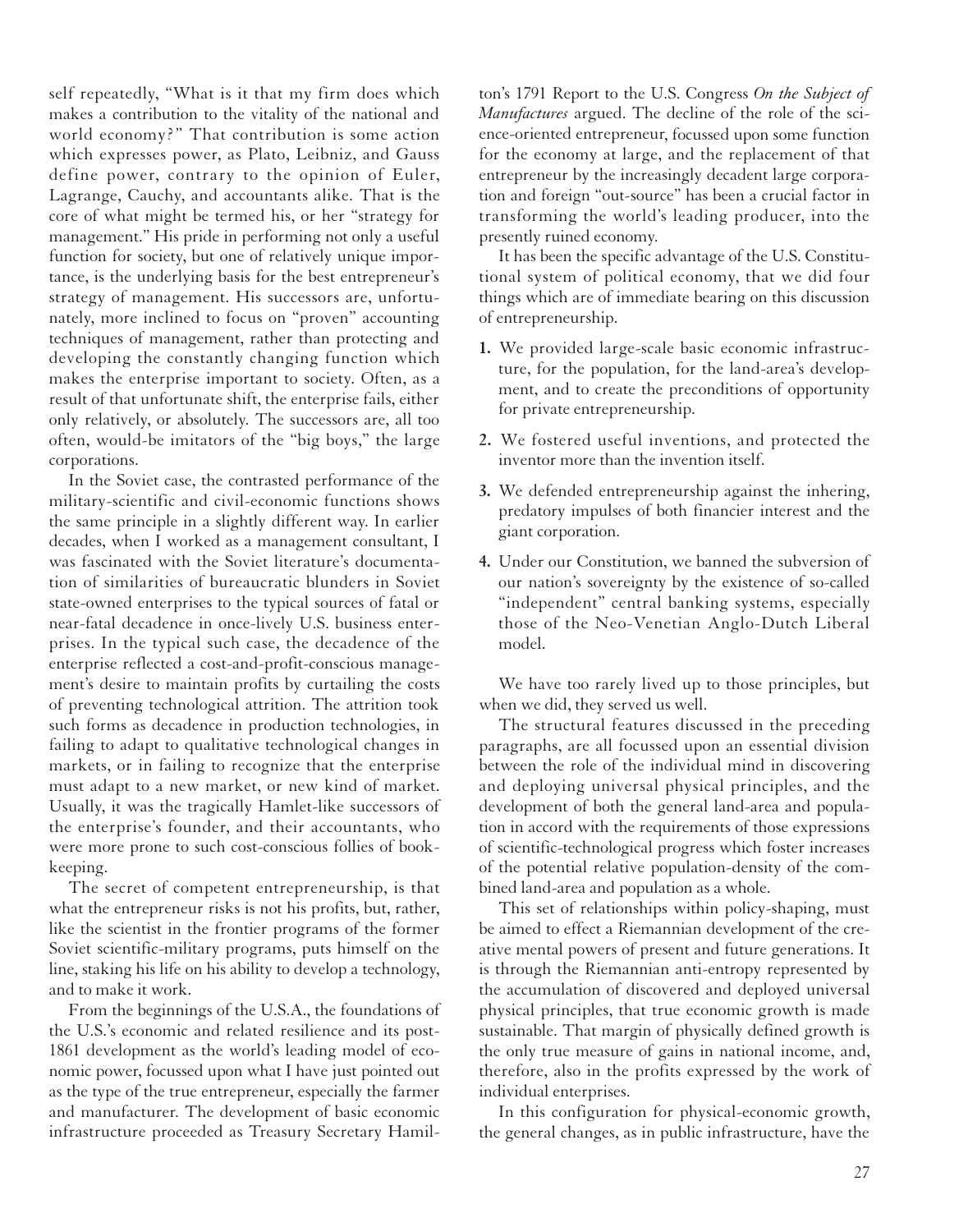relatively greatest effect in increasing the productive powers of labor. The development of basic economic infrastructure to this intended effect, changes the physical geometry of the domain in which the private enterprise, and the individual person operates. That change in the physical geometry of that environment, effected largely through public maintenance of and improvements of infrastructures, is the principle source of increase of productivity within the society/economy as a whole. However, the continued success of that process relies upon the continuing contributions of individual minds of discoverers and upon private entrepreneurs who meet the standard implied by summary of the case here.

However, a word of warning must be added. We can not predict precisely how much benefit will be derived from the application of a newly discovered, or newly adopted universal physical principle. The gain in antientropy assumes what Riemannian physical geometry identifies as a *characteristic curvature* of the entire system which includes this added feature. That value can not be simply calculated *a priori;* as Riemann warned, it must be determined in practice, as is the case for all matters of real-life physical science. We know only, that things will go better. If the gain were less than we have hoped, then add a new discovery, and continue to add new such discoveries until the desired gain is realized experimentally.

#### $\mathfrak{D}_{\alpha}$ Social Systems: Prometheus *Vs.* Apollo and Dionysus

In the preceding chapter, we have focussed upon the situation defined by the role of the relationship between, on the one side, science and the individual thinker, and, on the other side, the changes needed for the development of society. Now, we shift the emphasis in our report, to the

reciprocal functions associated with the social process of development of the thinking individual, to the subject of "Promethean man." By "Promethean man," we should signify winning the cause of man's freedom from the inhuman tyranny characteristic of pantheistic oligarchies, such as that of the pagan gods of Olympus and the Pythian Apollo cult of Delphi; we defend, for example, the Mosaic, and also Christian principle of man in that image of the Creator of the universe.<sup>40</sup>

Therefore, we also signify the topic of those selfinflicted follies by which corrupt societies degrade man to a condition which is less than himself, as, for example, in most contemporary U.S. education, and the recent several decades' so-called "popular culture" generally.

In this report thus far, we have considered the nature of individual man as located, essentially, within what Gauss pointed out as that complex domain for which sense-perception is a world of shadows. In that portrait, we have considered each person as an individual possessed, potentially, with those cognitive powers of individual discovery, by means of which man's power to exist within the universe are increased. That left more or less unstated the way in which a society might be enabled to govern itself according to that conscious awareness of the conception of cognitive man implicit in the physical geometry of Plato, Cusa, Leonardo, Kepler, Leibniz, Gauss, and Riemann.

Now, we ask: How might society, as society, be enabled to see itself as a society of a Platonic form of cognitive species, rather than as if a species which includes some individually clever apes among, perhaps a Nashville Agrarian tribe of higher apes, a tribe which reacts, usually, as it were, as Frederick Engels' species of sense-certainty-bound apes, or, as the existentialist Nazi philosopher Martin Heidegger insisted? Or tribes which might have been, as the utopian circles of H.G. Wells, Bertrand Russell, Aldous Huxley, Leo Szilard, John von Neumann, *et al.* proposed, "thrown" into an alien universe as more or less feral creatures of no intrinsic morality, wretches like Heidegger's cronies, Jaspers, Adorno,

<sup>40.</sup> According to the legend, Apollo came upon an ancient pagan grotto site, Delphi, which was then devoted to the worship of the Earth Mother and her son-lover, the snake-god Python. Apollo slew Python, chopped him into segments, and buried the remains; but, then, fell into a fit of remorse. Apollo apologized, presumably tearfully, to the Earth Mother, and established the grave-site of Python as the Temple of Apollo, in that international center of usury known as Delphi. On one side of the grave-site, sat a priestess, known by the title of Pythia, who, relative to the fee paid, would reply to questions put, by either plucking stones from an urn, or, for a higher price, babbled nonsensical riddles which were then interpreted, for a price, by the priests of Apollo seated in the first row of places for visitors, on the opposite side of the grave-site. Plutarch, dating from the time

of the Roman Empire, is today the most famous of those priests of Apollo. (According to some certified accounts, the rape of the young priestess filling the role of Pythia, led to the prudent substitution of old crones for the role. A charming sort of religious worship was, obviously, being practiced there.) The British, in the footsteps of Lord Shelburne's Gibbon, and kindred worshippers of the pantheon of the heathen Roman Empire, uphold the Apollo cult as their preference over Christianity, Judaism, and Islam today. Dionysus is a synonym for the cult of Python today. Hence, the efforts of decadent Romantic cultural currents of modern Europe to insist, as Bruno Walter did, upon the duality of Apollo-Dionysus today. The Christian complement to the Mosaic principle, is essentially that emphasized in the Gospel of John.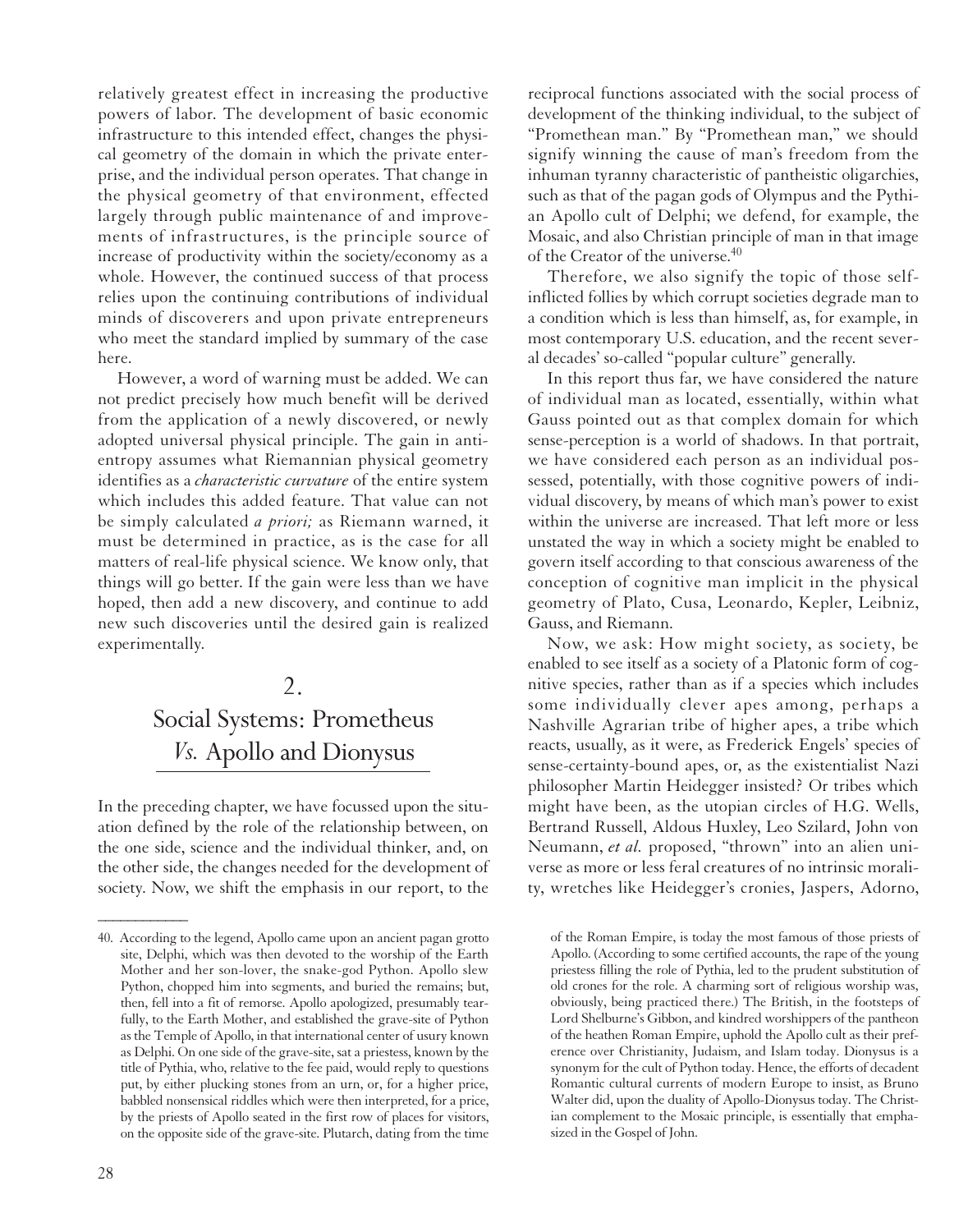and Hannah Arendt, feral creatures with neither sense of, nor desire for knowable truth?<sup>41</sup>

How were it possible, that entire societies might consider themselves as that superior species Plato's principle of hypothesis implies, and therefore act as such a species, rather than an ape-like clan with the advantage of a few egregiously clever individual intellects among them? In other words, how might social processes be developed, by means of which society, as society, reacts according to a shared conception of man as a cognitive being reigning over nature by means of the cognitive powers expressed by Gauss's 1799 devastating attack on the incompetence shared among Euler, Lagrange, *et al.?*

Do there exist discoverable principles of social relations by means of which society might see itself, as society, as the minds of the greatest discoverers in physical science reveal see the true nature of man's relation to the universe, as in their discovery of universal physical principles? Can society willfully control itself by the recognition that it is a society efficiently unified in its self-conception as the species of Promethean man? Given the great achievements of the Classical tradition of physical science, can society show a quality of insight into the nature of society itself comparable to that which the greatest individual scientific discoverers have shown toward the universe in which our species is situated? What are the faults which tend to lead us into the kinds of relative depravity and ruin which afflict society, most notably the U.S.A. itself, today? What is the cure of such faults?

For example. Few people today realize, that the acquired habits of modes of speaking and punctuation, which have become accepted among post-war generations of secondary-school and university graduates, like the induced fad of "up-talk," cripple the victim's ability to formulate the prose expression of important types of ideas. The relative suppression of the most essential, cognitive function of the comma from written speech, is typical of the virtual inability of the contemporary popular writer to express impor-

*\_\_\_\_\_\_\_\_\_\_\_\_*

tant classes of ideas in a rational way.42

For this crippling of several post-war U.S. generations, the *New York Times,* like the literati among the Nashville Agrarians generally, must bear much of the blame. Often, in working even with people of the post-World War II generations who have developed reasonably good minds, I have seen that their ability to focus upon important classes of ideas, is crippled by their conditioning by speaking and writing habits which actually prevent them from formulating important classes of ideas which they were otherwise capable of comprehending.

Of this, it might be said: Illiteracy afflicting the intestine of speech backs up, and thus stops the digestive channels needed for expressing what Percy Shelley classed as "profound and impassioned conceptions respecting man and nature." It is not the choice of rules of punctuation, and so forth, in and of themselves, which renders spoken or written speech literate; it is the submission of style to the requirements of cognitive forms of ideas being expressed, which imposes forms of effective communication of actual ideas upon whatever previously habituated customs had dictated. All communication of significant ideas depends absolutely on those violations of custom known by the names of irony and metaphor. Therefore, a person who thinks clearly, and has worthwhile new ideas to convey, will compose as Shakespeare composed, tending to punctuate effectively, but in apparent violation of sterile rules of style. A person who puts accustomed formal rules of style, such as punctuation, first, will suffer a corresponding loss of ability to think clearly about important ideas. On this account, the *New York Times'* style book might be justly tried on charges of menticide.

Hence, it is the conventions of oral and written literary

<sup>41.</sup> For a relevant confession of this bitter aversion to truthfulness by the existentialist cronies of Heidegger, Jean-Paul Sartre, Arendt, *et al.,* see Theodor Adorno, Hannah Arendt, *et al., The Authoritarian Personality* (New York: Harper, 1950). The collection of persons in today's U.S.A. who have embraced Arendt's dogma, are among the most degenerate found among so-called "intellectual circles" in the U.S.A. today. The Hudson Institute's presently resident "geek act," Laurent Murawiec, linked through Marc Rich's organized-crime circles to Lewis Libby, and thus to Vice-President Cheney's office, is rather typical of persons of fragile, or nonexistent moral qualities, all so easily transformed into a moral degenerate of this specific type of Heidegger-associated existentialists Adorno and Arendt.

<sup>42.</sup> The insertion of the comma, by interrupting the run-on mindflow of babbling of written text, challenges the reader to regard the passage preceding the comma as the integral antecedent of that which follows. For example, Shakespeare's use of "the which," following a comma, is often abbreviated by writing "which" after the comma. This should have two effects on the mind of the reader. First, to utter the statement so composed within one's mind, one must think of the written text as merely the shadow of the relevant prosody to be uttered by the mind of the reader. In the prose of actually literate, thinking writers, one must adduce the intent of the passage by mentally singing the prosody, in an approximation of the Florentine *bel canto* appropriate for uttering (as if singing) a literate form of that language. The principle is the same as for performance of the Florentine *bel canto* of Bach counterpoint, such as the *Well-Tempered Klavier:* the keyboard must sing as a chorus. Habits of speech of university graduates from among U.S. Baby Boomers, for example, tend, therefore to stultify the mind of the speaker, aborting, thus, the capacity for communications of "profound and impassioned conceptions respecting man and nature."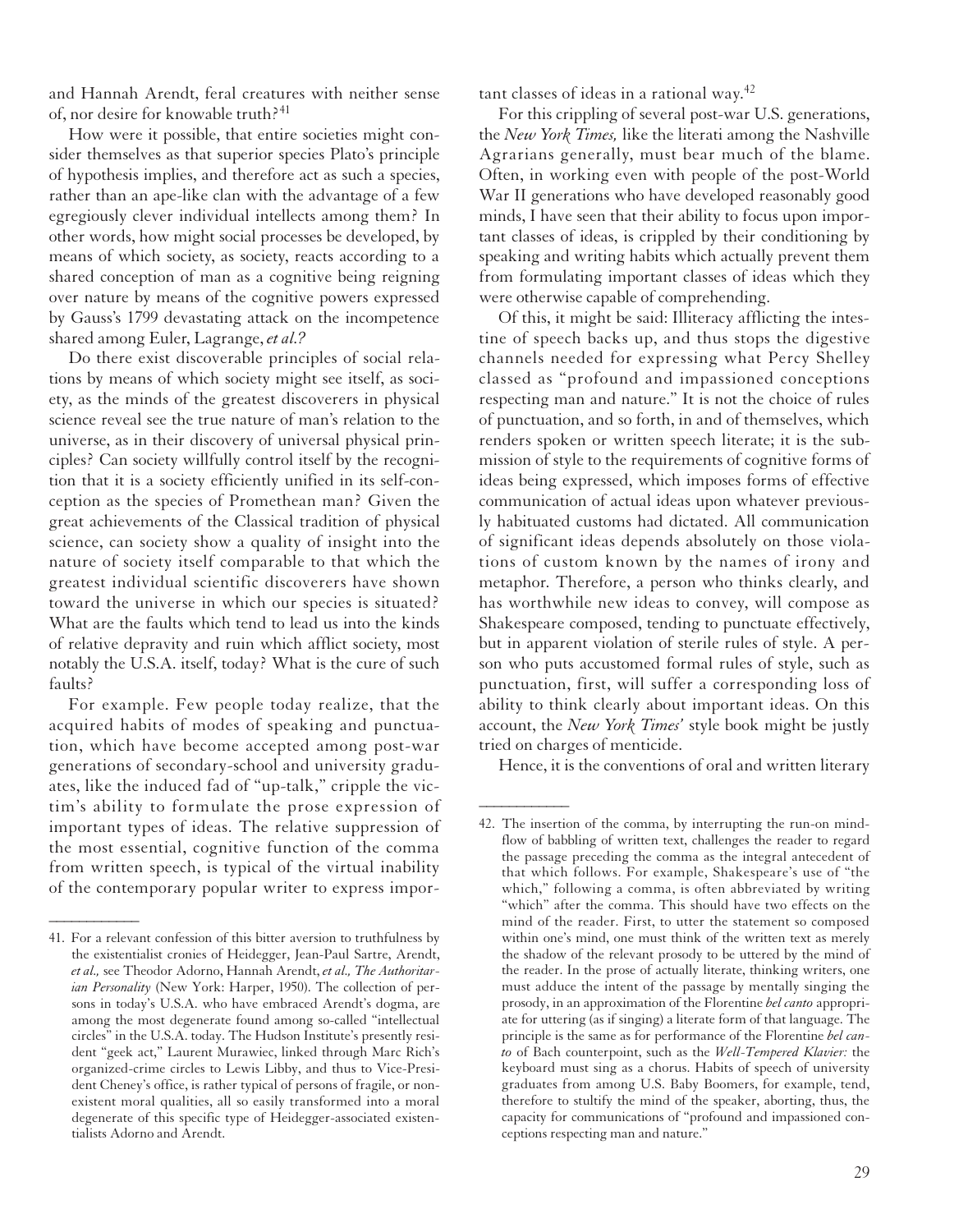style and interpretation adopted by universities and other relevant institutions, which have virtually destroyed the ability of educated strata to compose, or write important poetry of a Classical quality. Thus, the modes of written and spoken style taught in leading universities, might be usefully classified as either "neo-archaic," or the "fractured neo-archaic" typified by the advertising writer or rock-concert fan.

True literacy of spoken and written communication, is a right of every child which only a contemptible national culture would deny. As Frederick Douglass would agree, to speak of "democracy" and political "equality," without providing all of the young mandatory access to true literacy, is a practice of slavery of the mind more valuable to tyrants than shackles on the slave's hands.

Just as the reductionist methods which Gauss attacked in the follies of Euler and Lagrange, spoil the capacity for scientific insight into physical science, so the lack of insight into cognitively literate use of uttered poetry and prose, impairs the potential of nations and cultures to survive the kind of existential menace now threatening civilization.

The importance of these issues for political-economy today, can be recognized most immediately from recognizing certain broader implications of the way in which the same follies which Gauss exposed in the work of Euler and Lagrange, are at work: follies which cripple the cognitive powers of the mind in the communication of scientific professionals, and also the minds of political leaders today. The case of the addresses of Abraham Lincoln points to the contrast between his mind and the tragic loss of the power of communication of important classes of ideas today.

My recognition of the implications of this problem for a science of physical economy, has been a crucial aspect of all my successful contributions to the science of physical economy. A summary of the way in which I worked through these connections during the 1947-1953 interval, is therefore included as an unavoidable requirement in making the present report.

#### The Prometheus Theme: Brunelleschi's Cupola

An extended period of convalescence, during 1953, gave me the enforced leisure which I devoted largely to a tying up and summing up, and also some debriding, of the work done, in scattered clumps, over the 1947-1952 interval. In addition to settling accounts with the relevant essentials of my references to the work of Riemann and Georg Cantor, I composed an argument on the theme of Percy Shelley's "In Defence of Poetry," a piece which,

together with Keats's "Ode on a Grecian Urn" and Shakespeare, I had already, since adolescence, regarded as expressing a world-outlook on the proper use of the English language, an outlook most closely akin to my own. Such reflections on the use of language had been brought into focus by a critical study, in 1947, of William Empson's *Seven Types of Ambiguity,* whose topics I examined critically against the related role of Classical music's function in a more strict approach to the subtler, but crucial cognitive functions of English prosody. I am not a follower of Empson's doctrine, but I owe him much for what he provoked in me.

During that 1953 concentration on these matters, I virtually completed that notion of the functional integration of the principles of so-called physical science and principles of anti-modernist Classical artistic composition, which has remained the kernel of my intellectual life and work since. That integration defines the systemic features of this present chapter. That integration defines my conception of "Promethean man," as distinct from such explicitly asocial figures as either the legendary Cyclops, or the mis-beknighted "Sir" Alan Greenspan's Ayn Rand.

The notable included result of that focus on the special cognitive functions of prosody in general, and poetry in particular, was a leading feature of my development of the second set of principled features of my discoveries in the science of physical economy.

In 1953, provoked partly by my still resonating anger against objectionable assertions made earlier by conductor Bruno Walter, in a broadcast radio interview, I crafted a case for the *Promethean* world-outlook in Classical artistic composition, against the contending, pro-existentialist view, expressed by Walter in that interview, that Brahms was an *Apollonian* and Beethoven, by contrast, a *Dionysian.*<sup>43</sup> What Walter had said in that interview, went against my whole being, so to speak; it rankled. I had correlated my reaction against Walter's remarks with the ringing effects of my first hearing, in early 1946, of a recorded performance of Tchaikovsky, conducted by Wilhelm Furtwängler, and also the experience, later, of a startling recorded performance, by Dietrich Fischer-Dieskau, of Brahms' *Vier Ernste Gesänge* hymns. Both of

<sup>43.</sup> Walter did not make up that egregious blunder. He was following the standard existentialist line on Nietzsche and the "Frankfurt School" which was also popularized in the aggressively decadent, post-Brahms Vienna of Gustav Mahler and Sigmund Freud. Walter's conducting of the second movement of Schubert's *Ninth Symphony,* as to be contrasted with the famous recorded performance under Wilhelm Furtwängler, was also among my grievances against him dated from a half-century ago.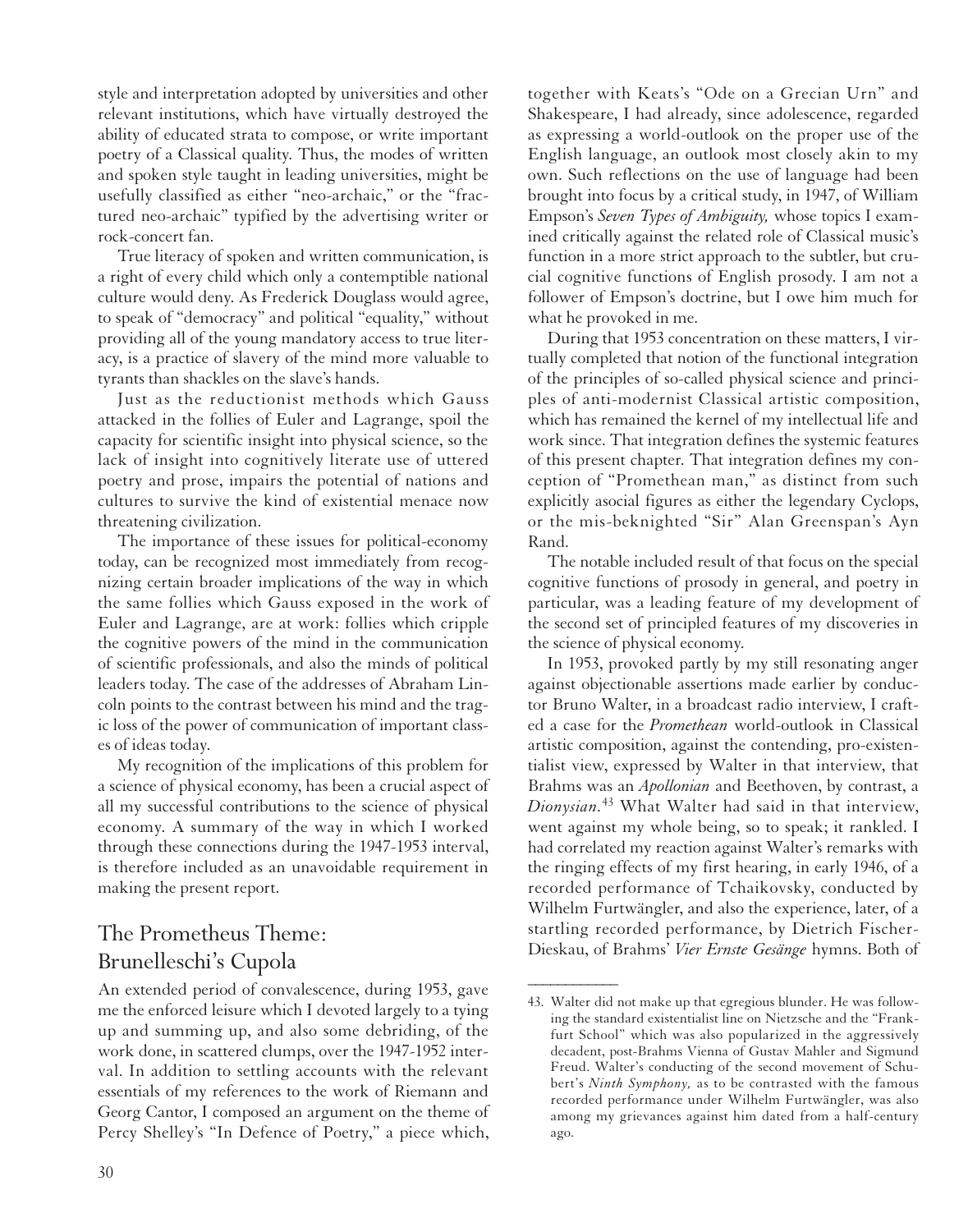**The subject of Classical art, is always the hypothesizing of human relations. By such art, a human cry can be heard across intervening millennia. The message is**

**always the same: 'We are all, in this way, essentially immortal.'**



*Chorus of the old men of Argus yearns for justice, in a contemporary production of Aeschylus's 'Agamemnon.'*

these latter recorded musical performances corresponded to, and greatly improved my insight into the functions of prosody in the communication of a Platonic quality of ideas.

What I have meant, since 1947-1953, by "Promethean," as defined afresh within this chapter, is already elaborated, if not by that name, within the preceding chapter of this report. As have said over these decades, in Christianity, Judaism, and Islam, as in Aeschylus's *Prometheus Bound,* the image of Prometheus, as the enemy of both the Pythian Apollo and Dionysus, signifies the Mosaic doctrine, of man and woman made equally in the image of the Creator, and thus endowed naturally with dominion (and corresponding responsibilities for care) over all else in the universe. It is the denial of man's access to knowledge of and right to practice scientific-technological progress, as the infamous Roman Imperial code of Diocletian does implicitly, which is the satanic-like evil inhering in the tyranny by the Olympian gods. The conception of man as implicitly Promethean, expresses the conception of eternity, God, and man in the Gospel of John, and in Brahms'

*\_\_\_\_\_\_\_\_\_\_\_\_*

presentation of the Christian Platonic conception of *agape* from 1 Corinthians 13, in the fourth of his *Vier Ernste Gesänge.*<sup>44</sup> A science of culture could not exist on any different basis than that definition of man's nature and destiny as Promethean.

These and related considerations afforded me an insight into the proper apprehension of a principle of truth underlying all that is justly recognized as Classical principles of artistic composition. By this I mean truth in the same sense I have upheld the truthfulness of Gauss's attacks on the falsehood intrinsic to the reductionist ideological method of Antonio Conti followers Euler and Lagrange. This is to point out, and emphasize, that the issue of truthfulness is even more an issue of method than of isolated particular facts.

One might say, for example: "The method is the man." A man may be regarded as a liar, not merely on the basis of a list of his imitations of those displays of that reckless disregard for truth typical of our leading news and entertainment media. That man's method is a lie, because it is a method which generates false conclusions.

<sup>44.</sup> For me, the most agreeable service to Brahms' intent is found in comparing the somewhat different approach employed by Fischer-Dieskau and my recently departed friend Gertrude Pitzinger. Conductor Furtwängler's sometimes referenced use of "performing between the notes," is of the utmost relevance. One should not perform the score, unless the composition is one not worthy to be performed; one must perform the composer's intention, which

lurks in the score of any musical composition in the Classical genre of J.S. Bach's creation of the foundations for all Classical musical composition from Haydn through Brahms, as opposed to the Romantic parodies of Classical composition. One must think of honorable Classical musical composition as expressing, as the Bach defended by Kästner does, an essentially Riemannian (e.g., anti-Euclidean) view of the musical-artistic universe.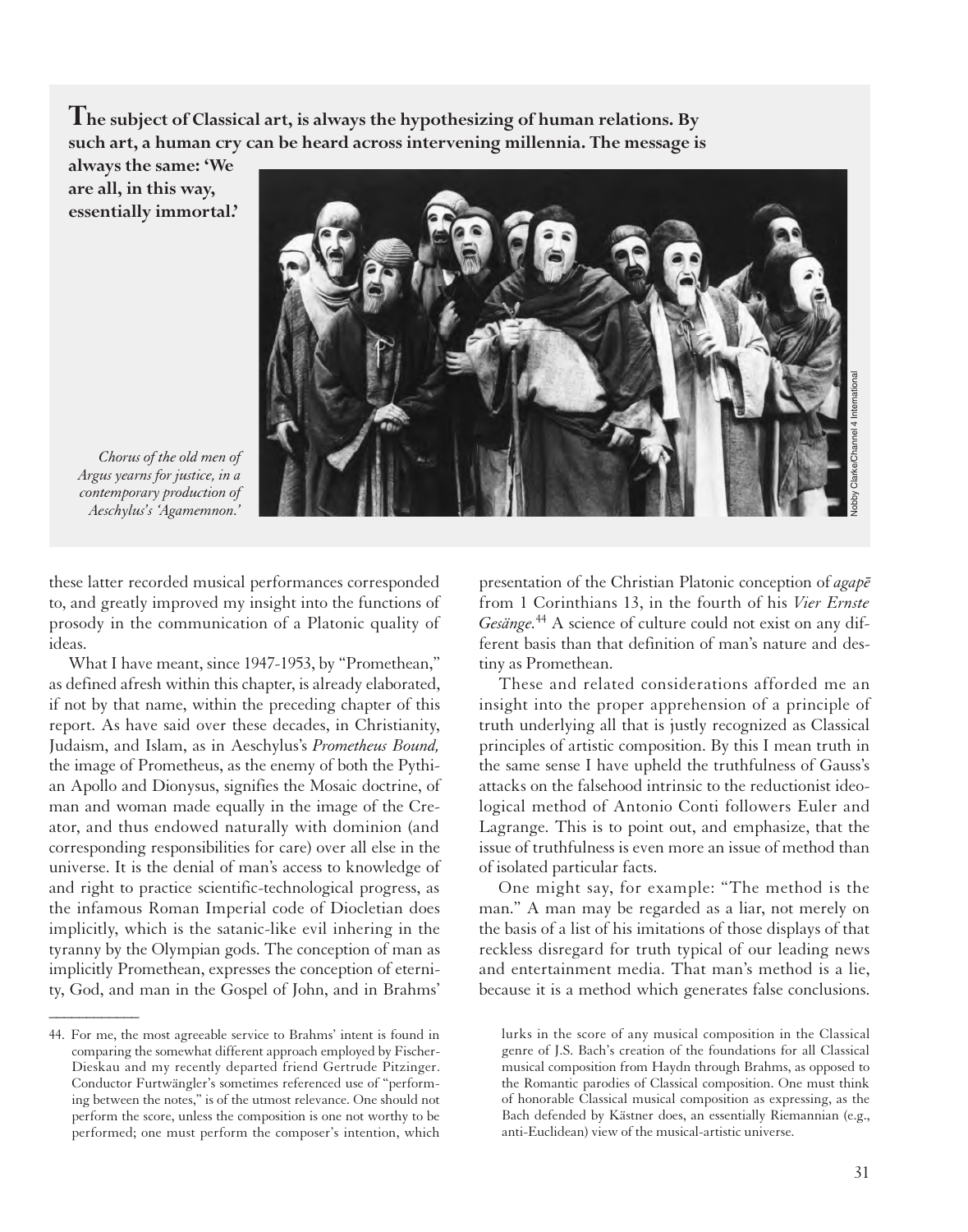So, similarly, the existence of truth in art lies, essentially within the domain of method, in the same sense that the method of Leibniz, Gauss, Riemann, *et al.,* is inherently truthful, whereas the reductionist method of Euler, Lagrange, *et al.,* is inherently false.

This equivalence of the issue of truthful method, is related to factual truthfulness in a specifically crucial way: the issue of historical truth.

More simply seen, as in the contrast of Kepler to Ptolemy, Copernicus, Brahe, and Galileo, a truthful method of mathematical physics, if done from the standpoint of the Socratic method of hypothesis, produces a truthful history of science, whereas a contrary method produces a falsified history of science.

The same is true, as I shall emphasize in this chapter, of the role of principles of Classical methods of composition in art. The same is as true of the method with which we speak, as much as what we say in particular. Thus, we may say that the properly identified Classical methods of composition in music, those which Haydn, Mozart, Beethoven, Schubert, Mendelssohn, Schumann, and Brahms derived chiefly from J.S. Bach, are truthful, whereas those Romantics who parodied the Classical more or less skillfully or badly, such as Liszt, Berlioz, and Wagner, produced untruthful art.

Once a self-disciplined, reflective individual mind, has considered the determining role of the individual's progress in scientific progress on the development of the condition of society, the issue becomes that of the character of the available choices among social processes, choices which variously foster, delimit, or frustrate the realization of the benefits implied in scientific progress. The moral and physical decadence of the Americas and Europe, which was largely driven by the post-1964 eruption of Dionysian decadence of such forms as the "rockdrug-sex youth-counterculture," is merely typical of the way in which once relatively healthy cultures plunge into self-inflicted slides toward ultimate, self-inflicted doom. Culturally, the "rock-drug-sex youth-counterculture" was an implicitly satanic orgy of degenerates who had chosen to live a lie.

Thus, the history of science becomes inseparable from its dependence upon the practice of a needed science of history. The only possible form of the required connection between the two, is to be found, as I shall now show once more, in the principles of Classical artistic composition. The question of truth in art, which can be found only in Classical art, and not Romantic or sundry varieties of "modernism," becomes for us, then, the basis for comprehension of the history of science, and the science of social processes of society. It is essential for saving European civilization from today's systemic collapse, that

that case be argued, as I do here.

This connection is illustrated with exemplary appropriateness by a case I have often referenced since 1988, the lesson to be adduced from Brunelleschi's successful construction of the famous cupola of the Santa Maria del Fiore Cathedral of Florence. I continue to emphasize that example, not merely because I succeeded, during 1987-88, in rediscovering a principle which Brunelleschi had used, with his foreknowledge of its success, in effecting a process of construction which had been thought physically impossible. The principle he used to secure that success, was the same catenary principle which Leibniz, more than two centuries later, was first to identify as the expression of the universal principle of physical least action. Here, art and science were the same principle. The otherwise impossible process of construction so effected, was a demonstration of the principle of truth expressed equally as a principle of truth in the triumph of Christian Platonic science and art, over the false, pantheonic tradition and symbols of Latin Romanticism.

Leibniz's principle of least action, which is the basis for Leibniz's discovery of natural logarithms, is expressed by the catenary function, which is the physical curve of "the hanging chain," caused by physical action. This curve was reflected in ancient, pre-Roman Classical Greek sculpture as the principle of continuing motion caught in a midstream moment, as John Keats calls our attention to this equivalence of truth and beauty in his "Ode on a Grecian Urn."

Once again: *Truth is a matter of method!* In this case, the cupola, truth as a method of art, and truth as uniquely a method of physical principle for successful construction, coincide. To succeed in sculpting a figure caught in mid-motion, the mind of the sculptor must feel the impact of what Leibniz defined as a universal physical principle of least action, just as Brunelleschi settled upon the use of the catenary, in the form of a hanging chain, a form of matter in motion even when it appears stilled, to enable the process of constructing the double wall of the cupola. The point was not that the finished cupola reflected the catenary form, but that the ability to construct those walls depended upon the principle of action expressed during each and every momentary phase of the ongoing process of construction of the still yet-to-be-completed cupola.

The distinction I have just emphasized for the case of Brunelleschi's accomplishment, is the same as that between the unscientific astronomy of Ptolemy, Copernicus, Brahe, and Galileo, and the principle of gravitation which keeps the planet in its non-uniform-motion orbit during each interval of that trajectory. The principle was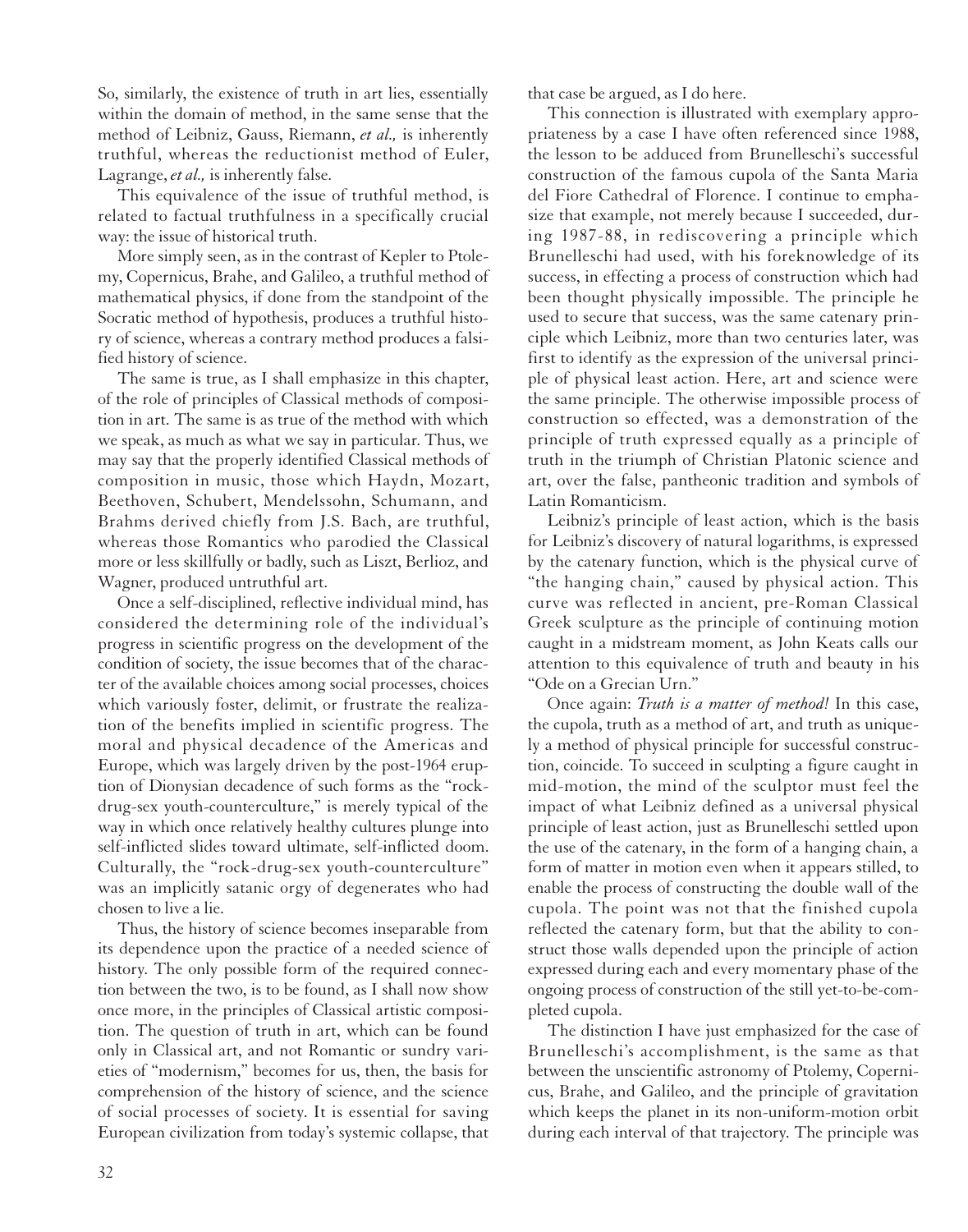not a matter of static stability taken statistically from moment to moment, but of an intention rooted not in the sense-perceptual fantasies of empiricists' "ivory tower" fantasies, but rooted in an intention acting efficiently, as a universal physical principle, from the unseen domain from which all universal physical principles exert their tyranny over the shadowy illusions of simple sense-certainty. In Classical art, as in physical science, a principle is *an intention to move, a Platonic power, which governs the movement which it, acting as a universal principle from within the complex domain, effects as the result adumbrated as experienced in the domain of sense-perception.*

Such are the Classical principles of *truthful* architecture, sculpture, and painting, as Leonardo da Vinci's, Raphael Sanzio's, and Rembrandt's masterpieces attest. The same is true of J.S. Bach's discovery of well-tempered counterpoint, which is the basis for all truthfully Classical composition and its performance. Thus, to shallow-minded thinkers, Classical art may appear to be merely a choice of entertainment. It is actually a kind of spiritual exercise, as Plato's Socratic dialogues are, by aid of which the mind is rehearsed in the methods of effectively truthful communication of important ideas. Brunelleschi's successful approach to constructing the cupola, as interchangeably a work of art and science at the same time, is an appropriate illustration of my point. So is Aeschylus's *Prometheus Bound.*

#### Prometheus and the Sublime

Friedrich Schiller has shown the difference between the tragic and the sublime, far more clearly than any other modern dramatist or historian. For that reason, during recent years, I have used the comparison of the cases of Schiller's Jeanne d'Arc and Shakespeare's Hamlet repeatedly, to point to the historical principle underlying the typical failures of leading political and other influential figures, most notably leading political figures of today. My repeated use of the case of Hamlet for this purpose, in lectures and writings, dates from Spring 1994. More recent acquisition of several among the documented histories of the Jeanne d'Arc case, gave me the confidence to employ a comparison of the historical Jeanne d'Arc to Shakespeare's character of Hamlet, repeatedly, during recent years, as a better way of showing the nature of today's real-life issue of the tragic principle versus the sublime.

The formulation of the concept I have illustrated by those references, date from my work done during the referenced 1952-1953 interval of convalescence. To indicate then the principle which I came to recognize much later as Schiller's concept of the Sublime, my 1952-53 references were chiefly my critical view of Goethe's *Prometheus,* and a study of Shelley's *Prometheus Unbound* from the vantage-point of Shelley's *In Defence of Poetry.* So, during 1953, I situated "Promethean man" as a type within the kind of universe implied by Riemannian physical geometry. 45

If on no other grounds than the implications of Hamlet's Third Act soliloquy, Shakespeare's Hamlet should remain forever a foremost figure of reflection by present and future historians. Hamlet's crucial fear, clearly stated there, is fear of immortality: not fear that there is no immortality, but terror of the thought that he might be confronted with its actuality. So, all existentialists and similar cowards, such as swashbuckling professional warriors, flee into the passion of the momentarily living present, mortal moment, and present popular opinion, hoping thus to dull the excruciatingly painful sensibility that death will not purge them of accountability for what they either do, or fail to do, in the present mortal moment.

Shakespeare concludes the drama with the corpse of Hamlet being borne off stage, while Fortinbras rallies the survivors to continue the same popular folly. Hamlet's friend speaks his soliloquy to the English theater's audience: let us pause, to learn the lesson of this catastrophe while the events leading to this catastrophe are fresh memory.

The lesson of this case is, you, as a living mortal person, are personally responsible for the future of mankind, something for which the future would justly hold memory of you accountable. You are also at least equally responsible, in the same manner and degree, for what you have failed to do as an act of justice toward the lives of earlier generations, the responsibility to make right now, what should have been made right then.

Take the case of Christ's Crucifixion, but find the same principle expressed by the case of the simple farm girl, Jeanne d'Arc: her mission, which made possible the subsequent existence of the first sovereign nation-state, Louis XI's France, and which was a source of inspiration to the Church and other forces of the Fifteenth-century Renaissance. Her devotion to immortality realized in that degree, the aspirations of those in France and elsewhere, who had suffered so much at the hands of Venice and its Norman-Plantagenet-Anjou tools, and contributed

<sup>45.</sup> To avoid misinterpretations, I shall note the following. It was during that period of 1952-53, that my concept of Shelley as a Promethean figure came together with the notion of a Riemannian universe. The adoption of the theme of Prometheus, and the influence of Shelley and Keats were already fully in progress during 1947-48.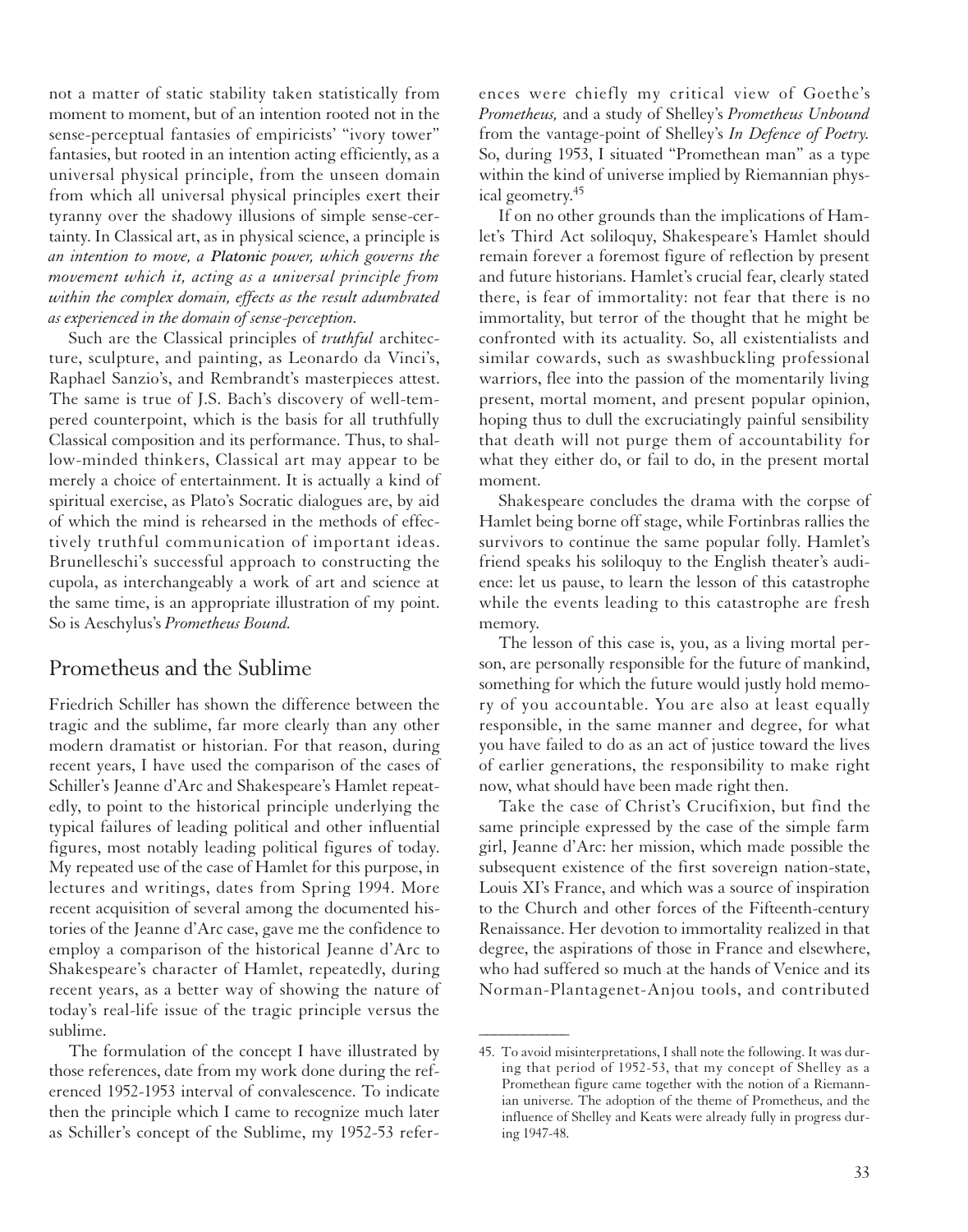mightily to the existence of the modern nation-state founded under the leadership of Benjamin Franklin.

Contrast her nobility to the case of poor, contemptible Hamlet, who traded away his soul for the sake of service to the corrupt popular opinion among the ruling circles of legendary Denmark in that time. How many modern "Hamlets" are there among the would-be misleaders of our nation, and others, today?

These are noble notions from political history and Classical art, but they are also notions rooted in the notion of physical science associated with Kepler, Leibniz, Gauss's 1799 paper, and Riemann's physical geometry. Two points are thus implied. These are, in brief, as follows. First, these notions belong to a domain beyond a poor mere animal's naive faith in simple sense-certainty; they lie in Gauss's complex domain as I have addressed that subject, from a Platonic standpoint here. Second, as a consequence of man's power for accumulating experimentally valid universal physical principles, social relations within the realm of humanity as a whole, humanity past, present, and future, are integrated into what some theologians have defined as "a simultaneity of eternity." I explain this conception.

If we think of the history of man as ordered according to an accumulation of discovered universal physical principles, and think of this in terms of a Riemannian geometry like that I have described earlier in this report, we can grasp the universe as a whole, past, present, and future, as a physical space-time, as if instantaneously. All events within that space-time exist simultaneously. In place of clock-time, or the lock, we have a sense of direction, a notion we might subsume under the label of "development." The notion of "development" is that of a Riemannian hyper-geometry so described.

In this physical-space-time, relations are not defined in terms of sense-impressions, but, rather, in terms of functional relations among universal physical principles. This is physical-space-time composed of three, multiply-connected phase-spaces, as I have reported above. We assume, as a matter of limiting ourselves to knowledge to date, that the total array of principles in the first abiotic phase-spaces is fixed, but that the development of subordinate universal principles is not fixed. When we add the universal physical principle which corresponds to life, the self-development of that phase-space acts upon the abiotic as well as internally upon itself. The introduction of the notion of a cognitive principle, Vernadsky's *noësis,* operates similarly with respect to both the abiotic and living phase-spaces.

As I have underlined this point above, the discovery by mankind of any universal principle from any among the three phase-spaces, changes the universe by the discovery of a conscious principle of creative intervention into the whole universe by mankind.

In this wonderful simultaneity of eternity, with all such beautiful development under way, the mortal existence of each of us occupies an immortal place. In this eternity, we act within the relatively small place which is our mortal life; but, in the larger domain, that form of action associated with the discovery and development of universal physical principles reaches beyond mortality into the relative past and future of mankind.

We know this each time we re-enact the living thought of the first known discovery of a universal physical principle centuries or millennia ago. The scientist or Classical artist who relives such thoughts has an efficient personal relationship to the original discoverer, and the relevant original discoverer now acts upon the society of our own present time, on the basis of our cognitive relationship to them.

Pause here for a moment. Take the case of the contemporary musician who performs a composition by J.S. Bach, Haydn, Mozart, Beethoven, Schubert, Mendelssohn, Schumann, or Brahms. For the purposes of this discussion, we should limit ourselves to the works of composers who have a thorough commitment to the kind of well-tempered counterpoint implicit in the application of a Florentine *bel canto* mode of expression for both human voice and other instruments, and whose intent is to compose works which represent the development of a single musical idea, from the breath a moment before the first tone is sounded, until the breath or two of silence following the final tone. In such a case, one can not play the score; once must perform the composition as an integrated process of development, and as nothing less, nor more. The object of the musician is to mediate the direct relationship between the creative mind of the composer and the minds of both performers and audience.

In Classical music, these connections are implicit in the ABC's of a well-tempered counterpoint agreeable to the singer of a Florentine model of *bel canto* voice-training, and also to the instrumental performer who imposes the conception of the *bel canto* singing voice on the behavior of the instrument. When a work so composed in the mind of a Classical composer is copied to a score, something essential is lost in print, but not necessarily irreparably. The score must be, so to speak, "decoded," to discover the original musical intent of the composer. Thus, the qualified performer relives, in one degree or another, the cognitive processes of discovery of the composer, and thus comes to know, at least approximately, the mind of the composer as if to relive his or her mind's processes in the original composition.

This same point can, and should be made in a second